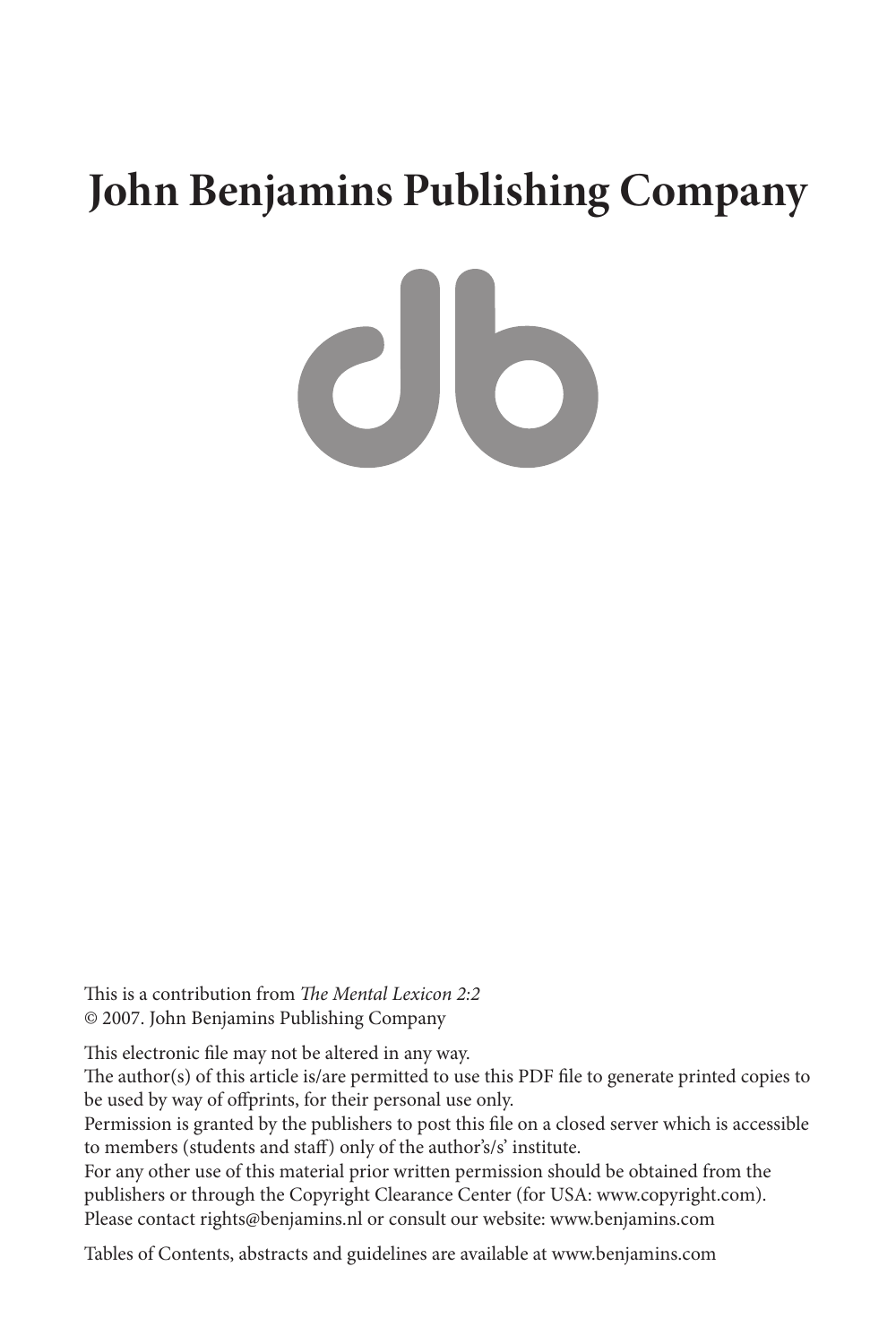## **The dislike of regular plurals in compounds**

## Phonological familiarity or morphological constraint?\*

Iris Berent and Steven Pinker

Department of Psychology, Florida Atlantic University / Department of Psychology, Harvard University

English speakers disfavor compounds containing regular plurals compared to irregular ones. Haskell, MacDonald and Seidenberg (2003) attribute this phenomenon to the rarity of compounds containing words with the phonological properties of regular plurals. Five experiments test this proposal. Experiment 1 demonstrated that novel regular plurals (e.g., *loonks-eater*) are disliked in compounds compared to irregular plurals with illicit (hence *less* frequent) phonological patterns (e.g., *leevk-eater*, plural of *loovk*). Experiments 2–3 found that people show no dispreference for compounds containing nouns that merely sound like regular plurals (*e.g.*, *hose-installer* vs. *pipe-installer*). Experiments 4–5 showed a robust effect of morphological regularity when phonological familiarity was controlled: Compounds containing regular plural nonwords (e.g., *gleekshunter*, plural of *gleek*) were disfavored relative to irregular, phonologically-identical, plurals (e.g., *breex-container*, plural of *broox*). The dispreference for regular plurals inside compounds thus hinges on the morphological distinction between irregular and regular forms and it is irreducible to phonological familiarity.

**Keywords:** compound, inflection, morphology, phonology

In explaining patterns of language, it is virtually impossible to avoid couching generalizations in terms of grammatical categories such as noun, verb, adjective, phrase, clause, word, root, stem, and suffix. Virtually all theories of grammar invoke productive combinatorial rules that manipulate variables or symbols for such categories (e.g., Chomsky, 1980; Prince & Smolensky, 1993/2004). In contrast, connectionist models have tried to account for certain phenomena of language by associating sounds, meaning elements, or both according to their statistics in the language, with no representations of grammatical categories (e.g., Rumelhart & McClelland, 1986).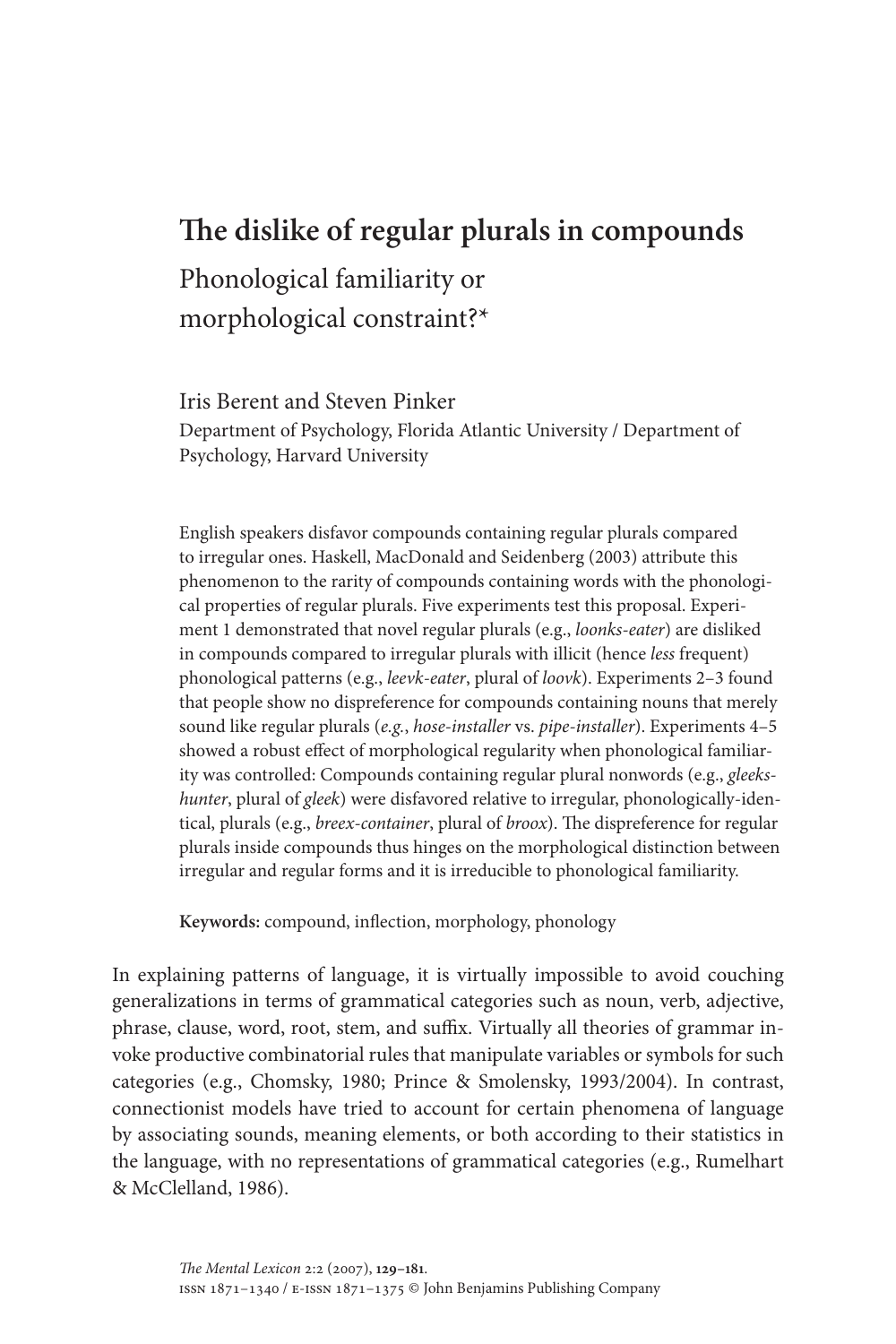Inflectional morphology has been a key case study in this debate. Many languages distinguish between regular (e.g., *rat–rats*) and irregular (e.g., *mouse–mice*) inflection. The words-and-rules theory (Pinker, 1999), a psychological implementation of symbol-manipulating theories of grammar, attributes the difference to the distinction between the grammar and the lexicon. Regular inflection is generated by a mental operation that combines grammatical variables productively (informally, a "rule"), in this case, a stem and a suffix  $([rat]_N + [-s]_{\text{PlURAL}} \rightarrow$  $[[rat]_{N}[-s]_{\text{DTTD} \text{A1}}]_{N}$ ). Irregular inflection consists of storing and retrieving lexical items directly (e.g., *mice* stored as the plural of *mouse*). Connectionist accounts of inflection, in contrast (e.g., Elman, Bates, Johnson, Karmiloff-Smith, Parisi, & Plunkett, 1996; Rumelhart & McClelland, 1986) eliminate grammatical operations over variables and generate both regular and irregular inflection by associating the phonological features of a stem with the phonological features of the inflected form.

The debate concerning the computation of regular forms has been informed by behavioral and neurological dissociations between regular and irregular inflection (for recent reviews, see McClelland & Patterson, 2002; Pinker & Ullman, 2002a, 2002b). One such dissociation is observed in compounding. Most nounnoun compounds in English append the base form of a noun to some other noun, as in *birdwatcher* and *love song*. The final noun or head (e.g., *song*), identifies the referent of the compound; the initial noun or nonhead (e.g., *love*), serves as a kind of modifier or argument of the head. Even when the referent of the nonhead is semantically interpreted as plural, the base form of the noun (homophonous with the singular) is preferred. As Pinker (1999) puts it, "we speak of *anteaters*, *birdwatchers*, *Beatle records*, *Yankee fans*, *two-pound bags*, *three-week vacations*, and *all-season tires*, even though it's ants that are eaten, birds that are watched, all four Beatles that played on Sgt. Pepper's and the white album, and so on" (p. 178). Interestingly, the reluctance to use plural nonheads is not manifested by irregulars, as we see in contrasts like *mice-infested* (cf. \**rats-infested*), *teethmarks* (cf. *\*clawsmarks*), and *men-bashing* (cf. \**guys-bashing*).

The reluctance to use regular plurals in standard word-word compounds (as opposed to phrase-word compounds, a distinct kind we will consider later) manifests itself in several kinds of data. Compounds containing regular plurals are far less frequent than ones containing irregular plurals (Haskell, MacDonald, & Seidenberg, 2003) and are judged as less acceptable both by linguists (Kiparsky, 1982) and by adult experimental subjects (Senghas, Kim, & Pinker, 2007; Senghas, Kim, Pinker, & Collins, 1991). The distinction between the acceptability of regular and irregular plurals in compounds manifests itself early in development (Alegre & Gordon, 1996; Clahsen, Rothweiler, Woest, & Marcus, 1992; Gordon, 1985). Interestingly, compounds containing plurals of either kind are so rare that young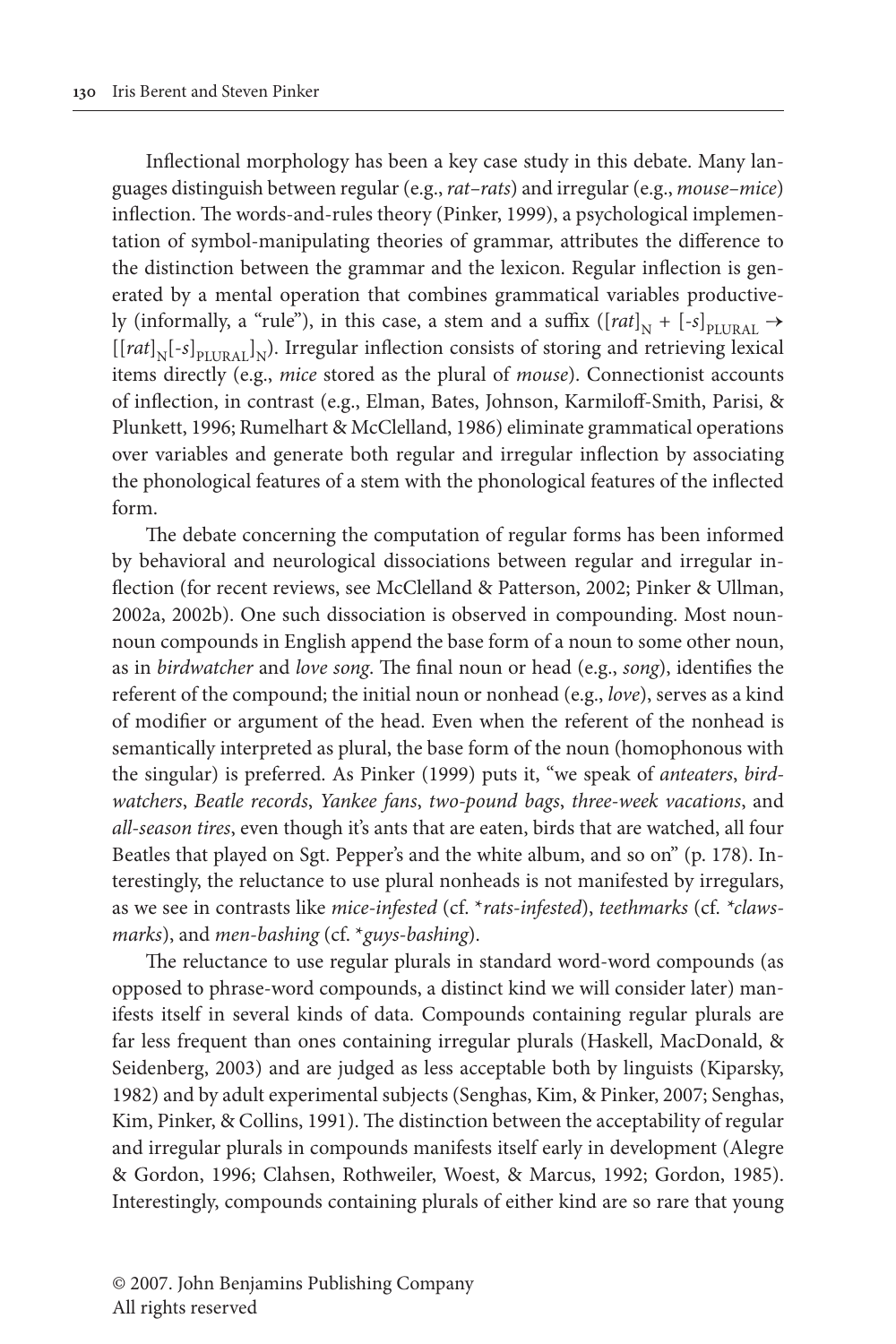children are unlikely to have heard them. The fact that such children nonetheless admit only irregular plurals into experimentally elicited compounds led Gordon (1985) to suggest that whatever aspect of the language system that gives rise to the interaction between regularity and compounding may be innate.<sup>1</sup> This suggestion is supported by the recent report that children with grammatical specific language impairment, which probably has a genetic cause, fail to respect the distinction (van der Lely & Christian, 2000). Whether the dislike of regular plurals in compounds is, in fact, innate remains to be seen. Our interest here is in whether the dislike of compounds like *rats-eater* is due to a constraint against regular plurals in compounds — an issue that is logically distinct from questions concerning the origins of that constraint.

According to the words-and-rules theory, the difference between regular and irregular plurals inside compounds is significant because it exemplifies a qualitative difference between the psychological processes that generate regular and irregular forms. Word-word compounds exclude plurals that are generated as complex inflected words by the grammar, but admit plurals that are stored in the lexicon as simple roots or stems. According to the original theory that attempted to account for the phenomenon (Kiparsky, 1982), words are generated by three ordered components or "levels" of rules. The first level includes rules of derivational morphology that effect changes in stem phonology, including irregular patterns. The second includes rules of regular derivational morphology and compounding. The third includes rules of regular inflectional morphology. Irregulars can appear in compounds because they are generated at Level 1, which can feed the compounding rule in Level 2; regulars cannot, because they are generated at Level 3, too late to be fed into the compounding rule.

Level-ordering theory has been shown to have certain technical and empirical difficulties (Kenstowicz, 1994; Selkirk, 1982; Spencer, 1991), and today most linguists opt for a simpler alternative in which irregular and regular forms are categorized as different types of morphological objects (Pinker, 1999; Selkirk, 1982; Spencer, 1991;Williams, 1981; see also Kiparsky, 2004, for a revision of level-ordering theory that incorporates distinctions among lexical strata in optimality-theoretic framework). Irregulars are generally "roots," that is, basic sound-meaning pairings that are not composed productively out of simpler meaningful elements (more precisely, they are categorized as X−2 forms in the hierarchy of words and phrases delineated by X-bar theory, for review, see Borer, 1998). Regular forms, in contrast, are "words": fully derived and inflected forms ready for insertion into syntactic phrases. (In X-bar notation, they are represented by the  $X^0$  category.) Rules of derivation and compounding impose selection restrictions on the kinds of word forms they may combine (Aronoff, 1976; Fabb, 1988). The main noun compounding rule in English, in particular, combines roots (X−2 forms) or stems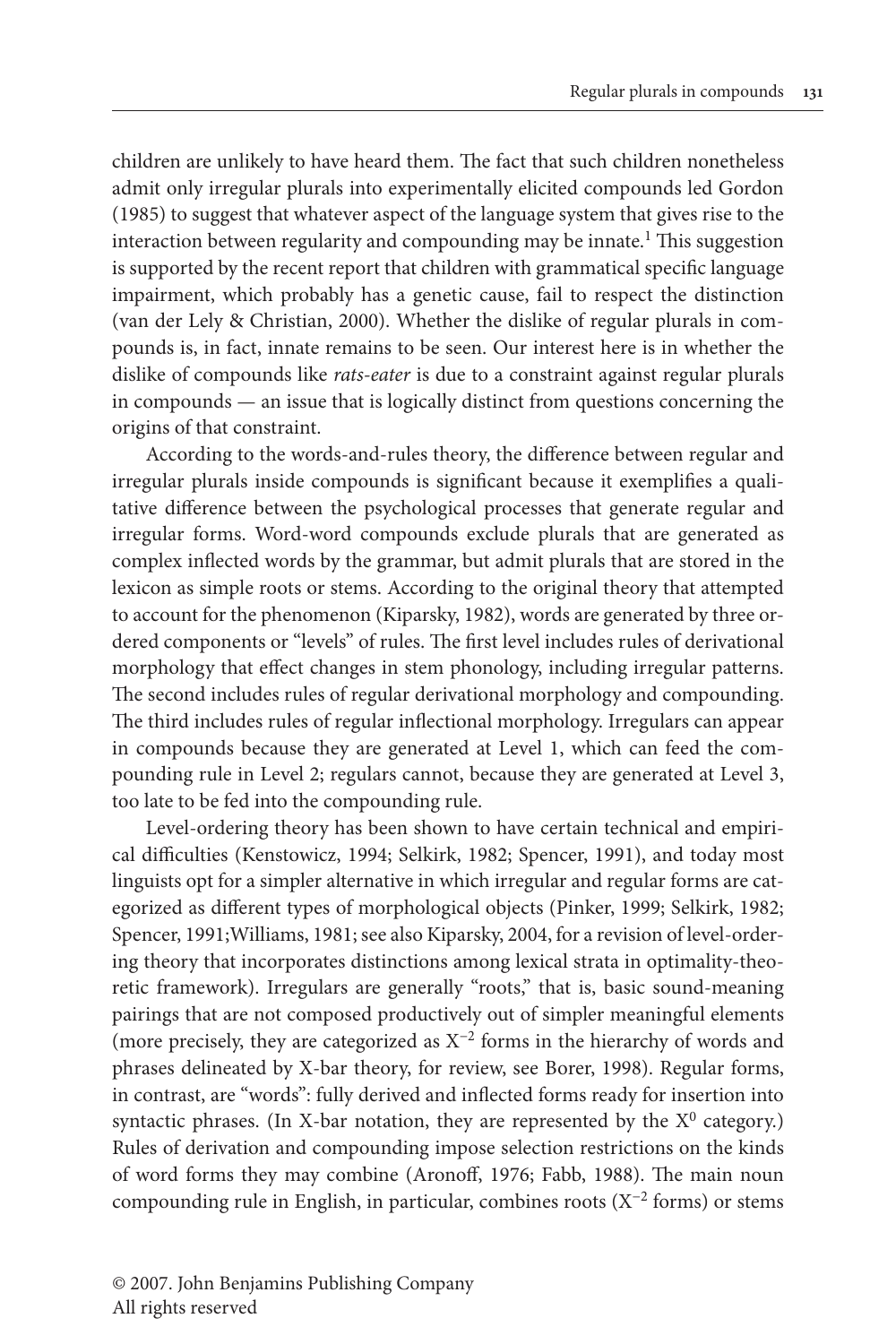(that is, bare uninflected words, or  $X^{-1}$  forms) but not full words ( $X^0$ ). As a consequence, they can combine an irregular plural, but not a regular plural, with a head noun. This theory avoids most of the problems of the original level-ordering theory while maintaining a distinction among kinds of morphological forms which encompasses the regular-irregular distinction.

The basic idea that the language system respects morphological distinctions has been recently challenged by Haskell et al. (2003) based on an alternative analysis of the interaction between compounding and regularity. Haskell et al. argue that the constraint on compounding does not in fact depend on regularity or any other morphological distinction but only on the statistical properties of modifiernoun combinations in the input to the speaker (Haskell et al. refer to nonheads as "modifiers"). In particular, speakers learn at least two statistical contingencies. One is based on semantics, namely that modifiers rarely specify multiple entities. The other is based on phonology, namely that modifiers rarely have "the phonological structure typical of a regular plural" (p. 12). These and other conditions combine monotonically and their sum determines the acceptability of a compound in graded fashion.

In support of the semantic condition, Haskell et al. (2003) show that, regardless of whether a nonhead is regular or irregular, speakers prefer the singular to the plural form (that is, *mouse-eater* is rated as sounding better than *mice-eater*, and *rat-eater* is rated better than *rats-eater*). This effect, all sides agree, falls out of an interaction between the semantics of compounding and the semantics of bare nouns. Compounds tend to refer to kinds, not individuals: a *cat-lover* loves not one cat but cats in general. The base form of English nouns are not so much singular, referring to one individual, as unmarked for number, referring to the kind denoted by the noun (Berent, Pinker, Tzelgov, Bibi, & Goldfarb, 2005; di Sciullo & Williams, 1987). As a result, in most cases the base form of the noun is more semantically appropriate in the compound.

This main effect of number, however, cannot account for the *interaction* between number and regularity: When a plural *is* used in a compound, an irregular sounds far better than a regular (though this is not true for compounds containing the singular versions). The interaction was confirmed in the ratings gathered by Senghas et al. (1991, 2007) and by Haskell et al. (2003). Haskell et al. therefore must explain the problem with regular plural nonheads in terms of the rarity of nonheads with the phonological properties of regular plurals. Haskell et al. show that, in large corpora, prenominal adjectives in noun phrases rarely sound like regular plurals.2 This could lead children to generalize that "modifiers" (which Haskell et al. use to refer interchangeably to prenominal adjectives and to nonheads in compounds) cannot sound like regular plurals, i.e., with a final -*s*, -*z*, or *-ez*, depending on the preceding segment of the stem.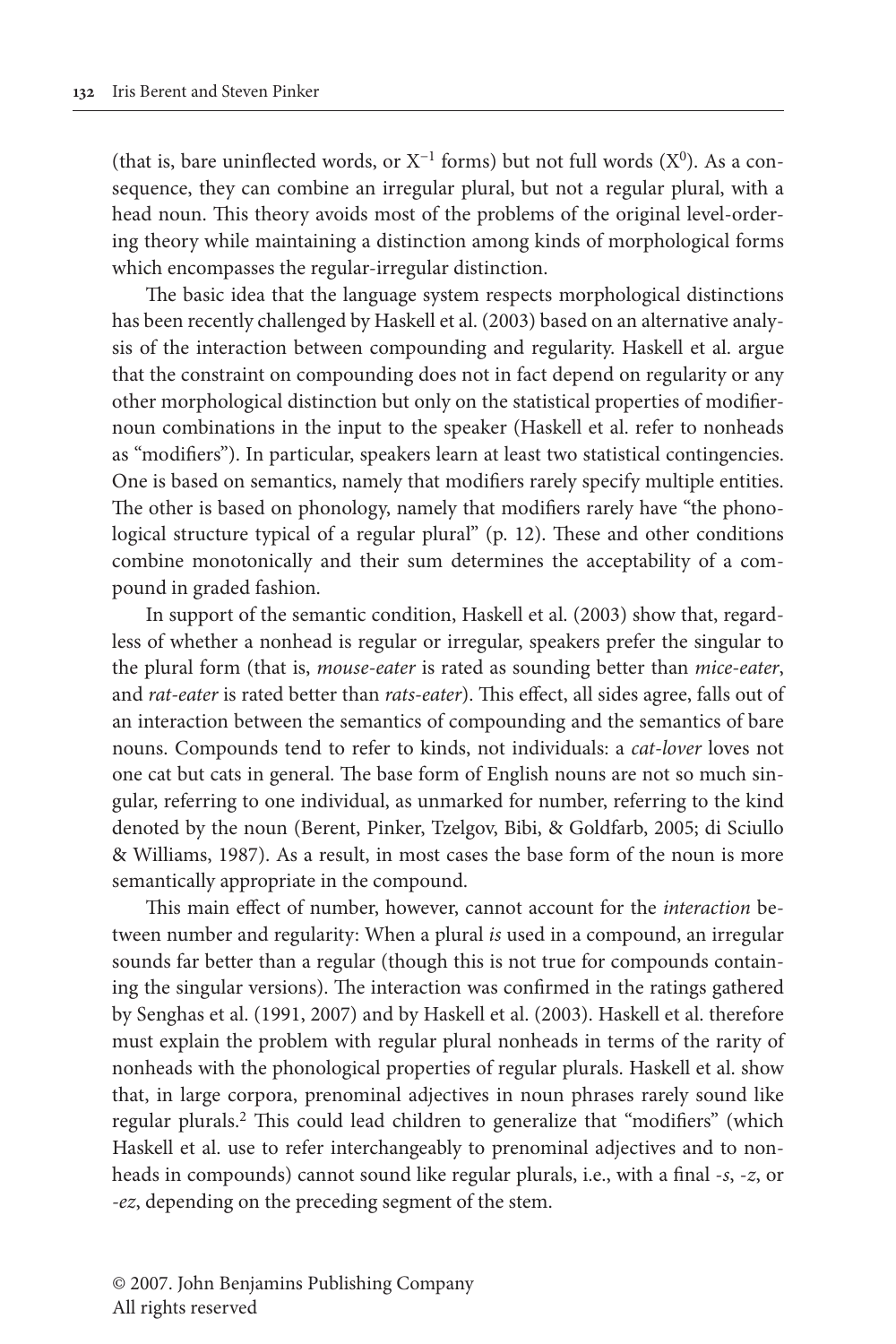To show that these phonological statistics affect speakers' judgments, Haskell et al. (2003) present two findings. The first is that pluralia tantum nouns (e.g., *trousers*) are rated as less acceptable in compounds than singular controls (e.g., *jacket*). Since many grammatical theories (e.g., Kiparsky, 1982) analyze these as stored irregular plurals (because *trousers* is not a plural of *trouser*), yet speakers still dislike them, the speakers must have been turned off by their regular-sounding phonology. Haskell et al. therefore conclude that it is phonology, not regularity, that taints a compound. The second finding, also found independently by Senghas et al. (1991, 2007) is that a class of irregular plurals ending in fricatives such as *loaf-loaves* and *thief-thieves* are disfavored in compounds (such as *loaves-basket*), just like fully regular plurals. Once again, the forms are irregular yet sound like regulars, suggesting to Haskell et al. that regular-sounding phonology, not regularity itself, is the cause of the unacceptability of regular-containing compounds.

Both phenomena, however, have alternative explanations. Because pluralia tantum nouns are grammatically plural and contain the regular plural suffix, people may analyze these nouns as having the morphological structure of regular plurals (albeit not ones that are composed productively by adding a suffix to a freestanding singular stem). Indeed Bock, Eberhard, Cutting, Meyer, and Schriefers (2001), studying the speech error in which people make a verb agree in number with a nearby noun rather than the subject (e.g., *The advertisement for the razors were…*), showed that pluralia tantum nouns that are close to a verb induce such errors (e.g., *The advertisement for the scissors were…*) more often than do singular nouns (e.g., *The advertisement for the razor were…*). This suggests that despite their lack of a singular base, pluralia tantum nouns (e.g., *scissors*) may be represented as plurals, and hence may sometimes be given the structure of regularly inflected plurals (e.g.,  $[[scissor]_{N} [s]_{\text{plural}}]_{N}$ ). It is conceivable that the availability of this representation might vary, depending on task demands, semantic properties of specific nouns, and individual differences. For instance, morphological decomposition could be preempted by activating nouns that match the pseudo-stem (e.g., the activation of *blue*, identical to the pseudo-stem of *blues*). This might account for the intermediate acceptability of such nonheads in off-line tasks (which allow for full lexical activation) relative to productive regular plurals. Nonetheless, the speech error data clearly demonstrate that pluralia-tantum nouns are sometimes represented as morphologically plural. Accordingly, the unacceptability of such nouns in plural might well be due to their representation as morphologically plural, rather than their phonological frequency.

The lowered acceptability of regressive voicing plurals (e.g., *loaves*) may have a similar cause. Senghas et al. (1999, 2007; see also Pinker, 1999, p. 53), who first reported this effect, note that it has a simple explanation. Lieber (1980) argued that such plurals are composed of an irregular bound stem *thieve-* which is then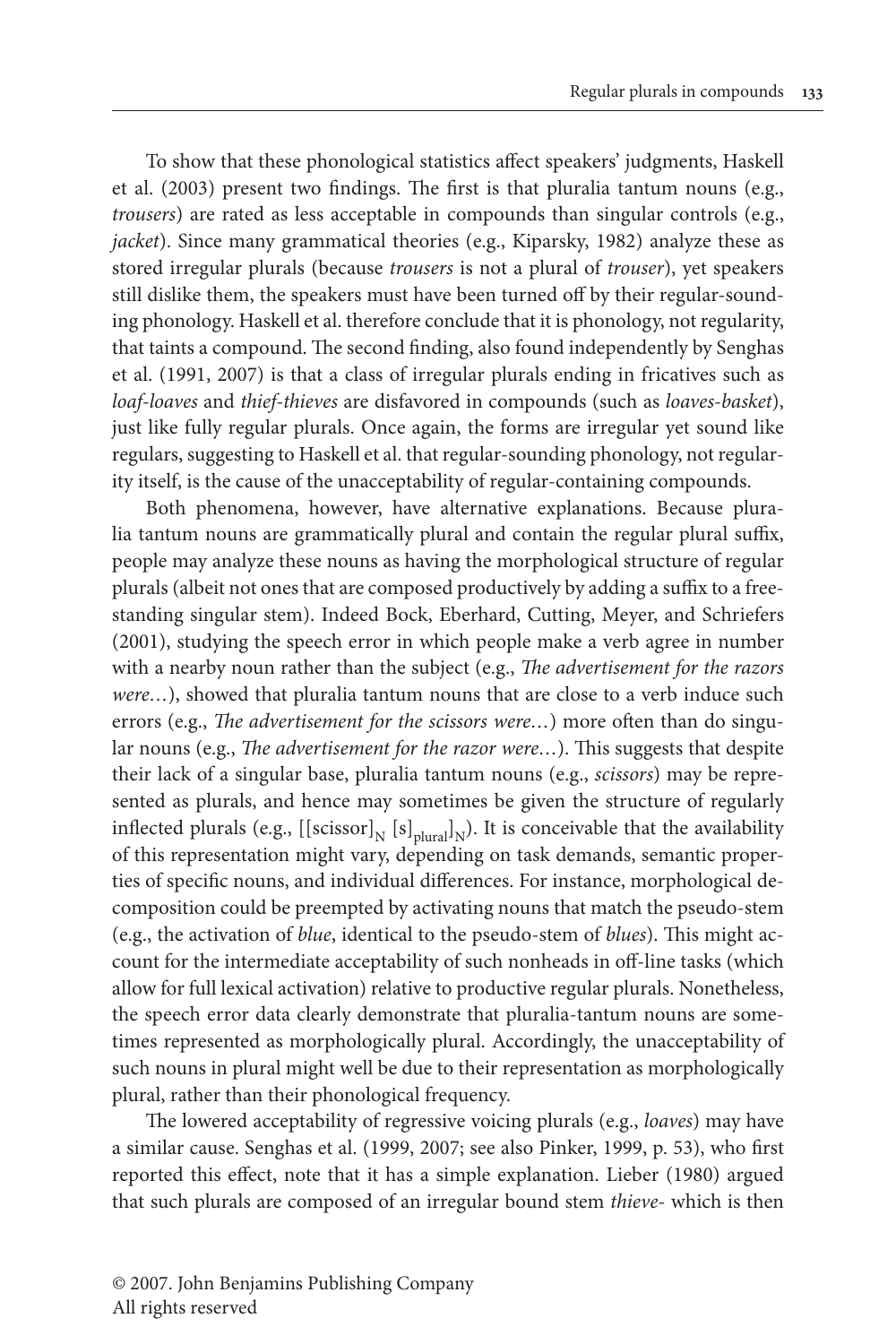subject to the regular pluralization process (This is consistent with the analysis of irregularity in Berent, Pinker, & Shimron, 2002, in which complex words are not classified as "regular" or "irregular" in their entirety, but rather may contain an irregularly listed component in the presence of other modifications that are regular. Specifically, they found that regularly-suffixed Hebrew nouns that undergo phonological changes to the stem exhibit several psychological hallmarks of regular plurals). Since these forms are analyzed as having the structure of regular forms  $(X<sup>0</sup>)$ , they are not allowed into compounds. Moreover there is some independent evidence for Lieber's theory. These bound stems, as predicted, can be found in other derived forms, both standard forms in the dictionary — *to calve*, *to house*, *to interleave*, *short-lived* (pronounced [laIvd]), *to sheave*, *to shelve*, *to thieve*, *thievery* — and in sporadic productive usages, as in (1):

 (1) Any "Life" of Samuel Johnson — the most be-Lived of writers … — must begin where any book does: with the title page.

*An Introduction to Elvish* (book title on J. R. Tolkien's fictitious elf language)

Make like a tree and leave!

 Jane Fonda, 54, told the *Chronicle* that "… the few things I regret in my life are … not having put enough time into mothering, wiving, taking care of the inner life."

Because *thieves* may be a product of regular inflection, not just any noun that sounds like a regular, the unacceptability of *thieves-hangout* does not demonstrate the speakers are sensitive to phonology rather than morphology.

While there is no strong evidence that the constraint on regular plurals in compounds is due to their rare phonology, there is substantial evidence against it. In particular, there are numerous compounds with singular nonheads that sound just like regular plurals but which are perfectly acceptable: *rose garden*, *praiseworthy*, *prize-fight*, *breezeway*, *schmooze-fest*, *Ray Charles record*, *Mars probe*, *box-cutter*, *axe-murderer*, *Katz paper*, *Burl Ives concert*, *Ask-Jeeves user*, *foxhole*, *sex-manual*, *six-gallon jar*, *apocalypse novel*, *corpse counting*, *eclipse warning*, *ellipse formula*, *synapse recording*. Not only is there nothing unnatural-sounding about these compounds (as we will confirm in Experiments 2 and 3), but unlike compounds referring to multiple entities (i.e., the referents of regular plurals), they show no tendency to lose their final -*s* or -*z*: compare *Beatle records* with \**Ray Charle records*, *bird-watcher* with \**fokhole*.

To work around this problem, one might appeal to some nonlinear interaction between the phonological and semantic factors, so that only if a word is semantically plural does the regular-sounding phonology come into play. But this option is not compatible with Haskell et al.'s hypothesis. They stress that the graded nature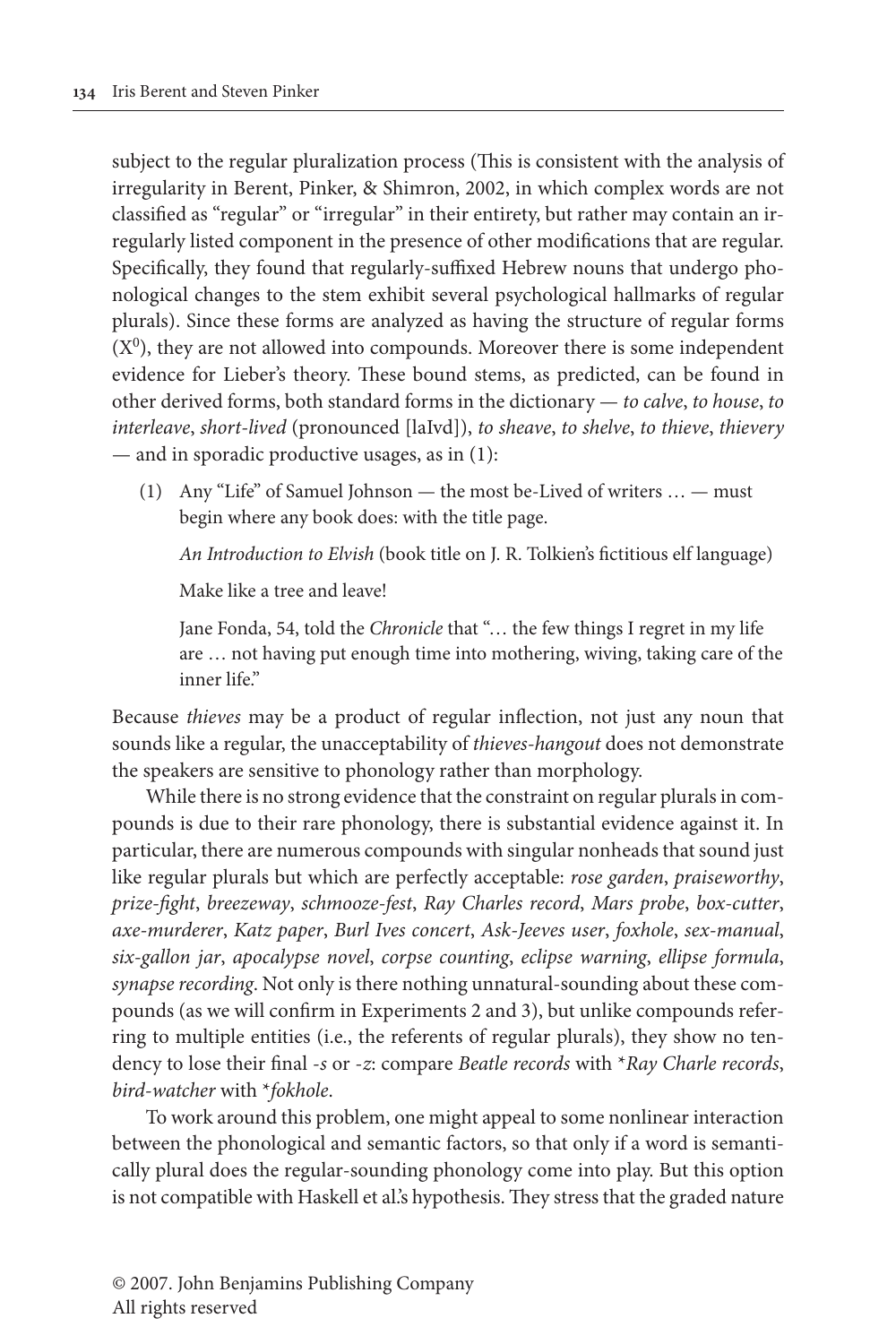of the constraints gives rise to a continuum of judgments of compounds depending on how many "strikes against them" the various conditions exact. The fact that they count as evidence for their theory a pure semantic effect of plurality, independent of phonology (namely, that singulars are preferred in compounds to plurals) shows that each constraint is claimed to exert an independent effect. The lack of such an effect for singulars with regular-sounding phonology (as can be perceived in these examples, and as we shall demonstrate in Experiments 2 and 3) is therefore problematic. Nonetheless, in Experiments 4–5 we will explicitly test the possibility that a nonlinear interaction between phonology and semantics is responsible for the effects of irregularity.

Another option for Haskell et al. is to state the condition so that it applies not to unanalyzed phonological strings but to strings as juxtaposed with their singular forms. What is held to be rare in compounds would not be words that end in *-s* or *-z* but words with such endings that "preserve and incorporate a singular form" (Haskell et al., 2003, p. 17). This suggestion, however, contradicts their earlier claim that mere "phonological similarity to regular plurals" is the effective cue. Moreover it represents an abandonment of the key claim of the theory. A representation of a plural that distinguishes the suffix from the stem and that identifies the stem as being a distinct singular noun is simply a morphological representation (e.g.,  $\left[\left[\text{dog}\right]_N\left[s\right]_{\text{blural}}\right]_N$ ), and the avoidance of morphological representations and exclusive reliance on phonological and semantic ones is Haskell et al.'s central hypothesis. That, for instance, is why they tally the phonological features of adjectives (which are not even nouns, and have no trace of a singular noun inside them) as being relevant to speakers' perception of the acceptability of plural nouns inside compounds. In any case, the distinction between forms that contain the base and those that are not is unlikely to cause the dislike for regular plurals in compounds. German speakers dislike regular nonheads in compounds despite the fact that both regular and irregular plurals include the singular base (e.g., Clahsen et al., 1992). A similar effect occurs in English examples such as *oxen power*, which is acceptable (see Pinker, 1999, p. 179, for a citation) despite containing the singular *ox*, and *dice-thrower*, which is acceptable despite containing the singular *die*.

In the following experiments, we provide new empirical tests which directly dissociate the effects of phonological familiarity and morphological regularity. Experiment 1 systematically manipulates the phonological familiarity and regularity of the nonhead, and shows that regularity has a robust effect on judgments of plurals which cannot be reduced to phonological familiarity and indeed does not even interact with that factor. Experiments 2–5 assess the effect of regularity for nonheads that sound like regular plurals. These findings show that phonological unfamiliarity in general, and the phonological properties of regular plurals in particular, do not taint the acceptability of compounds. Conversely, the morphological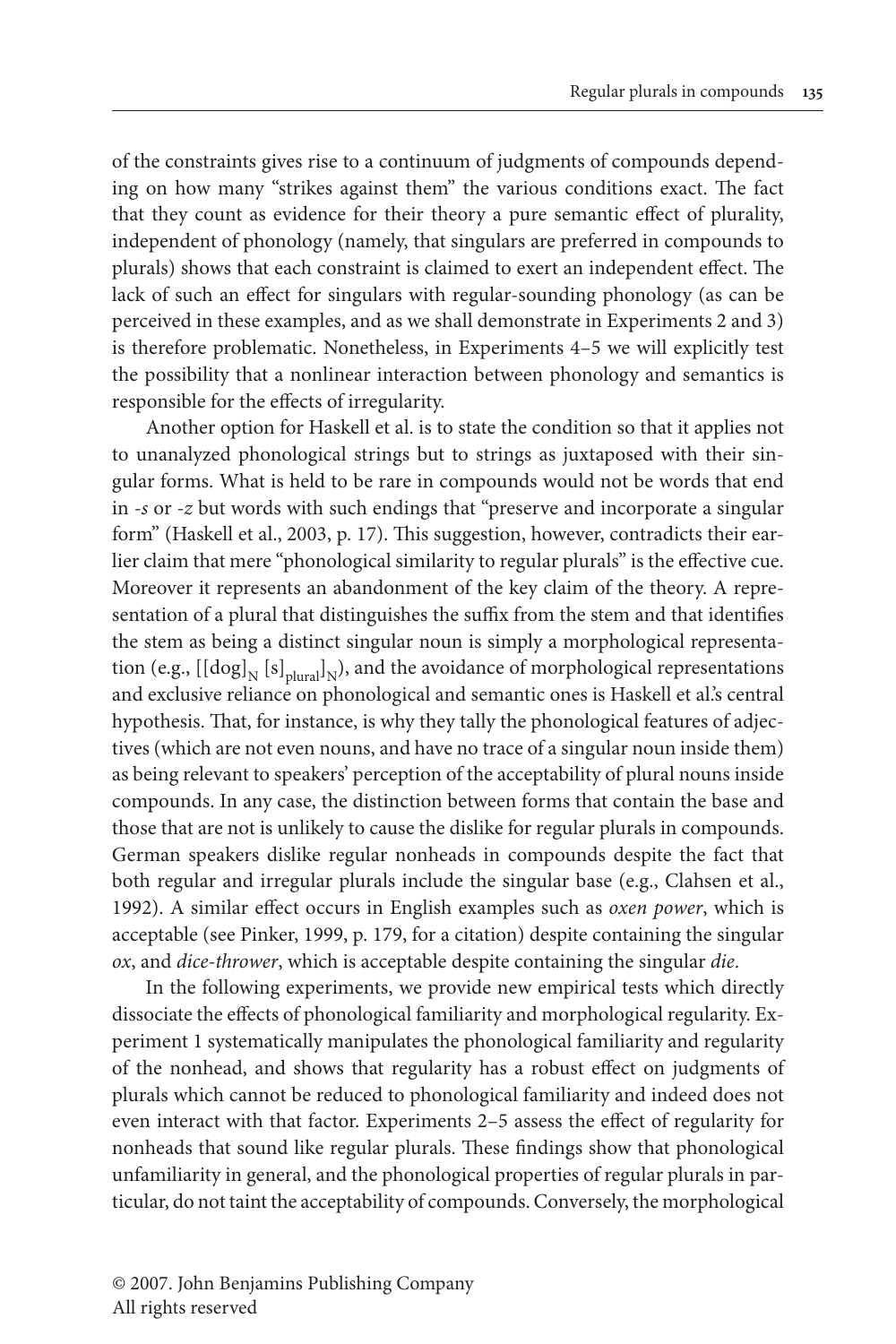regularity of the nonhead does taint the acceptability of compounds when phonological familiarity and plural semantics is controlled.

### **Experiment 1: Compounds with Unattested Consonant Clusters**

The phonological familiarity hypothesis, proposed by Haskell et al. (2003) predicts that the acceptability of nonhead plurals in compounds should depend on the frequency of their phonological properties in compounds, in particular, the frequency of -*s* and -*z*-final forms, not their regularity (regularity being a relation defined with respect to a morphological rule). However, the evidence presented by Haskell and colleagues to support this hypothesis invariably confounds the phonological structure of the nonehad with its morphological regularity.

To separate the effects of phonological familiarity of nonheads from the morphological representation of nonheads (which are ordinarily confounded in English), one must examine whether *other* phonological patterns that are unfamiliar<sup>3</sup> are disfavored, since there is no reason that the effect of phonological familiarity should be confined to nonheads that are regular or regular-sounding. The following experiment tests this prediction by contrasting the effect of phonological familiarity with morphological regularity.

To manipulate phonological frequency, we constructed novel nouns containing clusters that are either legal, hence relatively frequent in the language and in compounds (e.g., *loonk*) or nouns with clusters that are illegal and hence rare (e.g., *loovk*). For each noun, we next formed a regular plural (*loonks*, *loovks*) and an irregular plural (*leenk*, *leevk*, following the pattern found in *foot–feet*, *goose–geese*, and *tooth–teeth*; see Table 1).

|           | <b>ILLEGAL</b> |        | LEGAL    |        |
|-----------|----------------|--------|----------|--------|
|           | Singular       | Plural | Singular | Plural |
| Irregular | loovk          | leevk  | loonk    | leenk  |
| Regular   | loovk          | loovks | loonk    | loonks |

**Table 1.** An illustration of the target words used in Experiment 1

Each of these four plurals was incorporated in a brief context story followed by an elicitation of acceptability ratings for plural and singular versions of the noun in a compound, as in (2) (blank lines represent page breaks in the presentation of the story to participants).

(2) The *loovk* is a new diet pill that works miracles.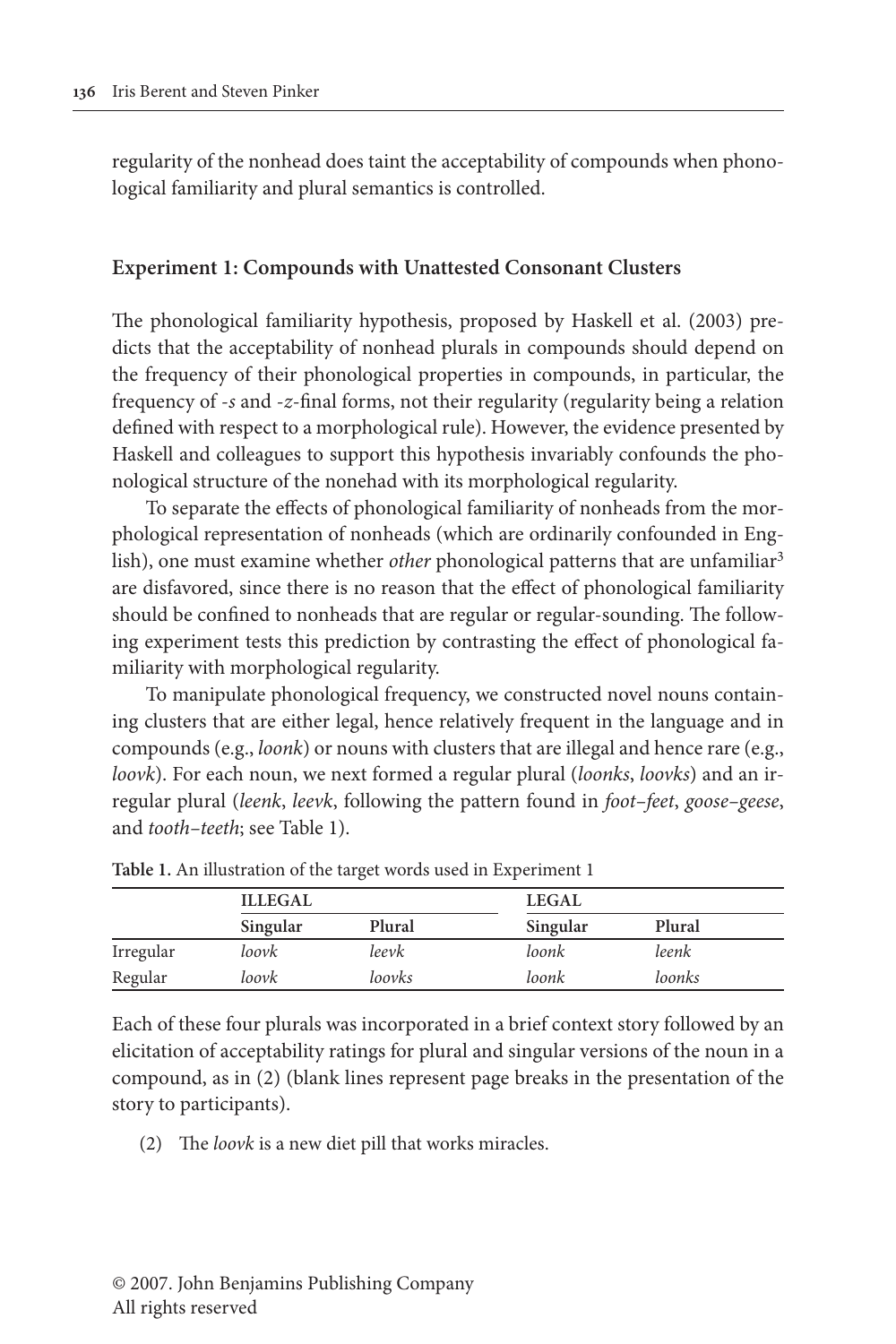Two *loovks* a day can make you lose up to ten pounds. An overdose of the pill can be quite dangerous, however.

One patient has recently died after taking five .

 The first signs of an overdose include an intense headache, nausea, and a rash that appear soon after three or more pills are taken. Doctors recognize these ailments as the **loovk-disease**. \_\_\_\_\_ Doctors recognize these ailments as the **loovks-disease**. \_\_\_\_\_

The phonological (connectionist) and morphological (words-and-rules) theories make opposite predictions with respect to the acceptability of these plurals in compounds. The phonological account predicts that the acceptability of the plural nonhead should depend on its phonological familiarity, especially its familiarity in compounds, regardless of its morphological status. Speakers never hear compounds like *leevk-eater* (since *leevk* contains an illicit consonant cluster), but they sometimes hear compounds like *loonks-eater* (since it overlaps phonologically with *box-cutter*, *tax-exempt*, *politics-ridden*, and so on).<sup>4</sup> If, as Haskell et al. (2003) predict, speakers' intuitions reflect their experience with the phonological structure of modifiers, then *loonks-eater* should be more acceptable than *leevk-eater.*

In contrast, the morphological account predicts an independent effect of being a product of regular morphological composition. Although phonological familiarity could play some role (since anything that is less familiar might be rated as less natural, across the board), its contribution should not subsume the effect of morphological regularity. Accordingly, when the phonology of the noun in isolation is controlled for, compounds with illegal irregular plurals (*leevk-disease)* should be more acceptable than legal regular plurals *(loonks-disease*).

## *Method*

*Participants.* Twenty-four Florida Atlantic University students who were native English speakers and skilled readers took part in this experiment in partial fulfillment of a course requirement.

*Materials.* The target words were generated from 32 pairs of novel singular nouns. Half the pairs had a CCVC structure and half a CVCC structure. Phonologically legal pair members had attested English clusters (e.g., *loonk*, *ploon*), whereas phonologically illegal members had an unattested cluster (e.g., *loovk*, *ptoon*).5 The bases were then used to form irregular plurals (by changing their vowel, *oo*, to *ee*, e.g., *loonk–leenk*) and regular plurals (by adding -*s*, e.g., *loonk–loonks*). The statistical properties of these plurals are listed in Table 2. Bigram count (the number of words that match the target on length, and share with it any combination of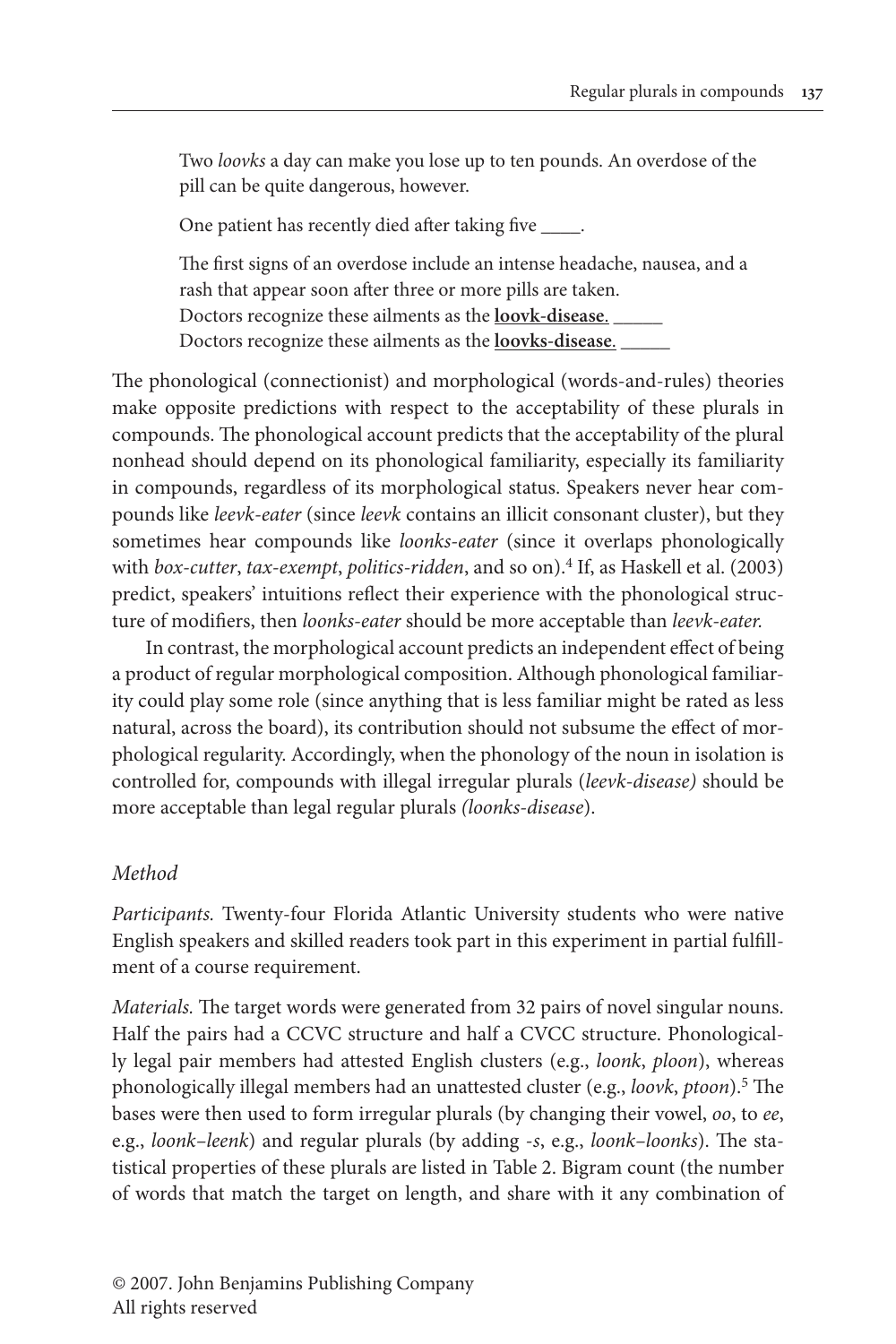|                   | Bigram count | <b>Bigram</b> | Neighbors' | Neighbors' |
|-------------------|--------------|---------------|------------|------------|
|                   |              | frequency     | number     | frequency  |
| Illegal irregular | 96           | 2017          | .22        | 2.5        |
| Illegal regular   | 145          | 1669          |            |            |
| Legal irregular   | 128          | 3305          | .69        | 21.3       |
| Legal regular     | 193          | 2350          | .12        | 2.2        |

**Table 2.** The statistical properties of the plural targets in Experiment 1

adjacent two letters at the same position) and bigram frequency (the summed frequency of the words sharing the target's two-letter combinations) were calculated based on Kucera and Francis (1967). Neighborhood counts (i.e., the number of words sharing all but one of the target's letters) were computed based on an online unix dictionary and the SpellGuard dictionary, whereas neighbor frequency (the summed frequency of the target's neighbors) was calculated based on Kucera and Francis (1967). Illegal irregular targets had significantly lower bigram count  $(F<sub>2</sub>(1, 31) = 70.94, MSE = 2139, p < .0002)$  and bigram frequency  $(F<sub>2</sub>(1, 31) = 5.37,$ *MSE* = 329232,  $p < .03$ ) than legal regular targets. These targets did not differ significantly on the number of neighbors  $(F_2(1, 31) < 1, MSE = .141)$  or their summed frequency  $(F_2(1, 31) < 1, MSE = 89.77)$ .

Each of the resulting 32 quadruples of plural targets (legal regular, legal irregular, illegal regular and illegal irregular) was incorporated in a brief context story (Appendix A). The first and second sentence introduced the target's singular and plural forms. Morphological number was disambiguated by using number words or quantifiers. In the third sentence, participants were prompted to generate the plural form that they had just read. The final sentence elicited ratings for two compounds, one containing a singular nonhead, one containing a plural nonhead, their order counterbalanced. Members of each plural quadruple were presented with a given context story according to a Latin square, which avoided multiple presentations of a given story to a single participant and balanced the number of regularity × phonology conditions per participant and quadruple.

To assess the inherent acceptability of the novel words, we also obtained ratings for those words presented in short non-compound sentences. All words were preceded by number words or quantifiers (e.g., *One loovk is dangerous; Groups of many leevk are dangerous*). The 32 matched plural quadruples were separated into four counterbalanced lists, presented in a random order.

*Procedure.* The experiment included two parts. In the first part, participants were presented with a printed booklet that included the 32 stories. After reading the first sentence in each story, which introduced the target word in a context, participants were asked to pronounce the word silently, attending to each of its letters. To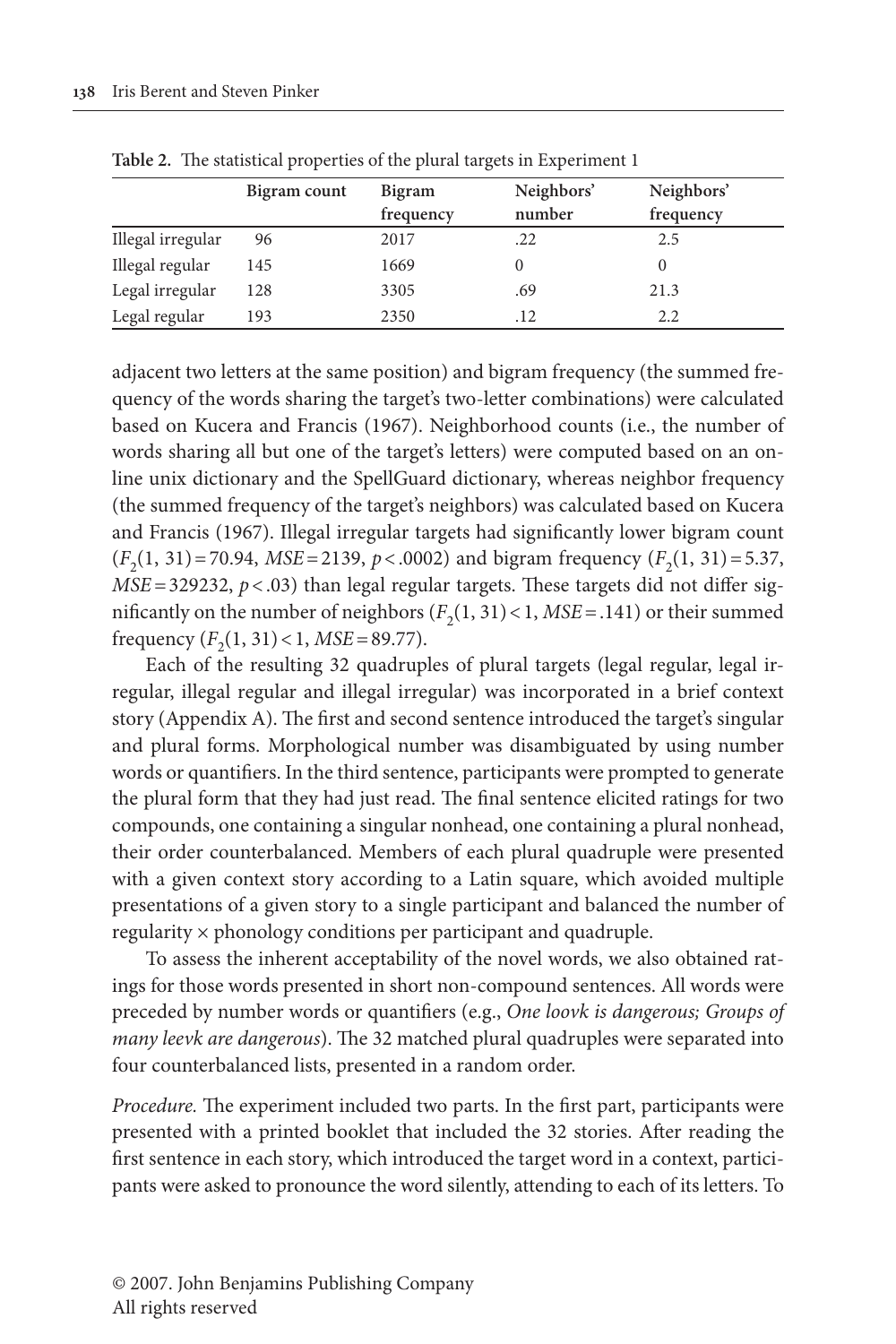assure that participants had committed the plural form from memory, each section of the story, including the one prompting them for the plural form, was printed on a separate page, and participants were asked not to turn the pages backwards. When they reached the last page of a story, the participants were presented with two underlined compounds, one with the singular word as its nonhead one with the plural as the nonhead. They were asked to rate the compounds as to "how they sound" on a  $1-7$  scale  $(1 = \text{very bad}, 7 = \text{excellent})$  using their "gut feeling." To illustrate the task, we first presented them with two practice stories. In the second part of the experiment, participants rated the acceptability of the novel word in non-compound sentences using the same 1–7 scale. Participants were tested in groups of up to eight people.

## *Results and Discussion*

*a. Target rating in compounds.* The first analysis examines whether people extend the constraint against regular plurals to compounds containing novel nouns, including illegal-sounding ones. The acceptability ratings of legal and illegal-sounding targets in compounds were first submitted to separate ANOVA's (regular/irregular  $\times$  singular/plural) using participants (*F*1) and items (*F*2) as random variables, as well as the minF' (Clark, 1973). The findings for legal and illegal words were virtually identical (see Figure 1). The Regularity  $\times$  Plurality interaction was significant with both legal words (see Table 3i-c) and illegal words (see Table 3ii-c). Simple main effects showed that participants gave higher ratings to singular targets



**Figure 1.** Mean acceptability ratings of the target in compounds as a function of plurality, regularity and phonological legality in Experiment 1.

© 2007. John Benjamins Publishing Company All rights reserved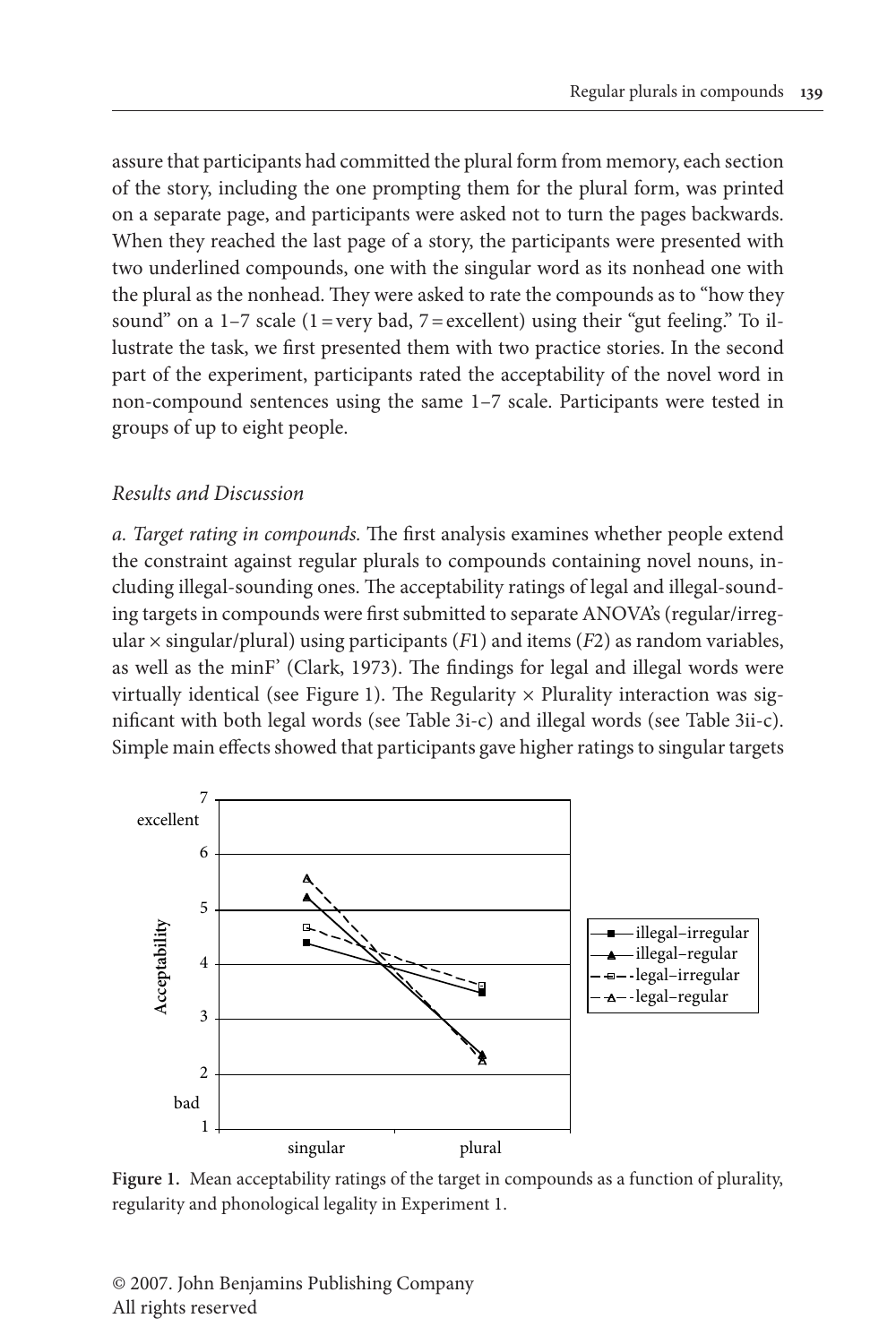than to plural targets both with irregular nouns (see Table 3i-f, and 3ii-f) and with regular nouns (see Table 3i-g, and 3ii-g).

The simple effects confirm the findings of Senghas et al. and Haskell et al. (2003) that in general, speakers prefer singular to plural nonheads in compounds, both with regular and with irregular nouns. However, the interaction indicates that the dislike of plurals in compounds was about three times larger for regular nouns ( $\Delta$  = 3.3 legal,  $\Delta$  = 2.7 illegal) than for irregular nouns ( $\Delta$  = 1.1 legal,  $\Delta$  = 0.9 illegal). Indeed, it is a crossover interaction, in which irregular plurals were judged as sounding better in the compounds than regular plurals, even though in their singular forms the *regular* forms were judged as sounding better.<sup>6</sup> This confirms the original claim by linguists such as Kiparsky (1982) that regular plurals are disfavored in compounds. Moreover, there is no sign of a three-way interaction (see Table 3iii-g), suggesting that any effect of phonological familiarity is independent of the Plurality  $\times$  Regularity interaction that embodies the linguistic phenomenon of interest. Regular plurals were disliked in compounds even when their phonological form was more frequent than that of irregular plurals, i.e., when legal regular plurals (e.g., *loonks*,  $M = 2.2$ ) are compared with irregular illegal plurals<sup>7</sup> (e.g., *leevk*, *M =* 3.5, a difference of 1.3). The 95% confidence intervals constructed for the difference between the means were 0.63 and 0.52, for participants and items, respectively.8 This finding directly contradicts the prediction of the phonological familiarity hypothesis.

*b. Did participants attend to the targets' sounds?* To ensure that participants did not simply ignore the phonological ill-formedness of the printed materials, we examined how well they rated them outside the compound construction (e.g., *Groups of many leevk are dangerous*), and how well they remembered the plural form. As expected, phonologically illegal plurals were rated (*M* = 2.90) significantly lower than the legal plurals  $(M=4.29)$ , see Table 3iv-a), and this difference was not further modulated by regularity (see Table 3iv-c). However, participants were able to correctly produce phonologically illegal plurals on the majority of the trials (*M* = 84.6%). Participants also generated regular plurals (*M =* 81%) more accurately than irregular plurals (*M =* 91.4%, see Table 3v-b), irrespective of phonological legality (see Table 3v-c).

To ensure that preference for irregular over regular plurals in compounds is not simply due to the fact that they did not treat irregular plurals as plurals, we re-analyzed the rating of plurals in compounds while excluding all the nouns for which participants failed to generate the correct plural form. The results remain unchanged. Participants favored irregular (*M* = 3.63) over regular plurals in compounds (*M* = 2.32, see Table 3vi-b), and this preference did not interact with phonological legality (see Table 3vi-c). In particular, plurals that are phonologically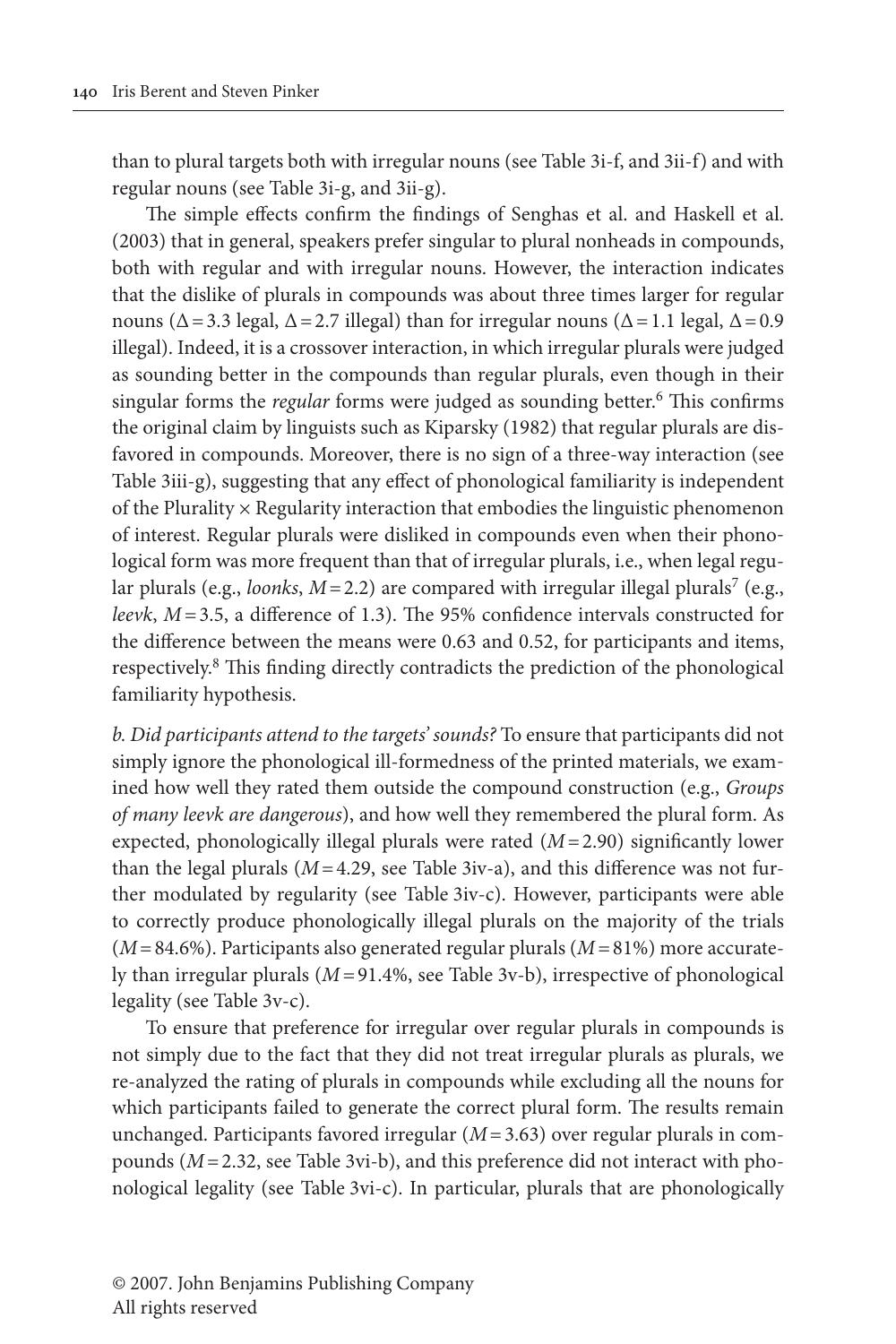|     | Table 3. Analysis of variance results for Experiment 1 |                    |        |                                   |                 |          |          |                      |                    |             |
|-----|--------------------------------------------------------|--------------------|--------|-----------------------------------|-----------------|----------|----------|----------------------|--------------------|-------------|
|     | Comparison                                             | Source of variance |        |                                   | By Participants |          | By Items |                      | Min $\mathbb{F}^2$ |             |
|     |                                                        |                    |        |                                   | Ďf              | F1 Value | Df       | F <sub>2</sub> value | ď                  | minF' value |
|     | Acceptability                                          | <b>ANOVA</b>       | ನ      | Regularity                        | 1, 23           | 4.00     | 1, 31    | 3.01                 | 1, 50              | 1.72        |
|     | of legal nouns in                                      |                    | .<br>م | Plurality                         | 1,23            | 55.81*   | 1, 31    | $120.62*$            | 1,51               | 38.16*      |
|     | compounds                                              |                    | ن      | Regularity x plurality            | 1, 23           | $28.39*$ | 1, 31    | 28.78*               | 1,53               | $14.29*$    |
|     |                                                        | Simple main        | ರ      | Regularity for singulars          | 1, 23           | $16.97*$ | 1, 31    | $11.35*$             | 1,48               | $6.80*$     |
|     |                                                        | effects            | نە     | Regularity for plurals            | 1, 23           | $27.20*$ | 1, 31    | 36.03*               | 1,54               | $15.50*$    |
|     |                                                        |                    |        | Plurality for irregulars          | 1, 23           | $7.91*$  | 1, 31    | $16.07*$             | 1,52               | $5.30*$     |
|     |                                                        |                    | ä      | Plurality for regulars            | 1, 23           | 91.90*   | 1, 31    | $112.00*$            | 1,54               | $50.48*$    |
| :E  | Acceptability of illegal nouns                         | <b>ANOVA</b>       | 4      | Regularity                        | 1, 23           | 2.13     | 1, 31    | 0.85                 | 1,40               | 0.61        |
|     | in compounds                                           |                    | م      | Plurality                         | 1, 23           | $42.62*$ | 1, 31    | $75.8*$              | 1,53               | $27.28*$    |
|     |                                                        |                    | ن      | Regularity x plurality            | 1, 23           | $16.29*$ | 1, 31    | $33.9*$              | 1,52               | $11.00*$    |
|     |                                                        | Simple main        | ರ      | Regularity for singulars          | 1, 23           | $12.24*$ | 1, 31    | $11.90*$             | 1,53               | $6.03*$     |
|     |                                                        | effects            | ئە     | Regularity for plurals            | 1, 23           | $16.39*$ | 1, 31    | $33.5*$              | 1,52               | $11.00*$    |
|     |                                                        |                    |        | Plurality for irregulars          | 1, 23           | $5.18*$  | 1, 31    | $10.02*$             | 1,52               | 3.41        |
|     |                                                        |                    | ä      | Plurality for regulars            | 1, 23           | $62.93*$ | 1, 31    | 116.17*              | 1,53               | $40.82*$    |
| щİ  | Acceptability of legal vs                              | ANOVA              | ನ      | Legality                          | 1, 23           | 3.98     | 1, 31    | 2.36                 | 1,46               | 1.48        |
|     | illegal nouns in compounds                             |                    | ه      | Regularity                        | 1,23            | 3.65     | 1, 31    | $4.18*$              | 1,54               | 1.95        |
|     |                                                        |                    |        | Legality x regularity             | 1, 23           | 1.28     | 1, 31    | 0.20                 | 1,30               | $0.17$      |
|     |                                                        |                    |        | Plurality                         | 1, 23           | 55.07*   | 1, 31    | $166.83*$            | 1,48               | $41.40*$    |
|     |                                                        |                    |        | Legality x plurality              | 1, 23           | 2.47     | 1, 31    | 1.24                 | 1,44               | 0.83        |
|     |                                                        |                    |        | Regularity x plurality            | 1, 23           | $30.01*$ | 1, 31    | $62.6*$              | 1,52               | $20.28*$    |
|     |                                                        |                    | ä      | Legality x regularity x plurality | 1, 23           | 0.33     | 1, 31    | 0.27                 | 1,51               | 0.15        |
| i×. | Ratings of plurals outside                             | <b>ANOVA</b>       | ನ      | Legality                          | 1, 23           | 36.06*   | 1, 31    | $131.8*$             | 1,46               | $28.31*$    |
|     | compounds                                              |                    | .<br>ف | Regularity                        | 1, 23           | 0.38     | 1, 31    | 0.48                 | 1,54               | 0.21        |
|     |                                                        |                    | Ċ,     | Legality X regularity             | 1, 23           | 0.45     | 1, 31    | 0.25                 | 1,45               | 0.16        |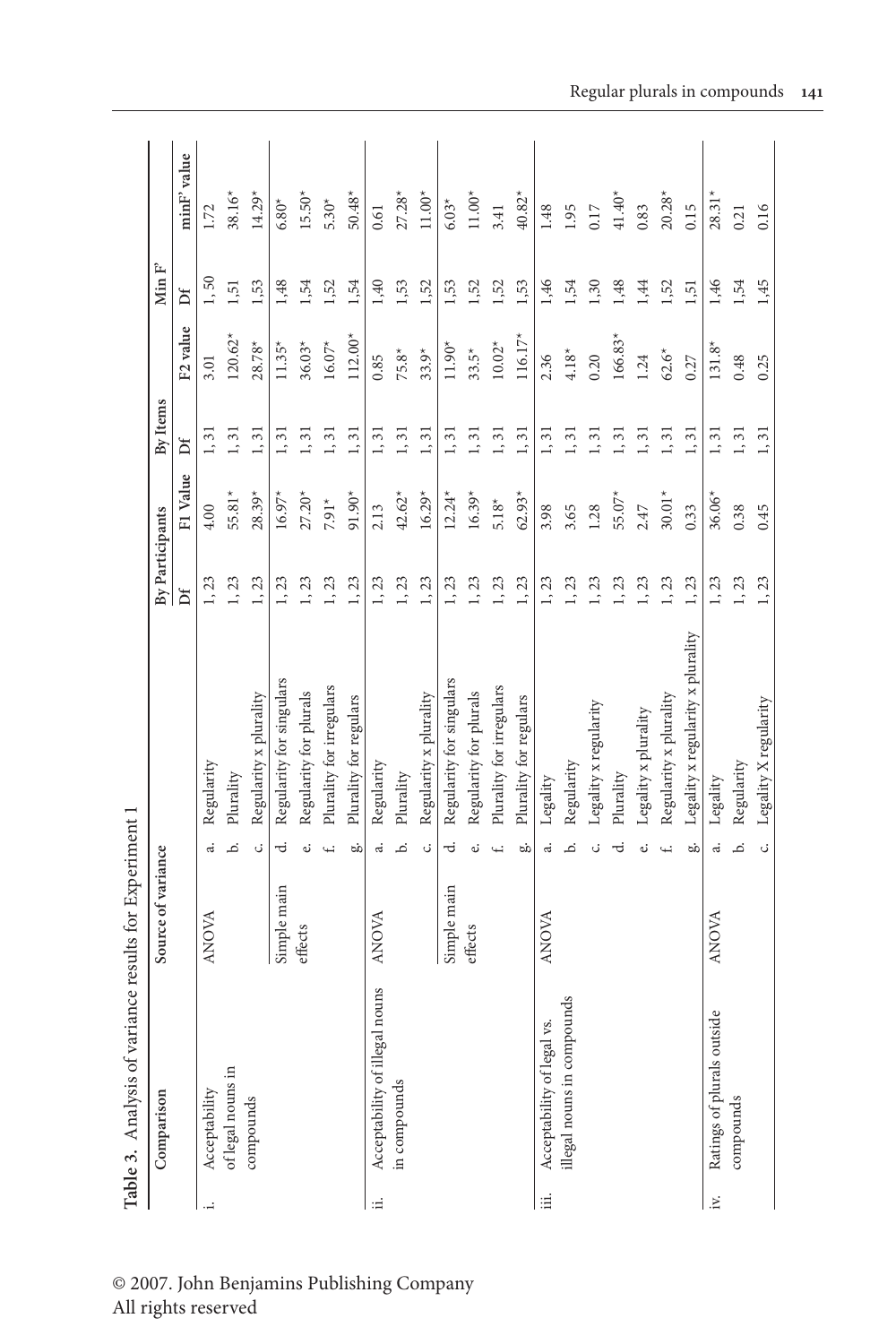| ₹.    | The accuracy of generating                              | <b>ANOVA</b> |                 | Legality                          | 1, 23 | 3.63     | $1, 31$ | 1.25     | 1,38  | 0.93     |
|-------|---------------------------------------------------------|--------------|-----------------|-----------------------------------|-------|----------|---------|----------|-------|----------|
|       | plurals                                                 |              | :≓              | Regularity                        | 1, 23 | $5.61*$  | 1, 31   | $15.2*$  | 1,49  | $4.10*$  |
|       |                                                         |              | Ξ               | Legality x regularity             | 1, 23 | 0.07     | 1, 31   | 0.03     | 1,40  | 0.02     |
| Ϋ́.   | The acceptability of plurals                            | <b>ANOVA</b> | $\ddot{ }$      | Legality                          | 1, 22 | 0.0      | 1, 31   | 0.05     | 1, 31 | 0.00     |
|       | in compounds (provided that                             |              | .<br>ف          | Regularity                        | 1, 22 | 26.85*   | 1, 31   | $48.2*$  | 1,52  | $17.24*$ |
|       | they are produced correctly)                            |              | ن               | Legality x regularity             | 1, 22 | 0.00     | 1, 31   | 0.04     | 1,37  | 0.00     |
| ÿii.  | Acceptability of plurals with                           | ANOVA        | ್               | Legality                          | 1, 23 | 0.20     | 1,15    | 0.10     | 1,38  | 0.07     |
|       | legal vs. illegal coda clusters in                      |              | خ               | Regularity                        | 1, 23 | 3.18     | 1, 15   | 2.06     | 1,38  | 1.25     |
|       | compounds                                               |              | ن               | Legality x regularity             | 1, 23 | 0.13     | 1, 15   | 0.02     | 1,31  | 0.02     |
|       |                                                         |              | ರ               | Plurality                         | 1, 23 | 45.99*   | 1, 15   | $73.32*$ | 1,32  | $28.26*$ |
|       |                                                         |              | نه              | Legality x plurality              | 1, 23 | $5.21*$  | 1, 15   | 2.75     | 1,38  | $1.80\,$ |
|       |                                                         |              |                 | Regularity x plurality            | 1, 23 | $15.75*$ | 1, 15   | $23.5*$  | 1,32  | $9.43*$  |
|       |                                                         |              | àо              | Legality x regularity x plurality | 1, 23 | $1.01\,$ | 1,15    | 0.89     | 1,37  | 0.47     |
|       |                                                         | Simple main  | Έ.              | Regularity for singulars          | 1, 23 | $7.54*$  | 1, 15   | $11.10*$ | 1,33  | $4.49*$  |
|       |                                                         | effects      |                 | Regularity for plurals            | 1, 23 | $17.95*$ | 1, 15   | $17.51*$ | 1,37  | $8.86*$  |
|       |                                                         |              |                 | Plurality for irregulars          | 1, 23 | $9.93*$  | 1,15    | $23.22*$ | 1,27  | $6.96*$  |
|       |                                                         |              | ∸               | Plurality for regulars            | 1, 23 | 77.75*   | 1,15    | 80.45*   | 1,36  | $39.54*$ |
| viii. | The acceptability of plurals                            | <b>ANOVA</b> | $\dot{\sigma}$  | Legality                          | 1, 23 | 28.76*   | 1, 31   | 85.03*   | 1,48  | $21.49*$ |
|       | in compounds (corrected for                             |              | .<br>ف          | Regularity                        | 1, 23 | $21.69*$ | 1, 31   | $45.24*$ | 1,52  | $14.78*$ |
|       | their acceptability outside<br>compounds)               |              | Ċ.              | Legality x regularity             | 1, 23 | 0.10     | 1, 31   | $0.09*$  | 1,53  | 0.05     |
| Ä.    | The acceptability of plu-                               | ANOVA        | $\ddot{\sigma}$ | Legality                          | 1, 23 | $25.02*$ | 1, 15   | 36.98*   | 1, 32 | $14.92*$ |
|       | rals with coda clusters in                              |              | .<br>ف          | Regularity                        | 1, 23 | $13.90*$ | 1, 15   | $10.71*$ | 1,38  | $6.05*$  |
|       | compounds (corrected for<br>their acceptability outside |              | Ċ,              | Legality x regularity             | 1, 23 | 0.20     | 1, 15   | 0.17     | 1, 37 | 0.09     |
|       | compounds)                                              |              |                 |                                   |       |          |         |          |       |          |
|       | Note. Significant effects are marked by an asterisk     |              |                 |                                   |       |          |         |          |       |          |

© 2007. John Benjamins Publishing Company All rights reserved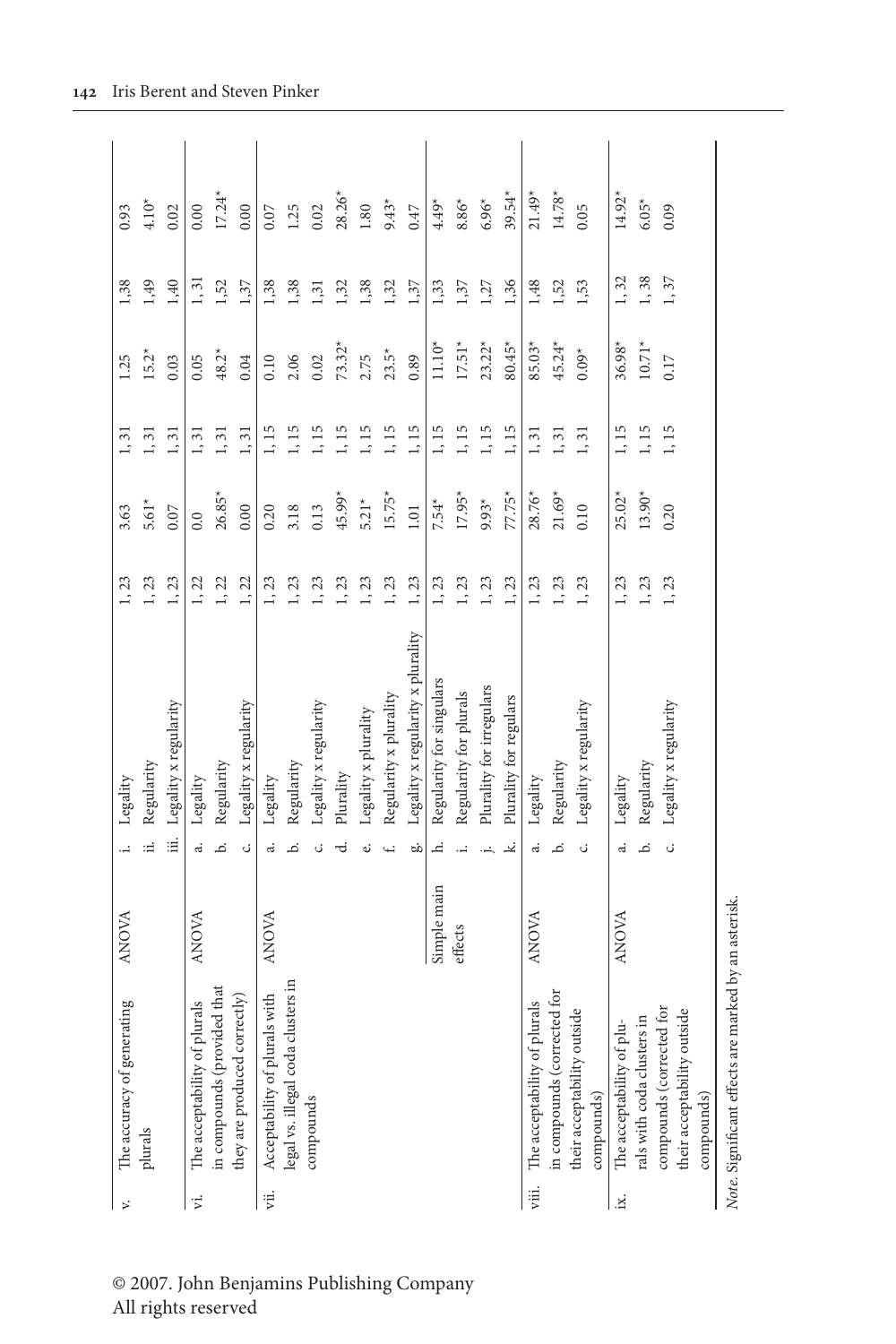illegal  $(M=3.63)$  were preferred over regular plurals that are phonologically legal (*M* = 2.28, a difference of 1.35; for comparison, the 95% confidence intervals constructed around the difference between the means were 0.44 and 0.48, for participants and items, respectively.).

*c. The acceptability of nonheads with rare coda clusters.* We also examined the possibility that there really is a decrement caused by phonologically illegal forms but that it is specific to the coda, which is the locus of the plural suffix, and diluted in the entire stimulus set, half of which put the illegal clusters in the onset, half in the coda. When we analyze only the items with legal vs., illegal codas, the results are unchanged (see Table 4). Plurals were disfavored relative to singulars with both irregular and regular nouns, but the magnitude of the plural dislike for regular nouns ( $\Delta$  = 2.7) was over twice that of irregular nouns ( $\Delta$  = 1.23). Accordingly, the ANOVA (2 legality  $\times$  2 regularity  $\times$  2 plurality) yielded a significant interaction of regularity  $\times$  plurality (see Table 3vii-f). Crucially, there was no evidence for a three way interaction (see Table 3vii-g), suggesting that the relative unacceptability of regular plurals was unaffected by their phonological frequency. Once again, irregular plurals that are phonologically-illegal (*M* = 3.5) were significantly more acceptable than regular plurals that are phonologically-legal (*M* = 2.2, a difference of 1.3; for comparison, the 95% confidence intervals constructed for the difference between the means were 0.59 and 0.78, for participants and items, respectively).<sup>9</sup>

The experimental findings demonstrate that irregular plurals with illicit phonological patterns (and, hence, patterns that are rare to nonexistent in compounds) are judged as more acceptable in compounds than regular plurals with phonological patterns that are frequent in the language as a whole and not uncommon in compounds. This pattern was obtained even when we controlled for the acceptability of the nouns in isolation, and even with words whose unfamiliar patterns are in their codas. These results speak against the hypothesis that the unacceptability of regular plurals in compounds is due to their phonological rarity in compounds. Moreover, the distinction between regular and irregular plurals in compounds did not interact with their phonological familiarity. This is consistent with the assumption that morphological regularity and phonology are additive

|              | Table 4. Mean acceptability ratings of targets with coda clusters in compounds in |  |  |  |  |
|--------------|-----------------------------------------------------------------------------------|--|--|--|--|
| Experiment 1 |                                                                                   |  |  |  |  |

|         | irregular |        | regular  |        |  |
|---------|-----------|--------|----------|--------|--|
|         | singular  | plural | singular | plural |  |
| Illegal | 4.5       | 3.5    | 4.9      | 2.6    |  |
| Legal   | 4.7       | 3.3    | 5.5      | 2.2    |  |
| Mean    | 4.6       | 3.4    | 5.2      | 2.5    |  |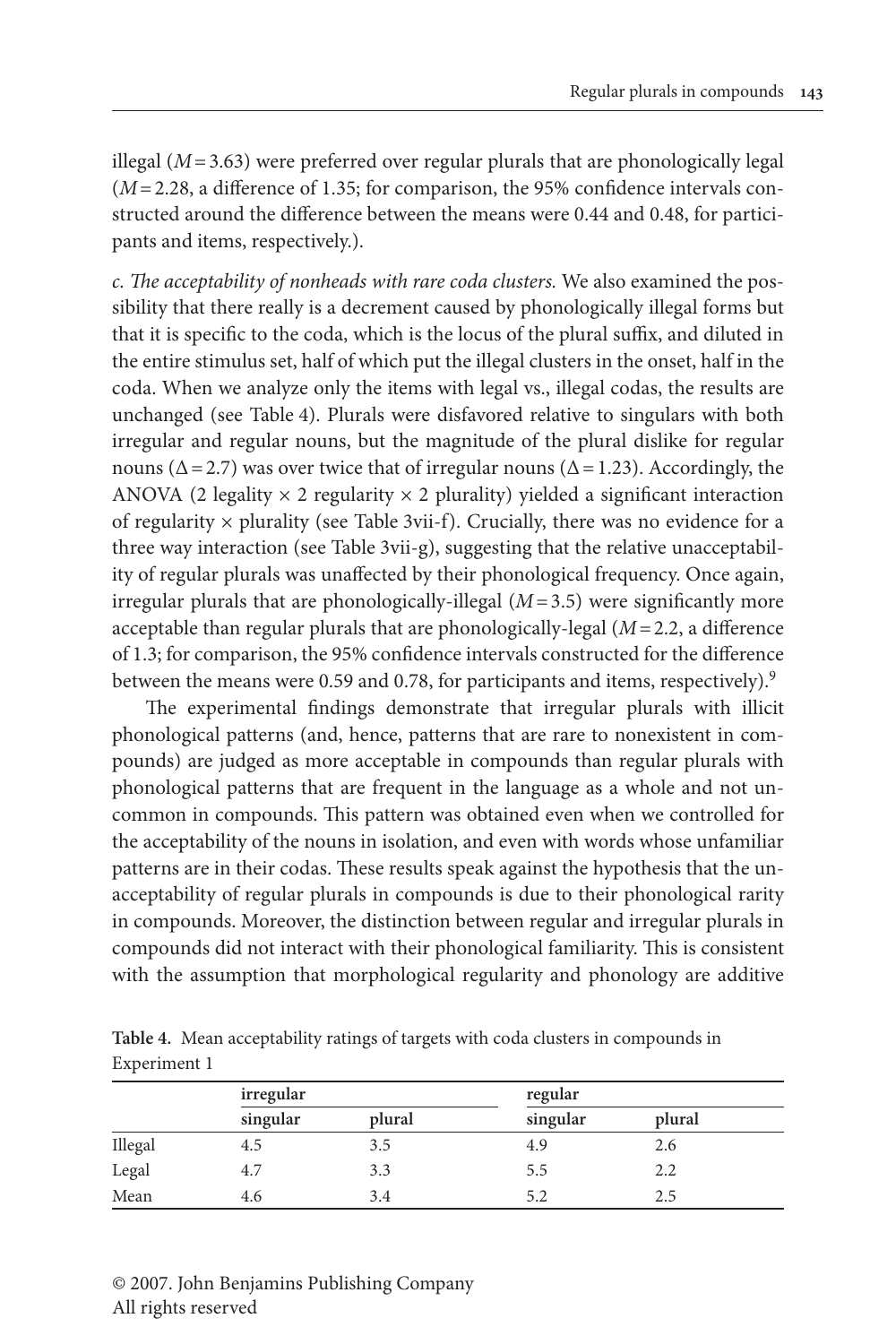factors that come from different processing components, and hence that regularity cannot be reduced to phonology. The lack of an interaction also casts doubt on the possibility that the effects of phonological familiarity act in some nonmonotonic or strongly nonlinear fashion in combination with other factors.

The findings strengthen our earlier point that the acceptability of compounds containing regular-sounding singular nouns (such as *box-cutter*, *rose garden*, *synapse-counting* and *prizefight*) is problematic for the claim that regular-sounding phonology is a significant contributor to the unacceptability of regular plurals in compounds. Indeed, the phonological frequency of such regular-sounding singulars is far higher than that of the unattested clusters used in our experiment. Given that such extremely rare forms have no effect on the acceptability of regular and irregular plurals, it seems unlikely that the smaller contrast in phonological familiarity exhibited by the regular and irregular plurals themselves could account for the contrast. The following experiments test this prediction directly.

Experiments 2–4 specifically investigate the acceptability of nonheads that sound like regular plurals in compounds. Experiment 2 examines whether singular nonheads that are regular-sounding, such as *hose*, are disfavored relative to frequency- and semantically-matched controls, such as *pipe*. Experiment 3 repeats the manipulation with phonologically-matched controls, such as the singulars *hose* and *hoe*. These experiments test whether the phonological properties of the nonhead modulate the acceptability of the compound when regularity is held constant. Experiments 4 and 5 perform the complementary manipulation: we contrast regular (e.g., *gleeks*, plural of *gleek*) and irregular (e.g., *gleex* plural of *gloox*) nonheads that are matched on their phonology. If the acceptability of nonheads depends on their phonological familiarity in compounds, then regular-sounding nonheads should be disfavored relative to controls (in Experiments 2 and 3), and homophonous regular and irregular plurals should be equally acceptable (in Experiments 4 and 5).

## **Experiment 2: Compounds with Singular Nouns that Sound like Regular Plurals and Semantically Matched Singular Controls**

Experiment 2 compares singular nonheads that resemble a regular plural (e.g., *hose*) with controls that do not sound like a regular plural (e.g., *pipe*) but that are matched for their semantic properties and word frequency (as in (3)). If the unacceptability of regular plurals in compounds (compared to irregular plurals) is caused by their phonological properties, then such properties should also taint compounds containing *singular* nouns: *hose-installer* should sound worse than *pipe-installer.*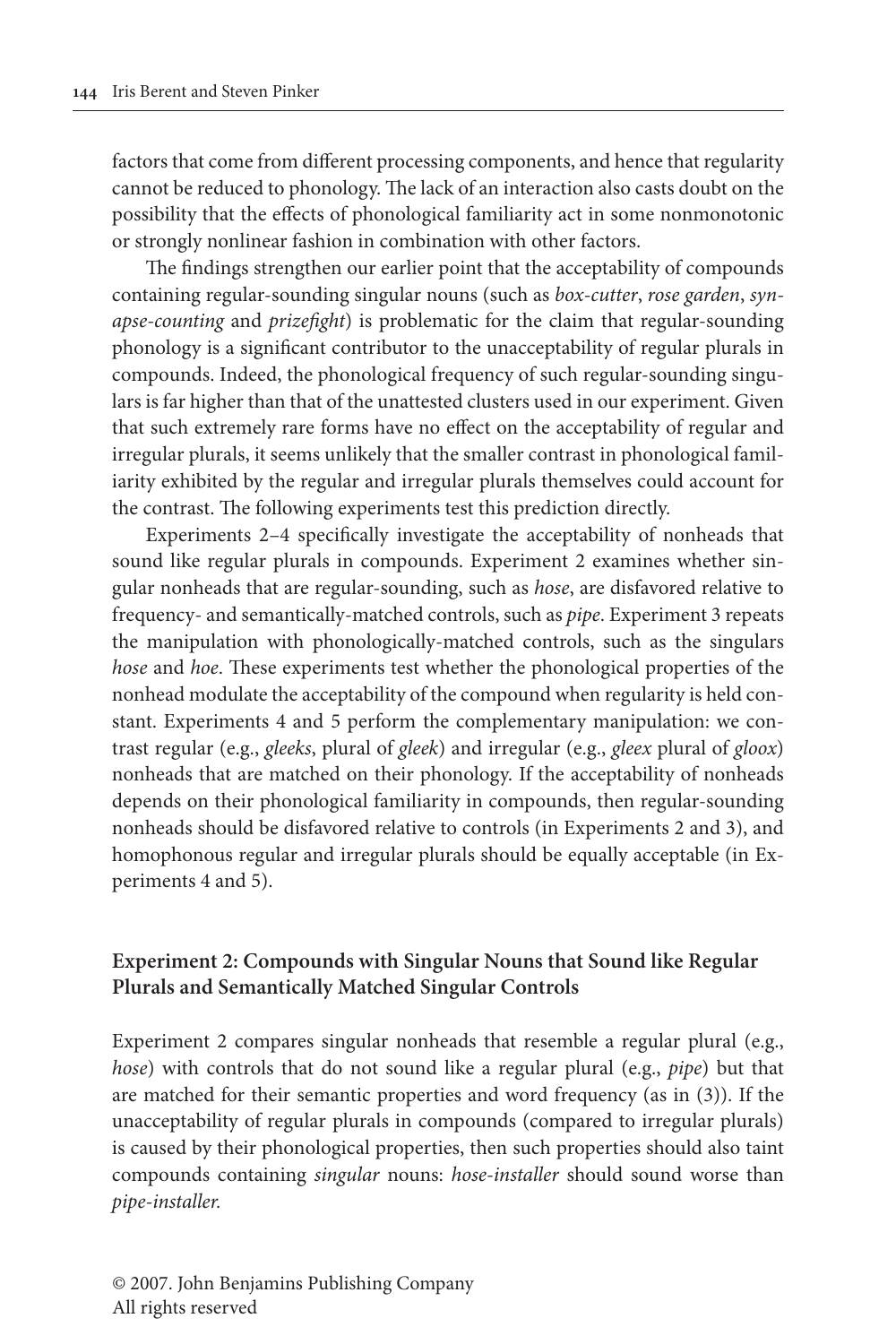(3) John works for General Electric. His job is to install hoses on washing machines. His wife jokingly calls him the *hose-installer*. John works for General Electric. His job is to install hoses on washing machines. His wife jokingly calls him the *hoses-installer*. \_\_\_\_\_\_\_\_\_\_ John works for General Electric. His job is to install pipes on washing machines. His wife jokingly calls him the *pipe-installer.* \_\_\_\_\_\_\_\_\_\_\_\_ John works for General Electric. His job is to install pipes on washing machines. His wife jokingly calls him the *pipes-installer.* \_\_\_\_\_\_\_\_\_\_\_\_

## *Method*

*Participants.* Twenty Florida Atlantic University students who were native English speakers participated in the experiment in partial fulfillment of a course requirement.

*Materials.* The materials included 24 pairs of existing English nouns. One pair member had the phonological form of a regularly-inflected plural: it ended with an *s* preceded by an unvoiced non-strident consonant, or with a *z*, preceded by a vowel or a glide. The other pair member was a singular noun that did not sound like a regular plural. The pair members were matched for their meaning and the frequency of the singular form (Francis & Kucera, 1982). The frequency of the regular-sounding nouns and control nouns were 44.25 (*SD* = 59.16) and 43.12  $(SD = 53.24)$ , respectively, and their mean lengths in syllables were 1  $(SD = 0)$  and 1.37 (*SD* = .65), respectively.

Each target was incorporated in a brief story (Appendix B). The penultimate sentence in the story introduced the noun in its plural form. In the final sentence, the target was presented in compounds in either its singular or plural forms, and participants were asked to rate its acceptability in the compound. Pair members were presented with the same story in a Latin Square design, which avoided multiple presentations of a target noun for a single participant, and balanced the number of regular-sounding and control nouns and the number of singular and plural nouns for each participant and item pair. Each list presented the two types of nouns with the same story. To separate the repetitions of a story, the experimental list was divided into two blocks, such that a given story never repeated within a block.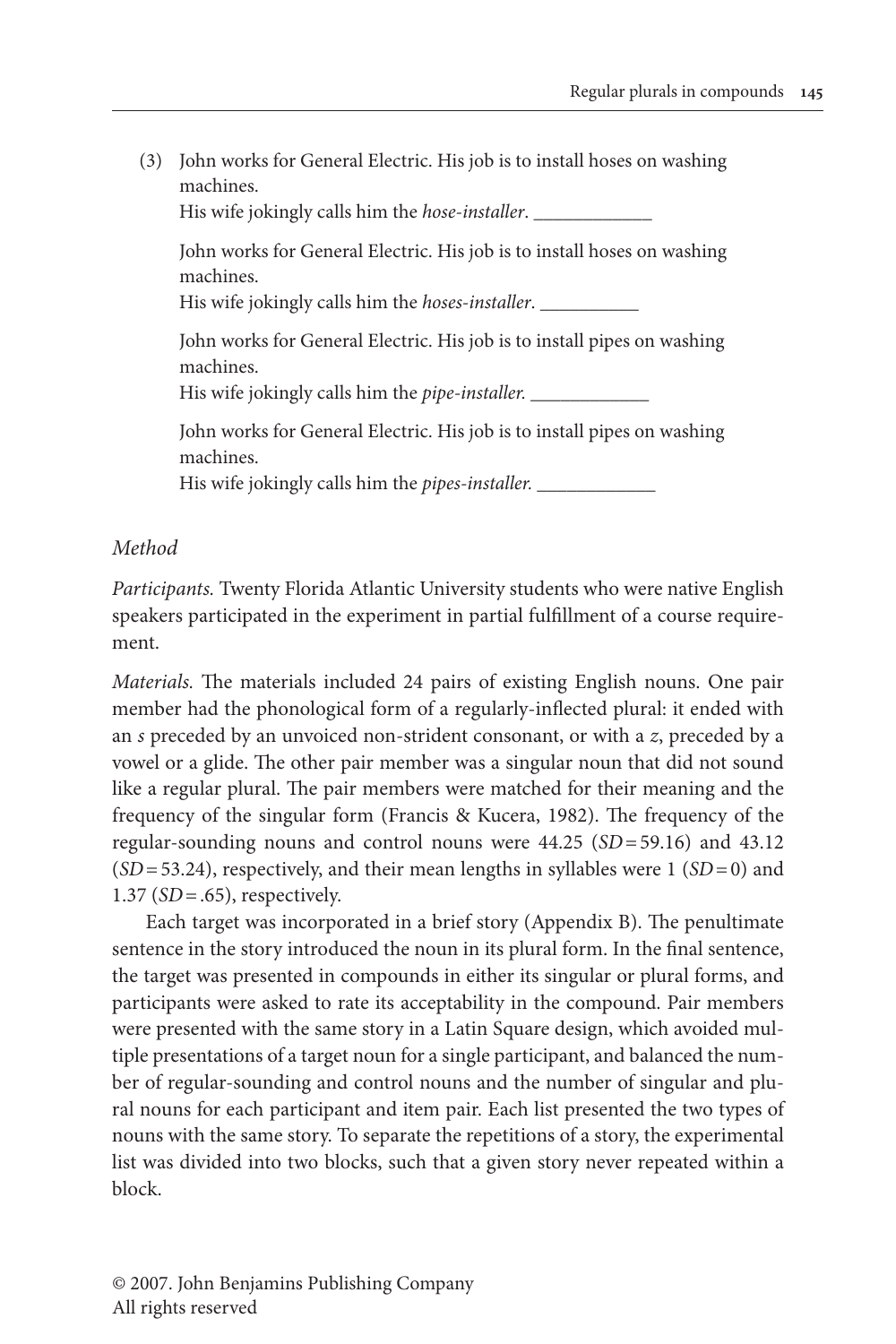*Procedure.* Participants were asked to read the stories and rate the compounds at their end as to "how they sound" on a  $1-7$  scale ( $1$  = very bad,  $7$  = excellent) using their "gut feeling." To illustrate the task, we first presented them with two practice stories.

## *Results and Discussion*

Acceptability ratings of regular-sounding nouns and controls in compounds were submitted to a 2 Type  $\times$  2 Plurality ANOVA (see Table 5i). The critical comparison concerns singular nouns. If compounds containing regular plural nonheads are tainted by the phonological rarity of the plural forms in compounds, then compounds containing regular-sounding singulars such as *hose*, *tax*, and *phase* should be less acceptable than semantically matched controls such as *pipe*, *toll*, and *step.*  An inspection of the means (see Figure 2) show that the prediction is falsified: compounds with nonheads that sounded like regular plurals were rated identically to compounds with nonheads that did not sound like regular plurals, both with means of 4.8. The interaction between noun type and plurality was not significant (see Table 5i-c) nor was the simple main effect of noun type for singulars (see Table 5i-d).10

To rule out the possibility that participants liked the compounds with regularsounding nonheads because some of these nonheads were actually homophonous with regular plurals (e.g., *hose* with *hoes*), we separated these from the items that had no plural homophones, such as *blaze* (for a results of their separate ANOVA,



**Figure 2.** Mean acceptability ratings of the target in compounds as a function of plurality and phonological similarity to regular plurals in Experiment 2.

© 2007. John Benjamins Publishing Company All rights reserved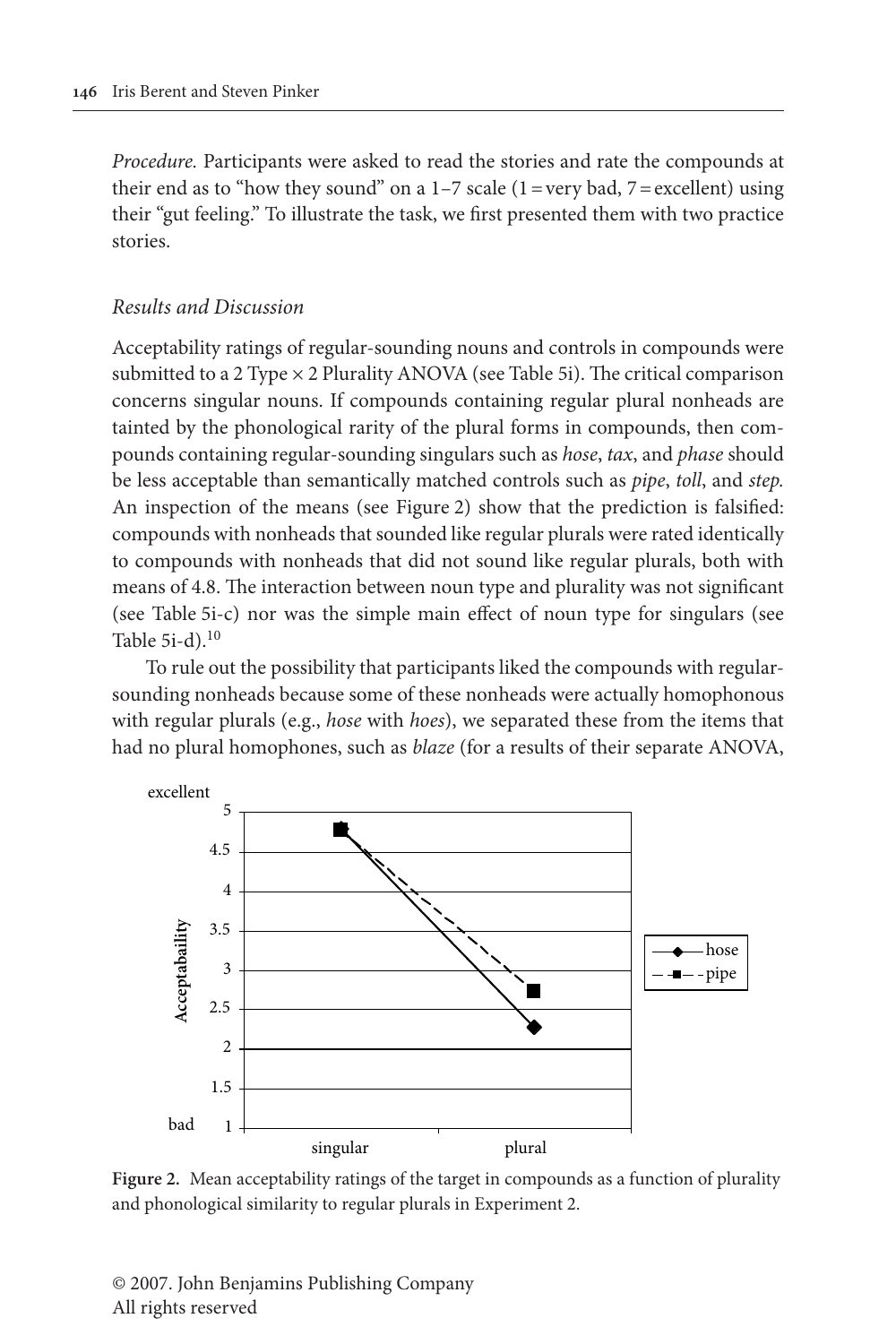|       | Table 5. Analysis of variance results for Experiment 2 |                    |                |                                 |                 |          |          |                      |         |                   |
|-------|--------------------------------------------------------|--------------------|----------------|---------------------------------|-----------------|----------|----------|----------------------|---------|-------------------|
|       | Comparison                                             | Source of variance |                |                                 | By Participants |          | By Items |                      | Min $F$ |                   |
|       |                                                        |                    |                |                                 | Df              | F1 Value | ď        | F <sub>2</sub> value | Ďf      | minF <sup>2</sup> |
|       |                                                        |                    |                |                                 |                 |          |          |                      |         | value             |
|       | Acceptability of "hose"                                | <b>ANOVA</b>       | ನ              | Type                            | 1, 19           | $5.69*$  | 1, 23    | $7.68*$              | 1, 42   | 3.27              |
|       | vs. "pipe" type nouns                                  |                    | .<br>ف         | Plurality                       | 1, 19           | 74.10*   | 1, 23    | $225.48*$            | 1,36    | 55.77*            |
|       | in compounds                                           |                    | ن              | Type x Plurality                | 1,19            | 2.61     | 1, 23    | 0.89                 | 1, 31   | 0.66              |
|       |                                                        | Simple main        | ₹.             | Type for singulars              | 1,19            | 0.01     | 1, 23    | 0.22                 | 1,26    | 0.01              |
|       |                                                        | effects            |                | Type for plurals                | 1,19            | $8.20*$  | 1, 23    | $5.73*$              | 1, 39   | 3.37              |
|       |                                                        |                    |                | Plurality for "hose"-type nouns | 1, 19           | 95.18*   | 1, 23    | 94.58*               | 1, 42   | 47.44*            |
|       |                                                        |                    | ä              | Plurality for controls          | 1,19            | 36.16*   | 1,23     | 89.43*               | 1,38    | $25.75*$          |
| ∷∺    | Acceptability of "hose"                                | <b>ANOVA</b>       | $\dot{\sigma}$ | Type                            | 1, 19           | $11.00*$ | 1, 7     | 2.78                 | 1,25    | 2.22              |
|       | vs. "pipe" type nouns                                  |                    | .<br>ظ         | Plurality                       | 1,19            | $68.53*$ | $1, 7$   | $198.27*$            | 1, 12   | $50.93*$          |
|       | in compounds (includ                                   |                    | ن              | Type x Plurality                | 1,19            | 2.85     | $1, 7$   | 3.35                 | 1,19    | 1.54              |
|       | ing only nouns that are                                | Simple main        | ರ              | Type for singulars              | 1,19            | 0.10     | 1, 7     | 0.16                 | 1,17    | 0.06              |
|       | not homophonous to                                     | effects            |                | Type for plurals                | 1,19            | $5.96*$  | 1, 7     | $8.51*$              | 1,17    | 3.51              |
|       | existing plurals)                                      |                    |                | Plurality for "hose"-type nouns | 1,19            | 83.58*   | $1, 7$   | 74.70*               | 1, 22   | $39.45*$          |
|       |                                                        |                    | ä              | Plurality for controls          | 1,19            | $21.29*$ | $1, 7$   | 68.38*               | 1, 12   | $16.24*$          |
| <br>≔ | Acceptability of "hose"                                | <b>ANOVA</b>       | 4              | Homophony                       | 1, 19           | $13.59*$ | 1, 22    | 2.79                 | 1, 27   | 2.31              |
|       | vs. "pipe" type nouns                                  |                    |                | Type                            | 1, 19           | $8.94*$  | 1, 22    | $6.96*$              | 1, 39   | 3.91              |
|       | in compounds as<br>${\bf a}$ function of their         |                    |                | Homophony x Type                | 1,19            | 1.92     | 1, 22    | 0.06                 | 1, 20   | 0.06              |
|       |                                                        |                    |                | Plurality                       | 1, 19           | $78.67*$ | 1, 22    | $228.40*$            | 1,35    | 58.52*            |
|       | homophony                                              |                    | نە             | Homophony x Plurality           | 1, 19           | 4.00     | 1, 22    | 2.44                 | 1,37    | 1.51              |
|       |                                                        |                    |                | Type x Plurality                | 1, 19           | 3.33     | 1, 22    | L <sub>59</sub>      | 1,35    | 1.08              |
|       |                                                        |                    | òю             | Homophony x Type x Plurality    | 1,19            | 1.14     | 1, 22    | 1.21                 | 1, 41   | 0.59              |
|       | Note. Significant effects are marked by an asterisk    |                    |                |                                 |                 |          |          |                      |         |                   |

## © 2007. John Benjamins Publishing Company All rights reserved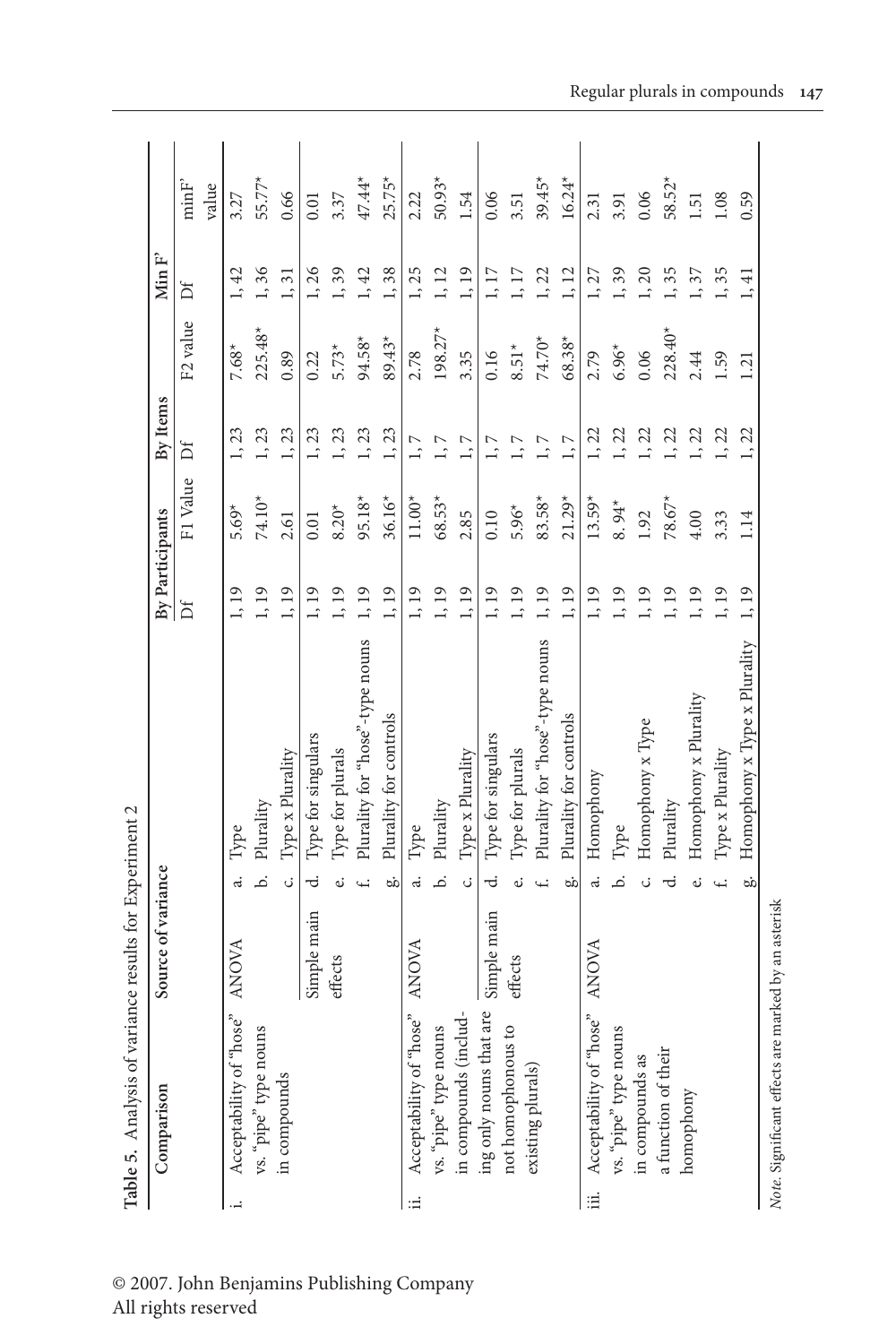see Table 5ii). A test of the simple main effect showed that the ratings of these nonhomophones (5.2) were not lower than those of their non-regular-sounding controls, such as *spark* (5.06, see Table 5ii-d). Accordingly, an Analysis of Variance (2 homophony  $\times$  2 type  $\times$  2 plurality) showed no interaction between homophony and noun type (see Table 5iii-c) or between homophony, noun type, and plurality(see Table 5iii-g).

The identical rating of acceptability for compounds with regular-sounding and non-regular-sounding singular nouns like *hose-installer* and *pipe-installer*  contrasts with the robust disadvantage of regular relative to irregular plural nouns (e.g., *rats-eater vs. mice-eater*). For instance, in Experiment 1 (the legal noun condition), the disadvantage of regular plural nonheads relative to singulars was 3.3 points, whereas for irregular plurals, it was only 1.1 points. Haskell and colleagues (2003) attribute this disadvantage of regular plurals to the unfamiliarity with the *-s* final phonology of the nonhead. Our finding of an absence of an effect of -s-final phonology calls their explanation into question.

## **Experiment 3: Compounds with Singular Nouns that Sound like Regular Plurals and Phonologically Matched Singular Controls**

Experiment 3 offers another test of the phonological familiarity hypothesis by comparing the acceptability of regular-sounding singulars (e.g., *hose*) to phonologically-matched controls that lack the *s*/*z* consonant in their coda (e.g., *hoe*) and whose plurals are therefore homophonous to the singular counterpart (*hose/hoes*) or highly similar to it (e.g., *breeze/trees*, *sex/sacks*). These nouns were incorporated in short stories as in (4). If the acceptability of nonheads in compounds is affected by their phonological familiarity, then regular-sounding singulars should be disfavored relative to the controls.

 (4) Chris has five garden hoses. I call him the hose-collector.

> Chris has five garden hoses. I call him the hoses-collector.

 Chris has five garden hoes. I call him the hoe-collector.

 Chris has five garden hoes. I call him the hoes-collector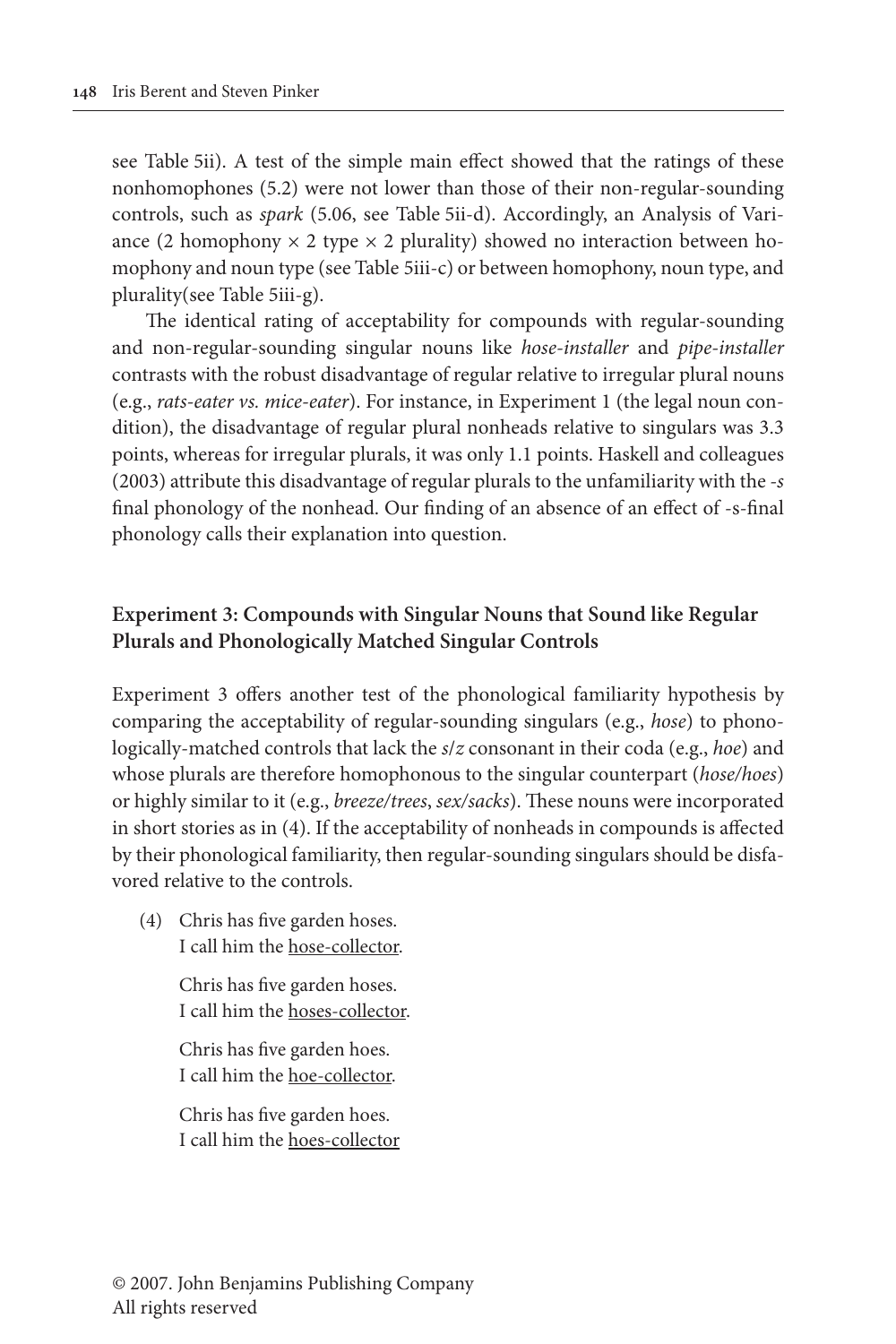## *Method*

*Participants.* Twenty Florida Atlantic University students who were native English speakers participated in the experiment in partial fulfillment of a course requirement.

*Materials.* The materials comprised 20 pairs of existing monosyllabic English nouns (see Appendix C). One member had a phonological form that is compatible with that of a regularly-inflected plural (i.e., the noun either ended with *s* preceded by an unvoiced non-strident consonant, or it ends with a *z* preceded by a vowel or a glide). The control member was closely matched to the pseudo-stem of their regular-sounding mate, so that their plurals would be homophonous or closely similar to their singular counterparts. They were either minimal pairs (e.g., *hose–hoe*, 7 pairs), rhymes (*rise–lie*, 8 pairs), onset and coda-matched (*box–book*, 4 pairs), or onset-similar (e.g., *vase–bee*, one pair). The frequency counts of the regular-sounding singular targets and their singular controls were 48 (*SD* = 63) and 47 (*SD* = 72), respectively, (Francis & Kucera, 1982).

The pair members were next incorporated in brief stories (see Appendix C). The final sentence in each story contained a compound in either the singular form or the plural form, and the participants were asked to rate it. Because pair members differed in meaning, it was impossible to present all pairs within the same story. Nonetheless, the stories of the pair members were closely matched for the position of the target words, length and structure. The structure of the stories, the design and procedure are as described in Experiment 2.

## *Results and Discussion*

The acceptability of regular-sounding nouns and controls in compounds were submitted to a 2 Type × 2 Plurality ANOVA (see Table 6i). The pattern of results is almost identical to those of Experiment 2 (see Figure 3): Once again, there is no evidence that regular-sounding singulars (e.g., *hose*, *M* = 4.2) are disfavored in compounds relative to their controls (e.g., *hoe*, *M* = 4.1, see Table 6i-d). Likewise, there was no interaction between noun type and plurality (see Table 6i-c). This speaks against the hypothesis that one contributor to the disadvantage of regular as compared to irregular plurals in compounds is the fact that the regular plurals end in -*s*. 11

As in Experiment 2, we assessed the possibility that the absence of any dislike of the regular-sounding plurals was due to their homophony with existing plurals (e.g., *hose* and *hoes*) by dividing the items into homophonous and nonhomophonous sets. A separate analysis of the non-homophnouns nouns yielded the same results (for the ANOVA results, seeTable 6ii). Once again, among nonhomophonous nouns, regular-sounding singulars (e.g., *blaze*, *M =* 4.3) did not differ from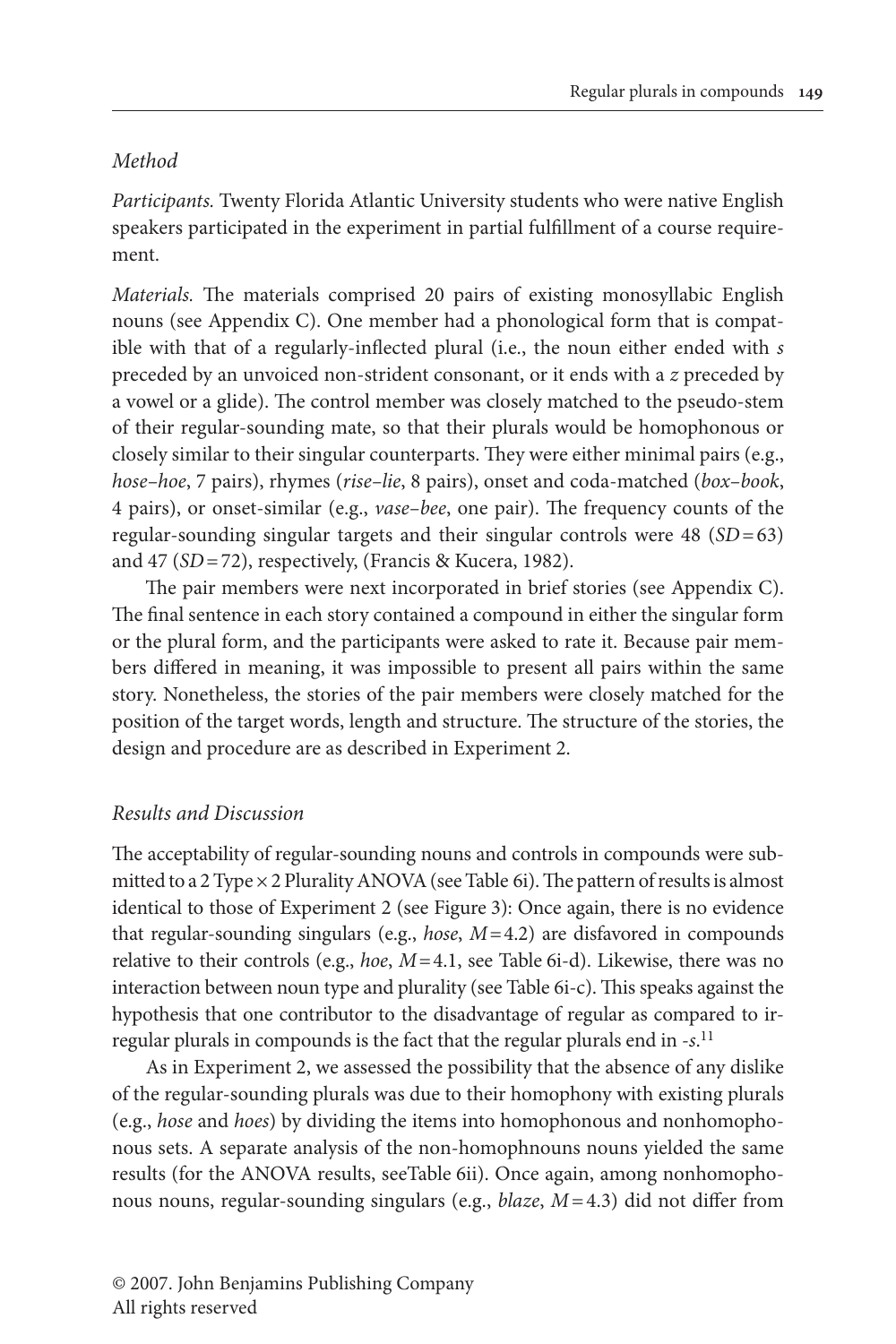|            | Table 6. Analysis of variance results for Experiment 3                                  |                    |        |                                 |                 |          |          |                      |         |          |
|------------|-----------------------------------------------------------------------------------------|--------------------|--------|---------------------------------|-----------------|----------|----------|----------------------|---------|----------|
|            | Comparison                                                                              | Source of variance |        |                                 | By Participants |          | By Items |                      | Min $F$ |          |
|            |                                                                                         |                    |        |                                 | ă               | F1 Value | Ďf       | F <sub>2</sub> value | Ďf      | minF     |
|            |                                                                                         |                    |        |                                 |                 |          |          |                      |         | value    |
|            | Acceptability of                                                                        | ANOVA              | ನ      | Type                            | 1, 19           | 0.74     | 1, 23    | 0.16                 | 1, 27   | 0.13     |
|            | "hose" vs. "hoe"                                                                        |                    | ة      | Plurality                       | 1, 19           | 48.03*   | 1, 23    | $165.01*$            | 1, 29   | $37.20*$ |
|            | type nouns in                                                                           |                    | Ċ.     | Type x Plurality                | 1, 19           | 2.08     | 1, 23    | 3.40                 | 1, 20   | 1.29     |
|            | compounds                                                                               | Simple             | ಕ      | Type for singulars              | 1, 19           | 0.53     | 1, 23    | 0.21                 | 1, 32   | 0.15     |
|            |                                                                                         | main effects       | نه     | Type for plurals                | 1, 19           | 2.83     | 1, 23    | 2.77                 | 1, 38   | 1.40     |
|            |                                                                                         |                    |        | Plurality for "hose"-type nouns | 1, 19           | $27.15*$ | 1, 23    | $101.84*$            | 1,28    | $21.43*$ |
|            |                                                                                         |                    | ä      | Plurality for controls          | 1, 19           | $52.57*$ | 1,23     | $61.54*$             | 1,38    | $28.35*$ |
| $\ddot{=}$ | $\begin{array}{l} {\rm Acceptability~of}\\ {\rm 'hose''~vs.~ }{\rm 'hoe''} \end{array}$ | <b>ANOVA</b>       | ಹ      | Type                            | 1, 19           | 2.59     | 1, 6     | 0.633                | 1,25    | 0.51     |
|            |                                                                                         |                    | .<br>ت | Plurality                       | 1, 19           | $35.25*$ | 1, 6     | 87.63                | 1, 11   | $25.14*$ |
|            | type nouns in com-                                                                      |                    | Ċ.     | Type x Plurality                | 1, 19           | 0.01     | $1, 6$   | 0.591                | 1, 6    | 0.01     |
|            | pounds (including                                                                       | Simple             | ಕ      | Type for singulars              | 1, 19           | 0.70     | 1, 6     | 0.028                | 1, 20   | 0.03     |
|            | only nouns that are                                                                     | main effects       |        | Type for plurals                | 1, 19           | 1.47     | 1, 6     | 3.298                | 1, 12   | 1.01     |
|            | not homophonous                                                                         |                    |        | Plurality for "hose"-type nouns | 1, 19           | $17.35*$ | 1, 6     | $40.35*$             | 1, 12   | $12.13*$ |
|            | to existing plurals)                                                                    |                    | ä      | Plurality for controls          | 1, 19           | $29.35*$ | 1, 6     | $17.38*$             | 1, 23   | $10.91*$ |
| :≡i        | $\begin{array}{c} {\rm Acceptability~of}\\ {\rm 'hose''~vs.~``hoe''} \end{array}$       | <b>ANOVA</b>       | ಹ      | Homophony                       | 1, 19           | 0.48     | 1,18     | 0.08                 | 1,25    | 0.06     |
|            |                                                                                         |                    | ó      | Type                            | 1, 19           | 1.45     | 1, 18    | 0.39                 | 1, 28   | 0.31     |
|            | type nouns in                                                                           |                    |        | Homophony x Type                | 1, 19           | 2.54     | 1,18     | 0.67                 | 1,28    | 0.53     |
|            | compounds as                                                                            |                    |        | Plurality                       | 1, 19           | $44.61*$ | 1, 18    | $176.30*$            | 1, 27   | $35.60*$ |
|            | a function their                                                                        |                    | نه     | Homophony x Plurality           | 1, 19           | $5.68*$  | 1, 18    | 2.69                 | 1, 33   | 1.82     |
|            | homophony with                                                                          |                    |        | Type x Plurality                | 1, 19           | 42       | 1,18     | 2.92                 | 1,36    | 0.37     |
|            | existing plurals                                                                        |                    | ъò     | Homophony x Type x Plurality    | 1, 19           | 0.73     | 1, 18    | 0.00                 | 1,19    | 0.00     |
|            | Note. Significant effects are marked by an asterisk                                     |                    |        |                                 |                 |          |          |                      |         |          |

## © 2007. John Benjamins Publishing Company All rights reserved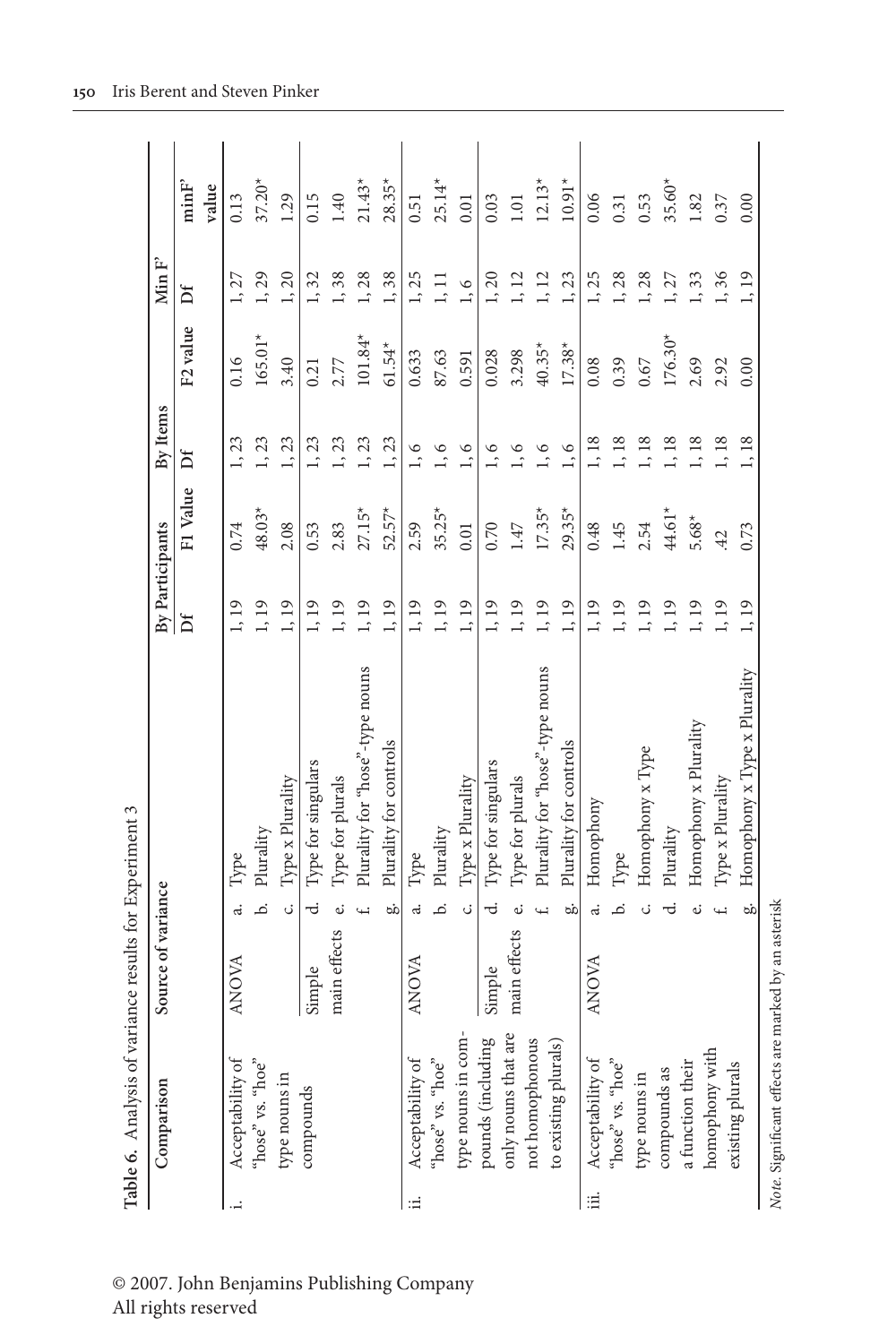

**Figure 3.** Mean acceptability ratings of the target in compounds as a function of plurality and phonological similarity to regular plurals in Experiment 3.

controls (e.g., *play*, *M =* 4.6, see Table 6ii-d). Similarly, an ANOVA comparing homophonous vs. nonhomophonous nouns (2 homophony  $\times$  2 type  $\times$  2 plurality, see Table 6iii) yielded no interaction between noun type (i.e., regular-sounding *hose* versus control *hoe*) and homophony (see Table 6iii-c), nor a three-way interaction among noun type, plurality, and homophony (see Table 3iii-g).

## **Experiment 4: Compounds with Homophonous Regular and Irregular Plurals**

Experiment 4 reports another test of the hypothesis that regularity itself, not phonology or semantics, is the cause of the regular-irregular difference in compounds containing plurals. Because it is impossible to unconfound these factors perfectly with existing words, we devised a set of nonwords that does so, specifically, pairs of novel nouns with homophonous regular and irregular plurals, differentiated by their singular forms and their spellings, such as *gleek-gleeks* and *gloox-gleex* (the phonological alternation seen in existing English irregulars *foot-feet*, *tooth-teeth*, and *goose-geese*, see Table 7).

The words were tested using the stories and procedure of Experiment 1. An example of the stories is shown in (5). If the lower acceptability of regular relative to irregular plurals in compounds is due to their phonological properties, then these homophonous regular and irregular forms should be equally acceptable.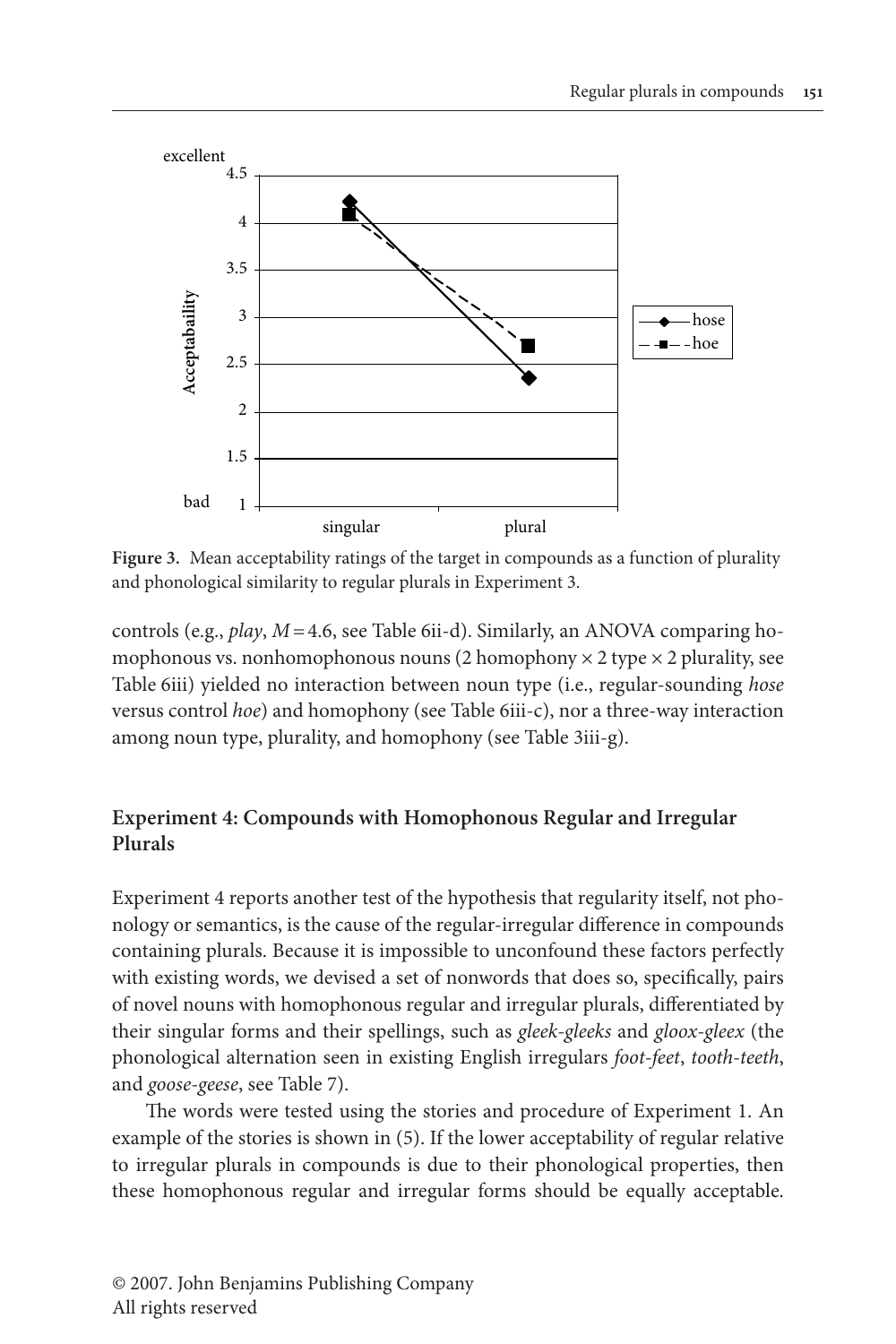|           | singular | plural |  |
|-----------|----------|--------|--|
| regular   | gleek    | gleeks |  |
| irregular | gloox    | gleex  |  |

**Table 7.** An illustration of the target nouns used in Experiment 4

Conversely, if morphological regularity is the cause, then regular plurals should be less acceptable than irregular plurals even when they are fully matched on their phonology and semantics. Note that this design allows us to test for the possibility that some nonlinear interaction between -s-final phonology and plural semantics underlies the regular-irregular contrast.

 (5) The *gleek* is a mean bird found in the tropics. A flock of twenty *gleeks* may attack and kill its prey.

 The New York Times posted a report of a wild cat that was recently killed by ten \_\_\_\_\_\_\_\_\_\_.

 Fearing an attack on their lives, this report greatly concerned the  **gleek-hunters** \_\_\_\_\_  **gleeks-hunters** \_\_\_\_\_

## *Method*

*Participants.* Eighteen Florida Atlantic University students who were native English speakers participated in the experiment in partial fulfillment of a course requirement.

*Materials.* The experimental materials consisted of 20 pairs of monosyllabic nonwords, presented as either regular or irregular nouns (see Appendix D). The regular and irregular plurals had the same phonological form. Irregular plurals were formed by changing the *oo* in the singular to *ee* in the plural. All the irregular nouns ended with a consonant homophonous to the appropriate allomorph of the regular plural suffix, either *s* (preceded by *k*) or *z* (preceded by a vowel). The regular plurals were homophonous with the irregular plurals; they differed solely on the spelling of the last consonant, namely with an *-s* (e.g., *gleeks*). The regular singular was the same form but without the *-s* (e.g., *gleek*). The nouns were incorporated in the stories employed in Experiment 1. To elicit acceptability ratings for plural nouns outside of compounds, they were incorporated in short sentences that disambiguated their number using numerals or quantifiers (e.g., *The New York Times reported an attack by 20 gleeks.)*.

*Procedure.* The procedure was identical to that of Experiment 1.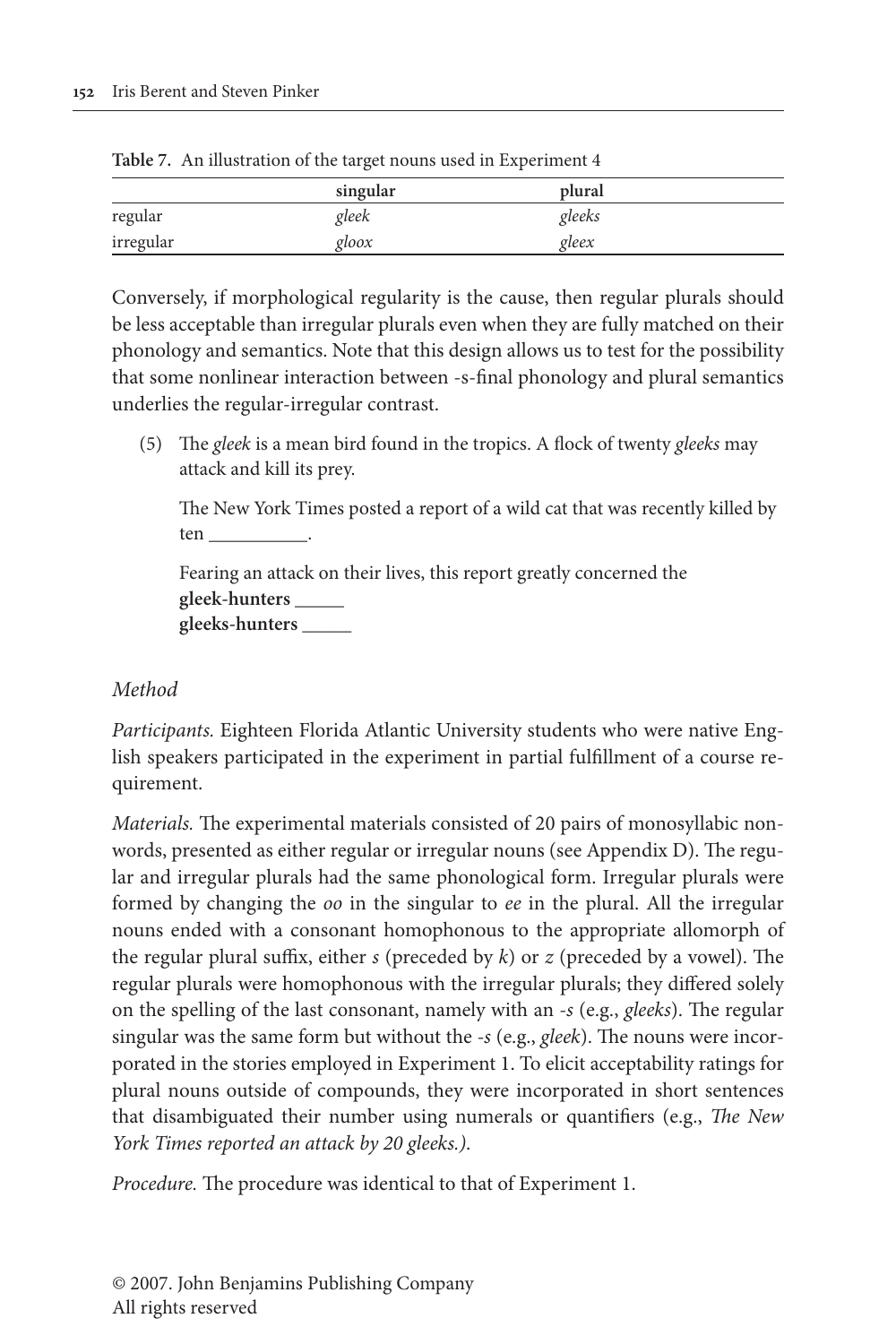## *Results and Discussion*

Figure 4 shows that even when their plurals are homophonous, regular plurals taint the acceptability of a compound to a far greater extent than irregular plurals (3.3 versus 0.2 rating points). An ANOVA (2 regularity  $\times$  2 plurality) yielded a significant interaction (see Table 8i-c), and tests of simple main effects show that regular plurals were rated significantly lower than regular singulars (see Table 8i-f) and significantly lower than the (phonologically identical) irregular plurals (see Table 8i-e). The small difference between the compounds containing irregular singulars and irregular plurals was not significant (see Table 8i-g).

To ensure that participants actually treated the irregular plurals as plurals, we examined how accurately they generated them in the part of the procedure that elicited the plurals from memory. The participants recalled the correct irregular plurals on most trials  $(M=91.1\%)$ , though they were somewhat less accurate than they were in recalling the regular plurals (the difference was significant in the analysis by items, but not in the analysis by participants (see Table 8ii). As an additional precaution against the possibility that participants didn't mind the compounds with irregular plurals simply because they sometimes didn't treat them as plurals, we re-analyzed the ratings of the compounds after excluding all the nouns for which the participant failed to recall the correct plural form. The results were unchanged (see Table 8iii): pluralizing a regular noun made a compound sound



**Figure 4.** Mean acceptability ratings of the target in compounds as a function of regularity and plurality in Experiment 4.

© 2007. John Benjamins Publishing Company All rights reserved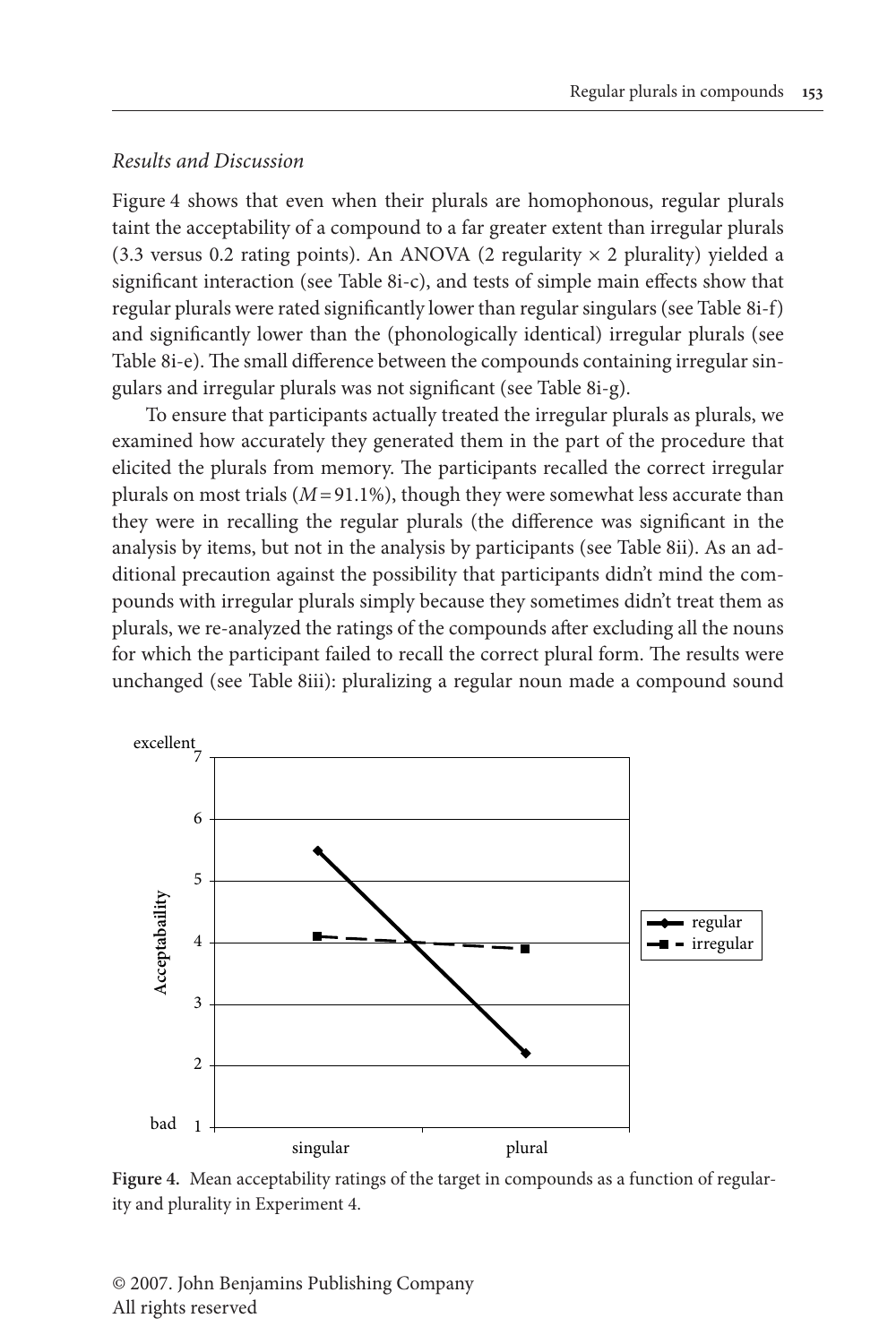|     | Table 8. Analysis of variance results for Experiment 4 |                    |                               |                 |          |          |                      |         |          |
|-----|--------------------------------------------------------|--------------------|-------------------------------|-----------------|----------|----------|----------------------|---------|----------|
|     | Comparison                                             | Source of variance |                               | By Participants |          | By Items |                      | Min $F$ |          |
|     |                                                        |                    |                               | Ďf              | F1 Value | Df       | F <sub>2</sub> value | Ďf      | minF     |
|     |                                                        |                    |                               |                 |          |          |                      |         | value    |
|     | Acceptability of nouns                                 | <b>ANOVA</b>       | Regularity<br>ನ               | 1, 17           | 0.70     | 1, 19    | 0.31                 | 1, 30   | 0.21     |
|     | in compounds                                           |                    | Plurality<br>.<br>ف           | 1,17            | $29.82*$ | 1, 19    | 165.84*              | 1,26    | $25.28*$ |
|     |                                                        |                    | Regularity x plurality<br>Ċ.  | $1,17$          | 40.96*   | 1,19     | $133.73*$            | 1,29    | $31.36*$ |
|     |                                                        | Simple             | Regularity for singulars<br>ಕ | $1,17$          | $23.02*$ | 1, 19    | $36.78*$             | 1,35    | $14.16*$ |
|     |                                                        | main               | Regularity for plurals<br>نه  | $1,17$          | 53.02*   | 1, 19    | $90.66*$             | 1,35    | $33.45*$ |
|     |                                                        | effects            | Plurality for irregulars      | $1,17$          | 88.88*   | 1, 19    | 466.40*              | 1, 26   | 74.65*   |
|     |                                                        |                    | Plurality for regulars<br>å   | 1,17            | 0.16     | 1, 19    | 0.65                 | 1,28    | 0.13     |
|     | The accuracy of                                        | <b>ANOVA</b>       | Regularity                    | 1,17            | 3.36     | 1, 19    | $18.26*$             | 1,26    | 2.84     |
|     | generating plurals                                     |                    |                               |                 |          |          |                      |         |          |
| ιΞ  | Acceptability of nouns                                 | <b>ANOVA</b>       | Regularity<br>ಹ               | 1, 17           | 0.28     | 1, 19    | 0.18                 | 1, 33   | 0.11     |
|     | in compounds (given                                    |                    | Plurality<br>.<br>ض           | $1,17$          | $28.22*$ | 1, 19    | 159.08*              | 1,25    | $23.97*$ |
|     | that their plural is                                   |                    | Regularity x plurality<br>Ċ.  | $1,17$          | 47.76*   | 1,19     | $131.19*$            | 1, 31   | $35.02*$ |
|     | correctly produced)                                    | Simple             | Regularity for singulars<br>ಕ | $1,17$          | $28.79*$ | 1, 19    | 36.08*               | 1,36    | $16.01*$ |
|     |                                                        | main               | Regularity for plurals<br>نه  | $1,17$          | 53.90*   | 1, 19    | $92.63*$             | 1,34    | $34.07*$ |
|     |                                                        | effects            | Plurality for regulars        | $1,17$          | $90.89*$ | 1, 19    | $412.51*$            | 1, 27   | 74.48*   |
|     |                                                        |                    | Plurality for irregulars<br>å | $1,17$          | 0.09     | 1,19     | 0.81                 | 1, 23   | 0.08     |
| iv. | Rating of plurals                                      | <b>ANOVA</b>       | Regularity                    | 1,17            | $7.66*$  | 1, 19    | $13.68*$             | 1,34    | $4.91*$  |
|     | outside compounds                                      |                    |                               |                 |          |          |                      |         |          |
| ⊧   | Rating of nouns in                                     | <b>ANOVA</b>       | Regularity                    | 1, 17           | $53.62*$ | 1, 19    | 86.58*               | 1,34    | $33.11*$ |
|     | compounds, corrected                                   |                    |                               |                 |          |          |                      |         |          |
|     | Δ<br>for acceptability out                             |                    |                               |                 |          |          |                      |         |          |
|     | side compounds                                         |                    |                               |                 |          |          |                      |         |          |

© 2007. John Benjamins Publishing Company All rights reserved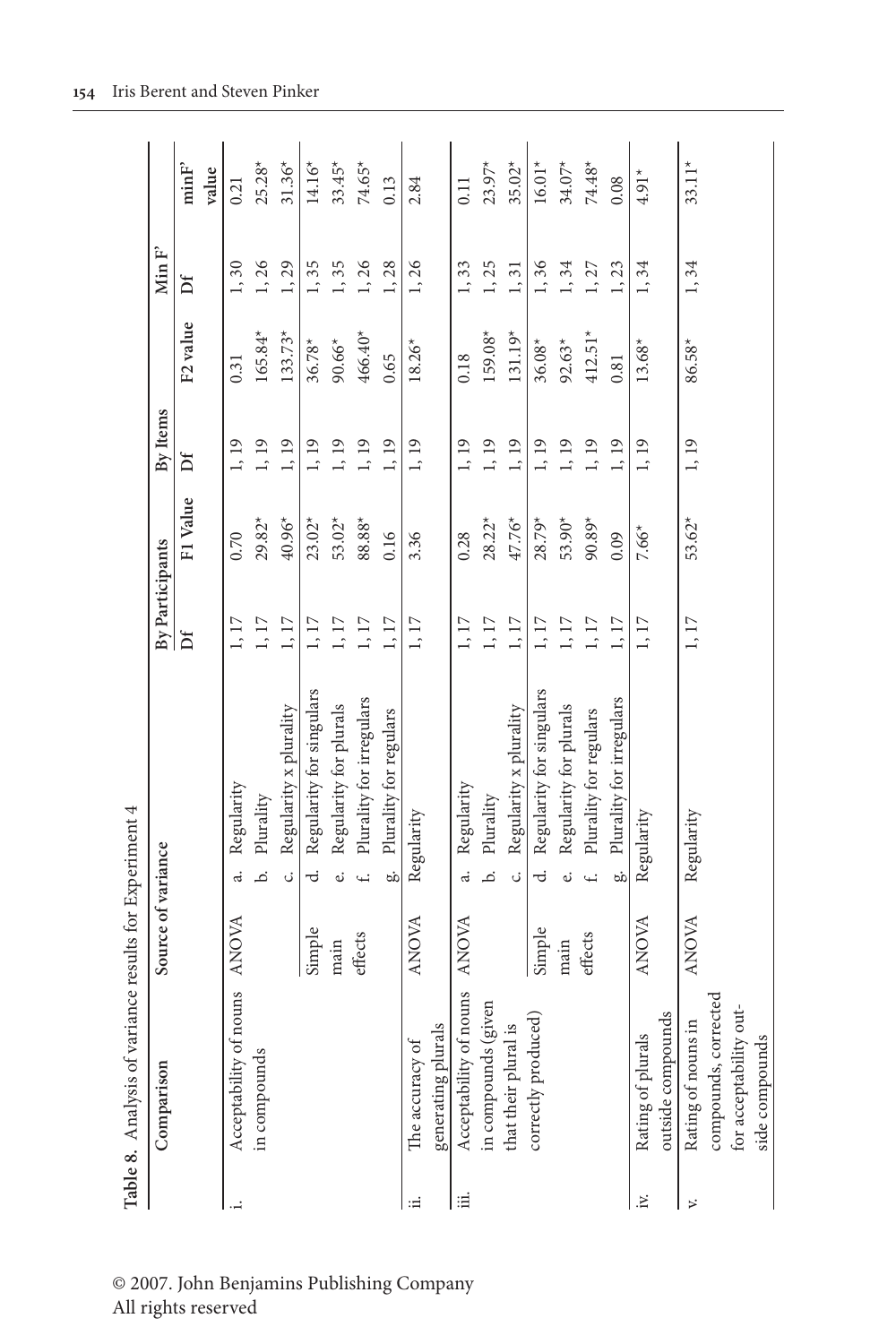| ÿ.   | Acceptability of nouns ANOVA                        |              |        | Regularity                 | $1,17$   | 2.53     |         | 0.73      | 1, 11 | 0.57     |
|------|-----------------------------------------------------|--------------|--------|----------------------------|----------|----------|---------|-----------|-------|----------|
|      | in compounds (includ-                               |              |        | b. Plurality               | $1,17$   | $47.33*$ | 1, 7    | $113.81*$ | 1, 26 | $33.43*$ |
|      | ing only nouns with                                 |              | ن.     | Regularity x plurality     | $1,17$   | $16.03*$ | 1, 7    | $24.55*$  | 1,24  | $9.70*$  |
|      | legal spelling)                                     | Simple       | ಕ      | Regularity for singulars   | $1,17$   | $9.03*$  | 1, 7    | $7.65*$   | 1, 19 | $4.14*$  |
|      |                                                     | main         |        | Regularity for plurals     | $1,\,17$ | $18.65*$ | $1,\,7$ | $21.61*$  | 1, 22 | $10.01*$ |
|      |                                                     | effects      |        | Plurality for regulars     | $1,\,17$ | $72.68*$ | $1,7$   | $255.21*$ | 1,26  | $56.57*$ |
|      |                                                     |              | ä      | Plurality for irregulars   | $1,17$   | 1.08     | $1, 7$  | 1.44      | 1, 23 | 0.62     |
| ÿij. | Acceptability of                                    | <b>ANOVA</b> | .<br>ಸ | Legality                   | $1,\,17$ | 0.68     | $1,18$  | 0.25      | 1,28  | 0.18     |
|      | nouns with legal vs.                                |              |        | Regularity                 | $1,\,17$ | 1.13     | $1,18$  | 0.46      | 1,29  | 0.33     |
|      | illegal spellings in                                |              |        | Legality x regularity      | $1,\,17$ | 2.62     | $1,18$  | 0.55      | 1,24  | 0.45     |
|      | compounds                                           |              |        | Plurality                  | $1,\,17$ | $33.97*$ | 1, 18   | 128.90*   | 1, 27 | $26.89*$ |
|      |                                                     |              |        | Legality x plurality       | $1,\,17$ | 1.93     | 1, 18   | 2.38      | 1, 35 | 1.06     |
|      |                                                     |              |        | Regularity x plurality     | $1,\,17$ | 36.76*   | 1, 18   | $121.53*$ | 1, 28 | $28.22*$ |
|      |                                                     |              |        | g. Legality x regularity x | 1, 17    | 0.27     | 1, 18   | 0.40      | 1,34  | 0.16     |
|      |                                                     |              |        | plurality                  |          |          |         |           |       |          |
| ijі. | Acceptability of nouns ANOVA                        |              |        | Regularity                 | 1, 17    | $17.73*$ |         |           |       |          |
|      | in compounds on the                                 |              |        |                            |          |          |         |           |       |          |
|      | first presentation of                               |              |        |                            |          |          |         |           |       |          |
|      | their spelling body                                 |              |        |                            |          |          |         |           |       |          |
|      | Note. Significant effects are marked by an asterisk |              |        |                            |          |          |         |           |       |          |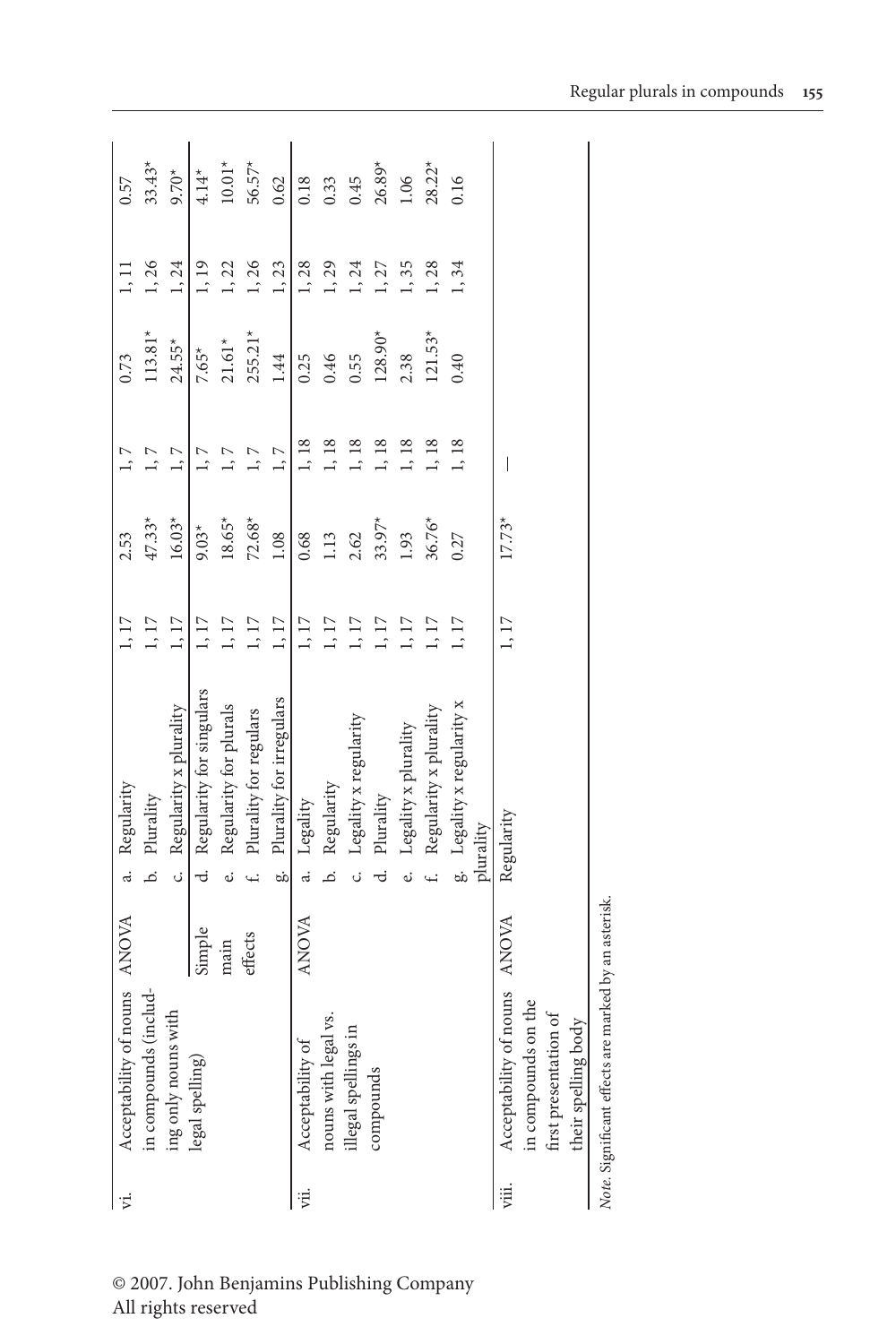much worse than singulars (5.5 versus 2.2; see Table 8iii-f), whereas pluralizing an irregular noun made a compound only slightly worse (4.0 versus 3.9, Table 8iii-g). Accordingly, the interaction between regularity and plurality was statistically significant (Table 8iii-c).

To ensure that the dislike of regular plurals inside compounds is not simply a carry-over of a dislike of the regular plurals across the board (perhaps because of their spelling), we adjusted the acceptability ratings of the compounds by subtracting the ratings of the nouns in non-compound sentences (and adding the constant six to obtain positive numbers). In fact, in the non-compound sentences (e.g., *I have five gleex*/*gleeks*), the regular plurals (*M* = 4.8) were preferred over the irregular ones (*M* = 4.1, Table 8iv) a trend opposite to their ratings in compounds. Accordingly, when the ratings of the nouns in compounds are adjusted by the ratings of the same nouns in isolation, the disadvantage of regular (*M* = 3.5) compared to irregular plurals (*M* = 5.8) only increased (Table 8v). Thus, participants disfavor regular over irregular plurals in compounds even when the targets are matched for their phonological form and their acceptability in isolation

We also examined two additional counterexplanations for the effect of morphological regularity. The first possibility is that the advantage of irregular plurals is an artifact of their spelling patterns. Twelve of our irregulars had -*oox* in the singular and *-eex* in the plural, two spelling patterns which never appear in standard written English, in contrast to *-eek* and -*eeks*. Perhaps speakers attend to spelling patterns and have somehow learned that the sequence of graphemes *eek*, but not the sequence of graphemes *eeks*, may appear in compounds, whereas they have no evidence one way or another for *oox* and *eex*. 12 Though the presence of a regularity effect in three studies of preliterate children (Clahsen et al., 1992; Gordon, 1985; van der Lely & Christian, 2000) shows that orthography is an unlikely explanation, we tested it in these data by dividing the items into subsets with illegal spelling patterns, like *gloox*, and with legal spelling patterns, like *drooze*. Even when the analysis is confined to items with legal spelling patterns, regular plurals  $(M=2.1)$ were rated significantly lower than irregular plurals (*M =* 3.75, see Table 8vi-e), and lower than regular singulars (*M =* 5.5, Table 8vi-f). A comparison of these subsets yielded no three-way interaction among regularity, singular/plural, and legal/illegal (see Table 8vii-g).

We then tested for the possibility that the effect of morphology is due to priming, triggered by the multiple repetitions of spelling bodies (rimes) in the experiment. We thus analyzed the results of the *first presentation* of each of the two rimes, that is, the first pair of words with -*oox/eex* and the first pair of words with -*ooze-eeze*, a total of 4 data points per participant. For half of the subjects, the two rimes were first presented as regular plurals; for the other half, they were first presented as irregular plurals; the results must thus be analyzed by collapsing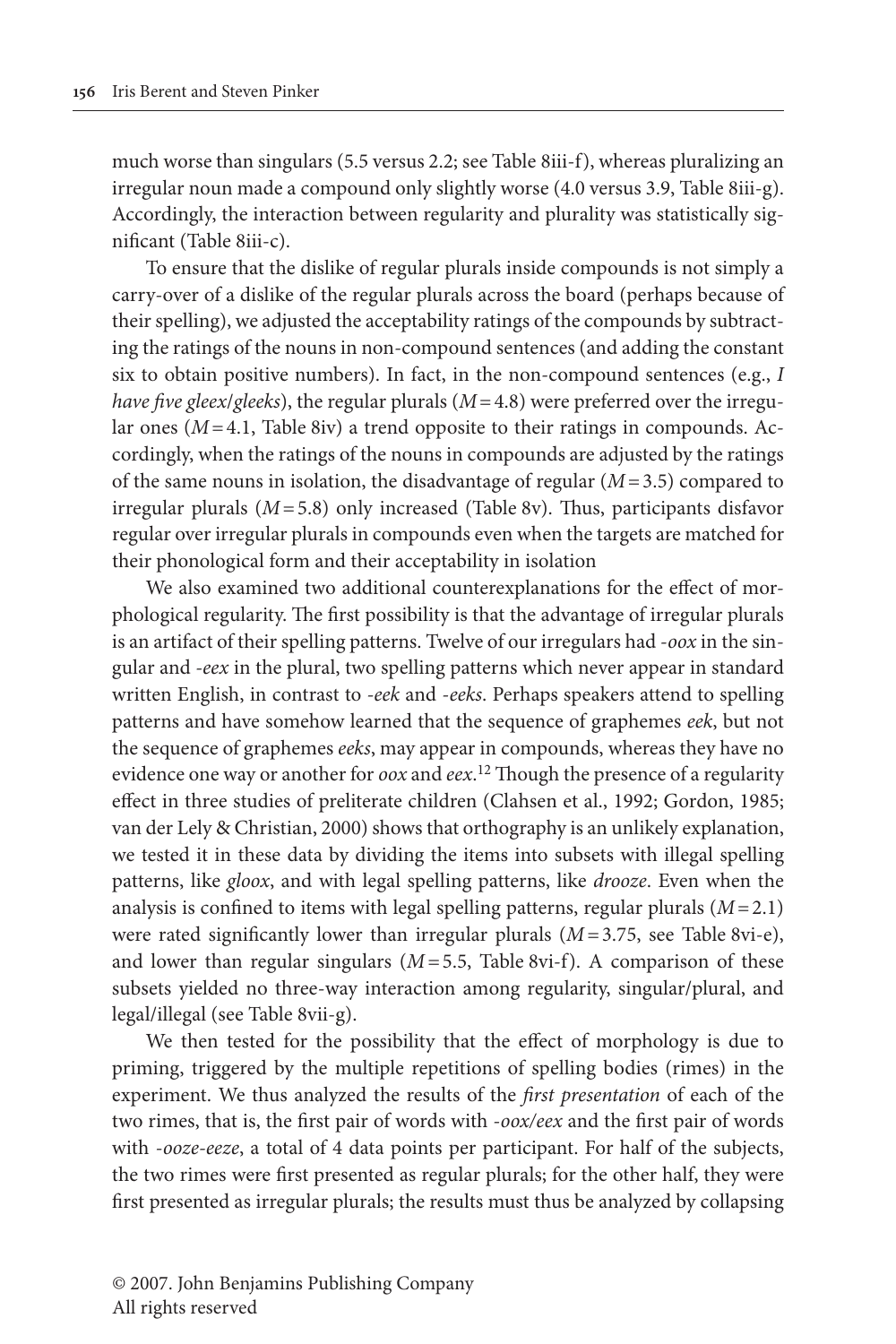over the two counterbalancing conditions. The findings from this small subset still showed a significant dislike of regular plurals (*M =* 1.9) compared to irregular plurals (*M =* 4.2, see Table 8 viii).

## **Experiment 5: Compounds with Homophonous Regular and Irregular Plurals Presented Aurally**

The findings of Experiment 4 show that regular plurals are disliked in compounds compared to phonologically identical irregular plurals. However, the regular and irregular plurals necessarily differed on their spelling, and one might argue that speakers accepted (say) irregular *gleex* in a compound because *gleex* does not look plural, unlike *gleeks.* Though analyses of the legally spelled items of Experiment 4 show that this interpretation is unlikely, Experiment 5 seeks to further minimize the effect of orthographic factors by replicating Experiment 4 using an aural presentation of the items. If the constraint on regular plurals in compounds concerns their morphological structure, then regular plurals should be disliked relative to irregular plurals despite equating them for their phonological form, meaning, and physical presentation.

## *Method*

*Participants.* Eighteen Florida Atlantic University students who were native English speakers participated in the experiment in either partial fulfillment of a course requirement or for payment.

The design and procedure identical to those of Experiment 4, except that the materials were read to participants by an experimenter. In the first part of the experiment, the target was introduced in a short story which exemplified the plural form. Midway throughout the story, participants were asked to produce the plural form from memory (to assure they had encoded it correctly) and then rate the singular and plural forms in compounds. Participants indicated their rating on a blank page, which did not specify the target's spellings. After they rated the target words in compounds, they were asked to rate the acceptability of singular and plural targets in non-compound sentences. The sentences were narrated aloud in a random list, and participants wrote their rating on a blank page. Unlike Experiment 4, we obtained ratings for both the singular and the plural form of each noun, in order to control for the acceptability of the forms in non-compound context. Participants were tested one at a time.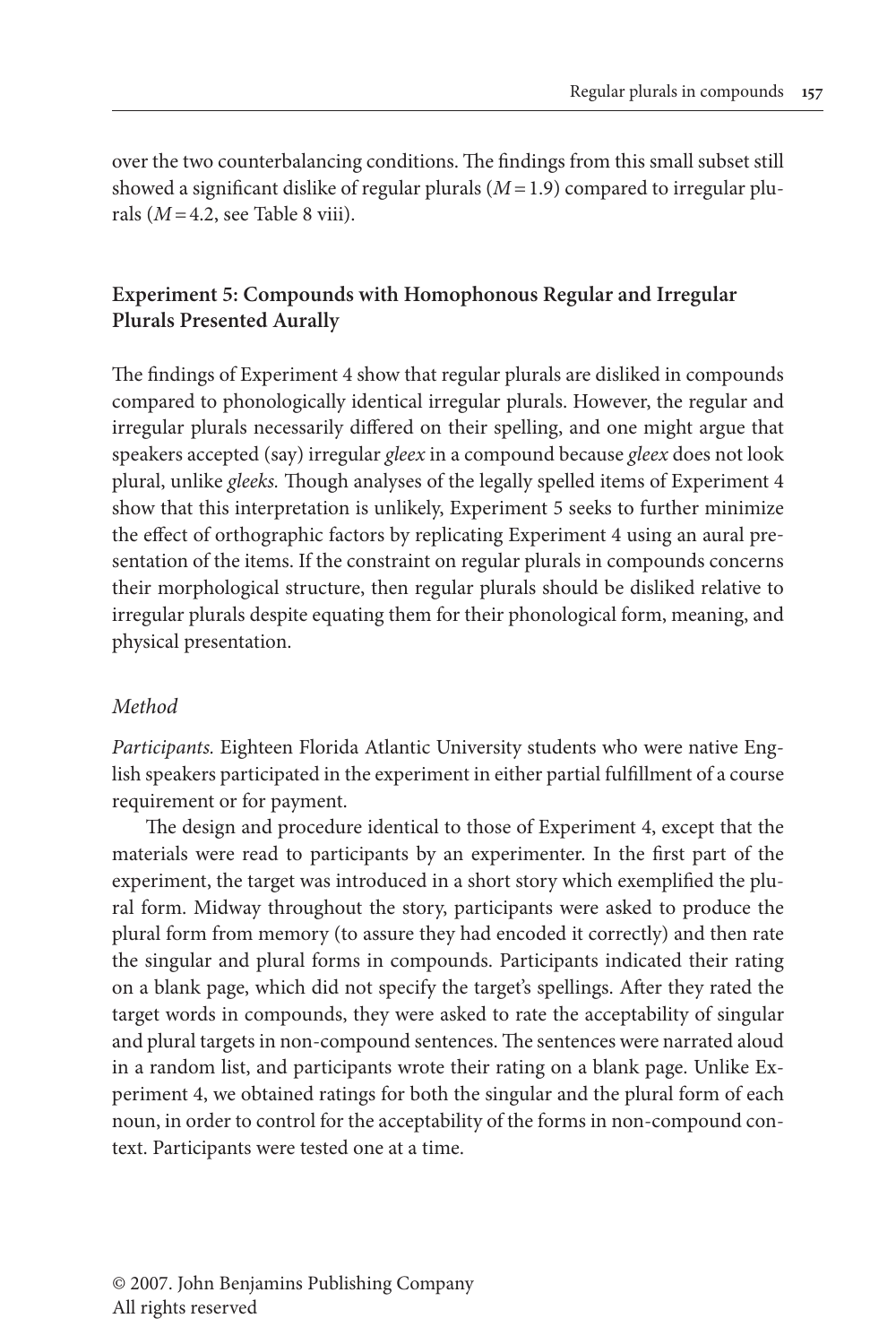## *Results and Discussion*

Mean ratings of nouns in compounds was first analyzed by means of 2 Regularity  $\times$  2 Plurality ANOVA's. The means are presented in Table 9. As in Experiment 4, the acceptability of singulars and plurals in compounds depended on whether they were regular or irregular, resulting in a significant interaction of regularity and plurality (see Table 10i-c). Tests of simple main effects showed that the compounds with regular plurals were rated as significantly worse than their singular counterparts (see Table 10i-f). The regular plurals, moreover, were rated as worse than their phonologically identical — irregular counterparts, a difference that was significant by items, and marginally so by participants (see Table 10i-e). Not only did compounds containing irregular plurals not show a decrement compared to the same compounds with the irregular singular, but they were actually rated higher them, a difference which was significant by items (see Table 10i-g). The unusual advantage of these plurals may be explained by the fact that the singular noun itself was disliked, even when not in a compound. Singular nouns presented in isolation were disliked compared to their plural counterparts (see Table 10ii-b), and this dislike was stronger for the irregular singulars ( $\Delta = .63$ ) than for the regular singulars ( $\Delta$  = .32), though the interaction between regularity and plurality was not significant, see Table 10ii-c). People may have disliked the irregular singulars because their coda cluster made them more phonologically marked, (e.g., *gloox* vs. *gleek*) or because their rime (e.g., *oox*) was so rare. Either way, the dislike of irregular singulars in compounds simply carries over a dislike of those singulars in isolation.

|                         |           | Singular | Plural |
|-------------------------|-----------|----------|--------|
|                         | Regular   | 4.6      | 3.5    |
| In compounds            | Irregular | 3.5      | 4.0    |
| In non-compound Regular |           | 3.5      | 3.9    |
| sentences               | irregular | 3.0      | 3.6    |

**Table 9.** Target acceptability in compound and non-compound sentences in Experiment 5

To correct for the acceptability of the nouns in isolation, we adjusted the ratings of the compounds by subtracting the ratings of the nouns in isolation (and adding the constant six to obtain positive numbers), and submitted the means to a 2 Regularity  $\times$  2 Plurality ANOVA's. The corrected acceptability ratings are shown in Figure 5. The regularity  $\times$  plurality interaction was significant (see Table 10iii-c). Compounds containing regular plurals were rated significantly lower than those with singulars (see Table 10iii-f), whereas compounds containing irregular plurals were not rated significantly lower than those with singulars (see Table 10iii-g). Crucially, compounds with regular plurals were disliked compared to their phonologically and physically identical irregular counterparts (see Table 10iii-e).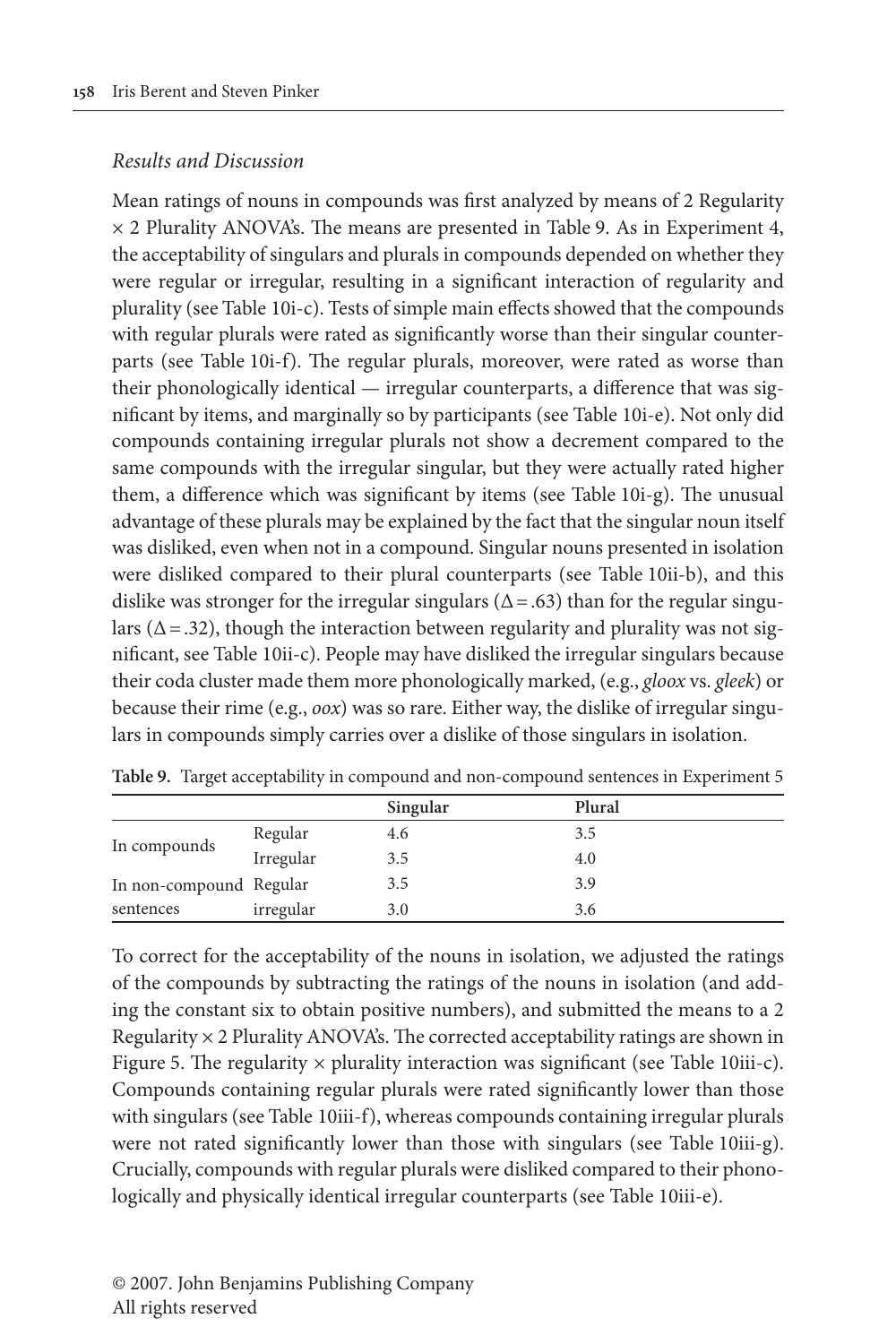|     | Table 10. Analysis of variance results for Experiment 5 |                    |            |                          |          |                 |          |                      |       |         |
|-----|---------------------------------------------------------|--------------------|------------|--------------------------|----------|-----------------|----------|----------------------|-------|---------|
|     | Comparison                                              | Source of variance |            |                          |          | By Participants | By Items |                      | Min F |         |
|     |                                                         |                    |            |                          | Ďf       | F1 Value        | ď        | F <sub>2</sub> value | Ďf    | minF    |
|     |                                                         |                    |            |                          |          |                 |          |                      |       | value   |
|     | Acceptability of nouns in com-                          | ANOVA              | ಹ          | Regularity               | 1, 17    | $5.67*$         | 1, 19    | 2.43                 | 1, 30 | 1.70    |
|     | pounds.                                                 |                    | .<br>م     | Plurality                | $1,17$   | 1.22            | 1, 19    | 2.25                 | 1,34  | 0.79    |
|     |                                                         |                    | ن.         | Regularity x Plurality   | $1,17$   | $11.35*$        | 1, 19    | $13.73*$             | 1, 36 | $6.21*$ |
|     |                                                         | Simple main        | d          | Regularity for singulars | 1,17     | $16.51*$        | 1, 19    | $12.12*$             | 1,34  | $6.99*$ |
|     |                                                         | effects            | نه         | Regularity for plurals   | $1,\,17$ | 4.07            | 1, 19    | $4.75*$              | 1, 36 | 2.19    |
|     |                                                         |                    |            | Plurality for regulars   | $1,17$   | $7.17*$         | 1, 19    | $10.70*$             | 1, 35 | $4.30*$ |
|     |                                                         |                    | ä          | Plurality for irregulars | $1,17$   | 3.58            | 1, 19    | $5.19*$              | 1, 35 | 2.12    |
| ∷≓  | Ratings of nouns outside com-                           | <b>ANOVA</b>       | ಹ          | Regularity               | $1,17$   | 2.45            | 1, 19    | $13.16*$             | 1,26  | 2.06    |
|     | pounds                                                  |                    | .<br>ف     | Plurality                | $1,17$   | $8.09*$         | 1, 19    | $12.36*$             | 1, 35 | $4.89*$ |
|     |                                                         |                    | ن          | Regularity x Plurality   | $1,17$   | 0.86            | 1,19     | 2.01                 | 1, 32 | 0.60    |
| :≡i | Ratings of nouns in compounds                           | ANOVA              | $\ddot{a}$ | Regularity               | 1,17     | 0.33            | 1, 19    | 0.83                 | 1, 32 | 0.24    |
|     | corrected for their acceptability                       |                    | .<br>م     | Plurality                | $1,\,17$ | $6.18*$         | 1, 19    | $10.05*$             | 1, 35 | 3.83    |
|     | outside compounds                                       |                    | J          | Regularity x Plurality   | $1,17$   | 8.46*           | 1,19     | $7.00*$              | 1,35  | 3.83    |
|     |                                                         | Simple main        | ಕ          | Regularity for singulars | 1,17     | 1.71            | 1, 19    | 2.34                 | 1, 36 | 0.99    |
|     |                                                         | effects            | نه         | Regularity for plurals   | $1,17$   | $4.91*$         | 1, 19    | $7.39*$              | 1, 35 | 2.95    |
|     |                                                         |                    | f.         | Plurality for regulars   | $1,17$   | $10.32*$        | 1, 19    | $13.07*$             | 1, 36 | $5.77*$ |
|     |                                                         |                    | ä          | Plurality for irregulars | 1, 17    | 0.19            | 1,19     | 0.22                 | 1,36  | 0.10    |
| iv. | The accuracy of generating<br>plurals                   | Regularity         |            |                          | 1,17     | $8.00*$         | 1, 19    | $8.88*$              | 1,36  | $4.21*$ |

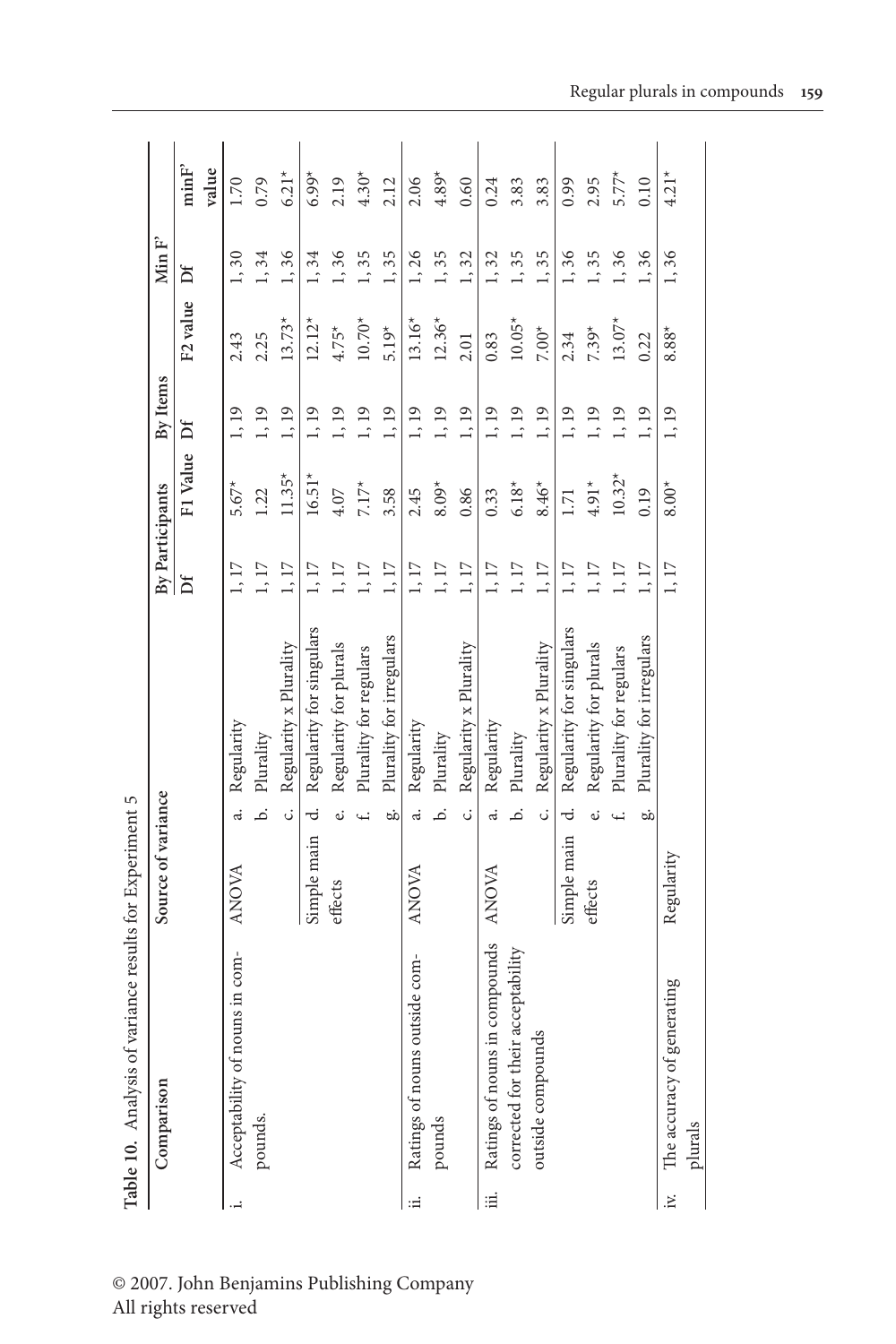| $\triangleright$ | Rating of nouns in compounds                        | <b>ANOVA</b> | 4         | Regularity               | $1,17$   | 0.49     | 1,19    | 1.15     | 1, 32 | 0.34    |
|------------------|-----------------------------------------------------|--------------|-----------|--------------------------|----------|----------|---------|----------|-------|---------|
|                  | (provided the plural is produced                    |              | .<br>ف    | Plurality                | $1,17$   | $6.13*$  | 1, 19   | $8.96*$  | 1, 35 | 3.64    |
|                  | correctly and corrected for rat-                    |              | ن.        | Regularity x Plurality   | $1,17$   | $11.15*$ | 1, 19   | $8.61*$  | 1,35  | $4.86*$ |
|                  | ing outside compound)                               | Simple main  | ಕ         | Regularity for singulars | $1,17$   | 2.31     | 1, 19   | 2.40     | 1, 36 | 1.18    |
|                  |                                                     | effects      | نه        | Regularity for plurals   | $1,17$   | $4.97*$  | 1, 19   | $9.21*$  | 1,34  | 3.23    |
|                  |                                                     |              |           | Plurality for regulars   | $1,\,17$ | $11.36*$ | 1, 19   | $14.17*$ | 1, 36 | $6.31*$ |
|                  |                                                     |              | ä         | Plurality for irregulars | $1,17$   | 0.00     | 1, 19   | 0.00     | 1, 27 | 0.00    |
| ι.               | Ratings of nouns in compounds                       | ANOVA        | $\vec{a}$ | Regularity               | $1,17$   | 0.34     | $1,\,7$ | 0.14     | 1,24  | 0.10    |
|                  | (including only nouns with legal                    |              | خ.        | Plurality                | $1,17$   | 1.42     | $1, 7$  | 0.86     | 1, 23 | 0.54    |
|                  | spellings)                                          |              | Ċ,        | Regularity x Plurality   | $1,17$   | $15.26*$ | $1, 7$  | 3.48     | 1, 23 | 2.83    |
|                  |                                                     | Simple main  | ಕ         | Regularity for singulars | $1,17$   | 2.68     | $1, 7$  | 1.45     | 1,24  | 0.94    |
|                  |                                                     | effects      | ئە        | Regularity for plurals   | $1,\,17$ | $5.65*$  | $1, 7$  | $4.61*$  | 1, 21 | 2.54    |
|                  |                                                     |              |           | Plurality for regulars   | $1,\,17$ | $5.01*$  | $1, 7$  | 2.52     | 1, 24 | $1.67$  |
|                  |                                                     |              | ä         | Plurality for irregulars | $1,17$   | 0.35     | $1, 7$  | 0.64     | 1, 15 | 0.23    |
|                  | vii. Ratings of nouns with legal vs.                | ANOVA        | 4         | Regularity               | 1,17     | 2.92     | 1, 18   | $5.80*$  | 1, 32 | 1.94    |
|                  | illegal spellings in compounds                      |              | خ         | Plurality                | $1,17$   | 0.47     | $1,18$  | 0.68     | 1,34  | 0.28    |
|                  |                                                     |              | ن         | Regularity x Plurality   | $1,17$   | 0.00     | 1, 18   | 0.05     | 1, 20 | 0.00    |
|                  |                                                     | Simple main  | d         | Regularity for singulars | 1,17     | 4.29     | 1, 18   | $8.48*$  | 1, 32 | 2.85    |
|                  |                                                     | effects      | نه        | Regularity for plurals   | $1,17$   | 0.34     | 1, 18   | 0.76     | 1, 31 | 0.24    |
|                  |                                                     |              |           | Plurality for regulars   | $1,17$   | $10.08*$ | 1,18    | $7.79*$  | 1, 34 | $4.39*$ |
|                  |                                                     |              | ä         | Plurality for irregulars | 1, 17    | 1.93     | 1,18    | 0.99     | 1, 31 | 0.65    |
|                  | viii. Rating of nouns in compounds                  | Regularity   |           |                          | 1, 17    | 3.61     |         |          |       |         |
|                  | on of their<br>on the first presentati              |              |           |                          |          |          |         |          |       |         |
|                  | spelling body                                       |              |           |                          |          |          |         |          |       |         |
|                  | Note. Significant effects are marked by an asterisk |              |           |                          |          |          |         |          |       |         |

© 2007. John Benjamins Publishing Company All rights reserved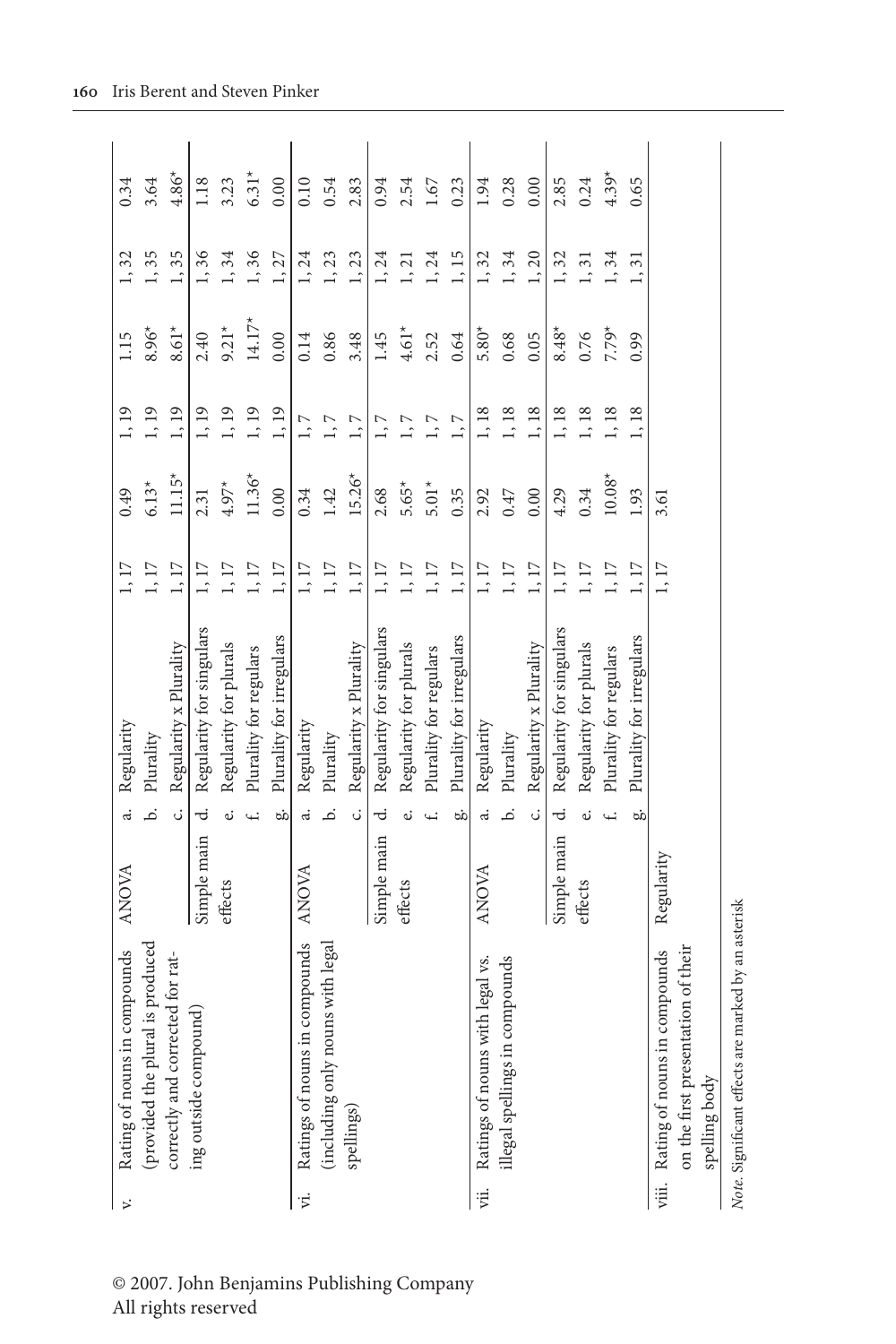

**Figure 5.** Mean acceptability ratings of the target in compounds as a function of regularity and plurality in Experiment 5 (corrected for the acceptability of targets outside compounds).

As in Experiment 4, to ensure that the dislike of regular plurals in compounds is not due to participants' mistaking them for singulars, we re-analyzed these data while excluding all trials in which a participant failed to generate the correct plural. Participants were overall quite accurate, though as expected, they were more accurate with regular  $(M=98.9\%)$  than with irregular plurals  $(M=92.8\%)$ , see Table 10iv). Accordingly, when erroneous trials are excluded from the previous analysis (correcting for the acceptability of targets in non-compound sentences), the results remain unchanged. The regularity  $\times$  plurality interaction was significant (see Table 10v-c). The simple main effect of plurality was significant for regular nouns (see Table 10v-f), but not for irregular ones (see Table 10v-g). Regular plurals were disliked compared to irregular plurals (see Table 10v-e). These results demonstrate that the dislike of regular plurals in compounds obtains even when regular and irregular plurals are matched for their phonology and meaning, and in the absence of any cues from spelling.

As in Experiment 4, we separated compounds with the rare *oox* spelling pattern from those with legal (i.e., more common) *ooze* spelling pattern, corrected for acceptability in isolation. Among the items with the legal spelling pattern, regular plurals (*M* = 5.9) were rated significantly lower than both regular singulars (*M* = 7.3,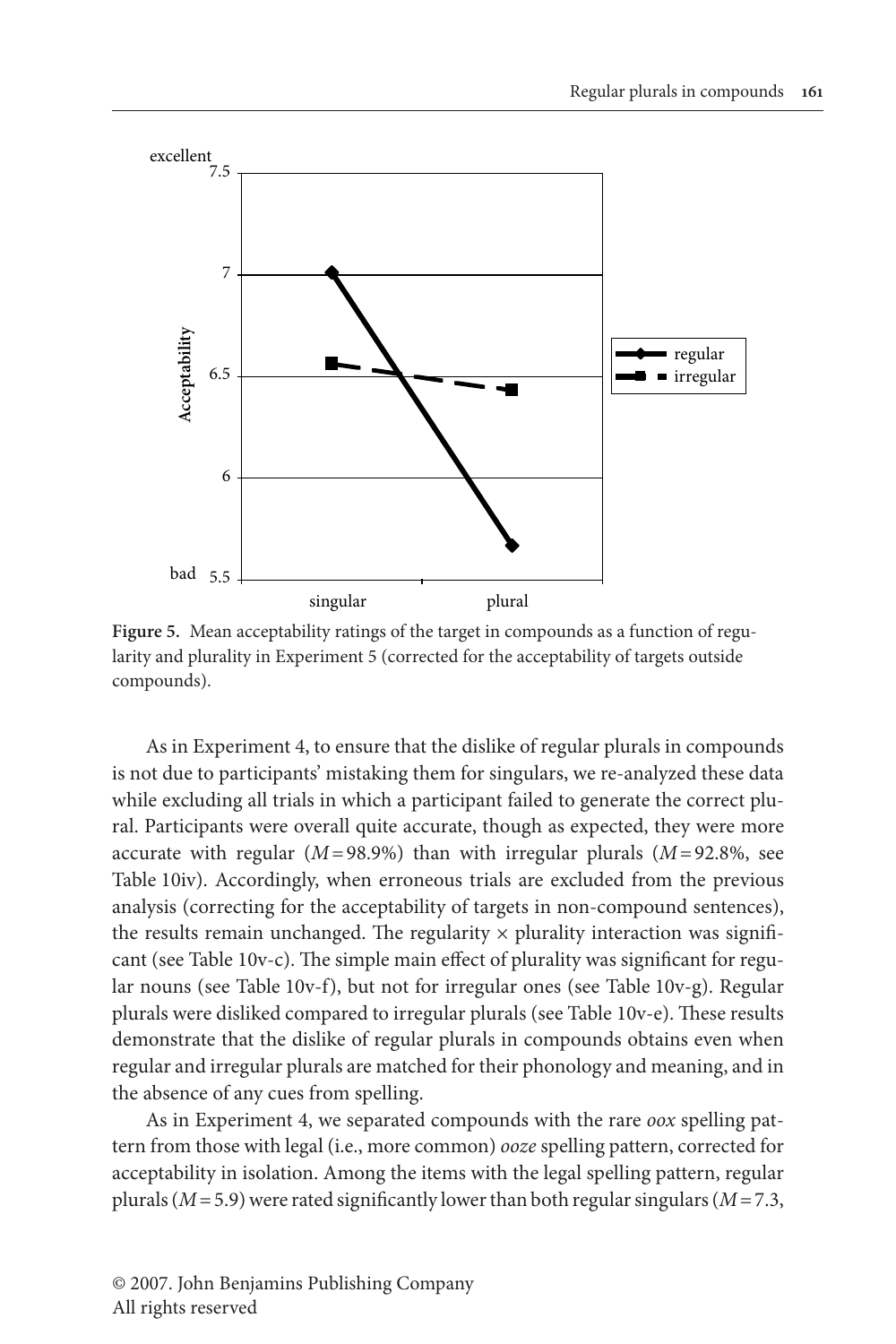see Table 10vi-f) and irregular plurals ( $M = 6.9$ , see Table 10vi-e). In contrast, irregular plurals were not rated significantly lower than irregular singulars (*M* = 6.5, see Table 10vi-g). Accordingly, across all the items there was no significant interaction among regularity, plurality, and spelling pattern (see Table 10vii-g).

And once again we tested the first presentation of each rime in a compound, a total of 4 data points per participant (corrected for acceptability in isolation), collapsed across the two lists. Despite the reduction in power, the pattern of results remains essentially unchanged: regular plurals (*M* = 5.8) were rated lower than irregular plurals  $(M=7.3)$ , a trend that approached significance (see Table 10viii, *p* < .05, one tail).

#### **General Discussion**

Five experiments examined whether people's greater tolerance for irregular than for regular plurals in compounds is a product of the irregular-regular difference itself (as predicted by theories that attribute morphological representations to the language system) or of the relative unfamiliarity of the phonological properties of the regular plural (as predicted by theories that posit only statistical correlations among semantic and phonological features). Experiment 1, which used novel nouns, showed that irregular plurals with infrequent phonological patterns (e.g, *deevk*, plural of *doovk*) are judged as more acceptable in compounds than regular plurals with phonological patterns that are more frequent in the language as a whole and more frequent as the nonhead element in compounds (e.g., *doonks*, plural of *doonk*). Moreover, regularity did not even interact with phonological familiarity, casting doubt on the hypothesis that these factors act on a common stage of linguistic processing. Experiments 2 and 3 used existing nouns to isolate the phonological contrast that allegedly taints compounds with regular plurals. These studies showed that regular-sounding singulars (e.g., *hose*) do not taint compounds compared to semantically and frequency-matched controls (e.g., *pipe*) or compared to phonologically-matched controls (e.g., *hoe*). Experiments 4 showed that a regular plural (e.g., *gleeks*, plural of *gleek*) sounds worse in a compound than an irregular plural with the identical sound (e.g., *gleex*, plural of *gloox*), and Experiment 5 replicated this finding while eliminating any cues from spelling.<sup>13</sup> In this case, both the -*s*-final phonology of the plural noun and its plural semantics were equated while regularity was manipulated; the robust advantage for the irregular plurals therefore is neither an epiphenomenon of phonology nor of some nonlinear interaction between phonology and plural semantics.<sup>14</sup>

Aside from its inconsistency with the present experimental data, and the fact that the phenomena cited in its favor have alternative explanations (as noted in the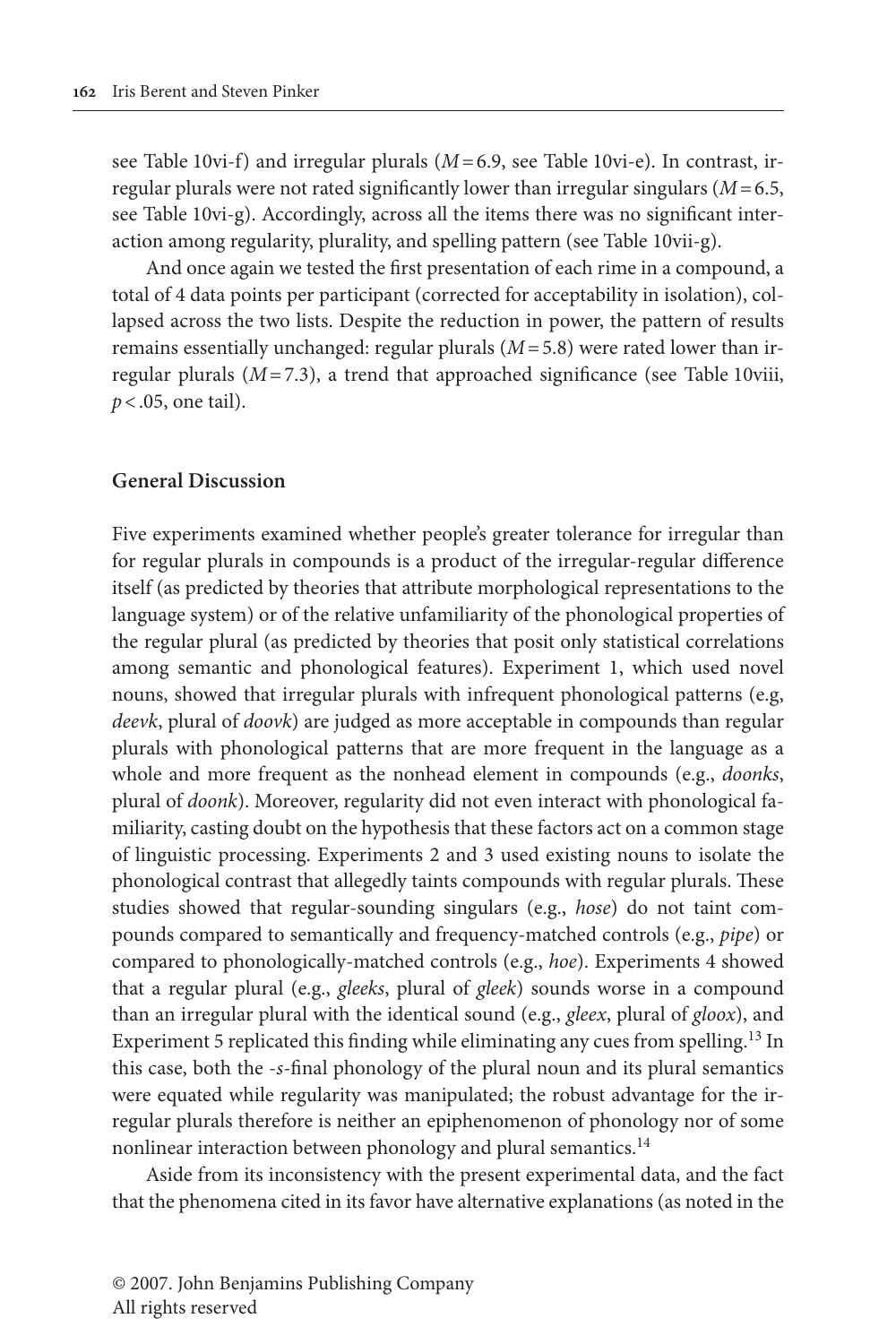introduction), there are problems with Haskell et al.'s (2003) characterization of the linguistic experience that they claim shapes people's perception of compounds.

Haskell et al. (2003) argue that people learn the restriction on the phonological form of the nonhead in compounds by tracking the phonological properties of "modifiers" in their linguistic experience.

This analysis assumes that speakers generalize the statistical properties of adjective-noun sequences to noun-noun compounds — an assumption crucial for the success of Haskell et al.'s (2003) computational demonstration. Haskell and colleagues show that the performance of their connectionist model correlates with human rating of nonheads in compounds. However, the model in question was trained on the distinction between adjectives versus nonadjectives, not the distinction between existing versus nonexisting compound nonheads. Because adjectives rarely end in *z* or in unvoiced *s*-final consonant clusters (the phonological signatures of regular plurals), the model could capitalize on fortuitous property of modifiers to distinguish between different types of nonheads.

The assumption that learners generalize the properties of modifiers to nonehads is unlikely, however. These two constructions are very different. They have different stress patterns: compare *a black board* with *a blackboard*. They have different semantics: in *rice-eater*, the word *rice* is not modifying *eater* the way *big*  modifies *boy* in *big boy* (as if to narrow down the class of eaters to those that have something to do with rice). The nonheads in such compounds are in fact not "modifiers" but *arguments*: a rice-eater is something that eats rice. Adjective-noun sequences and noun-noun compounds also have different syntactic properties: most prenominal adjectives can also appear as predicates, as in *this boy is big*, but no compound nonheads can, as in \**this eater is rice*. Finally, the two constructions have different selection restrictions: though Haskell et al. (2003) show that adjectives are correlated with certain phonological patterns (which we suspect are largely epiphenomena of adjectival morphology such as -*able*, *-ive*, and *-ish*, combined with a rarity of s/z-final stems), no such restrictions apply to compound nonheads, which can incorporate any name and hence virtually any sound (e.g., *Bach record*, *Shevardnadze supporter*). A learner who generalized the statistics of one construction to the other (as Haskell et al. require to explain the dispreference for regular plural phonology in compounds) would soon obliterate these distinctions. This is an example of how the properties of phonological sequences, which are the grist for most connectionist models, fail to explain the widespread generalizations in language that hinge on grammatical categories.

Haskell et al.'s (2003) remaining argument against a grammatical explanation of the dispreference for regular plurals inside compounds is that there are many counterexamples to that generalization, such as *enemies list* and *publications catalogue* (a phenomenon that has long been discussed in the literature, e.g., Gordon,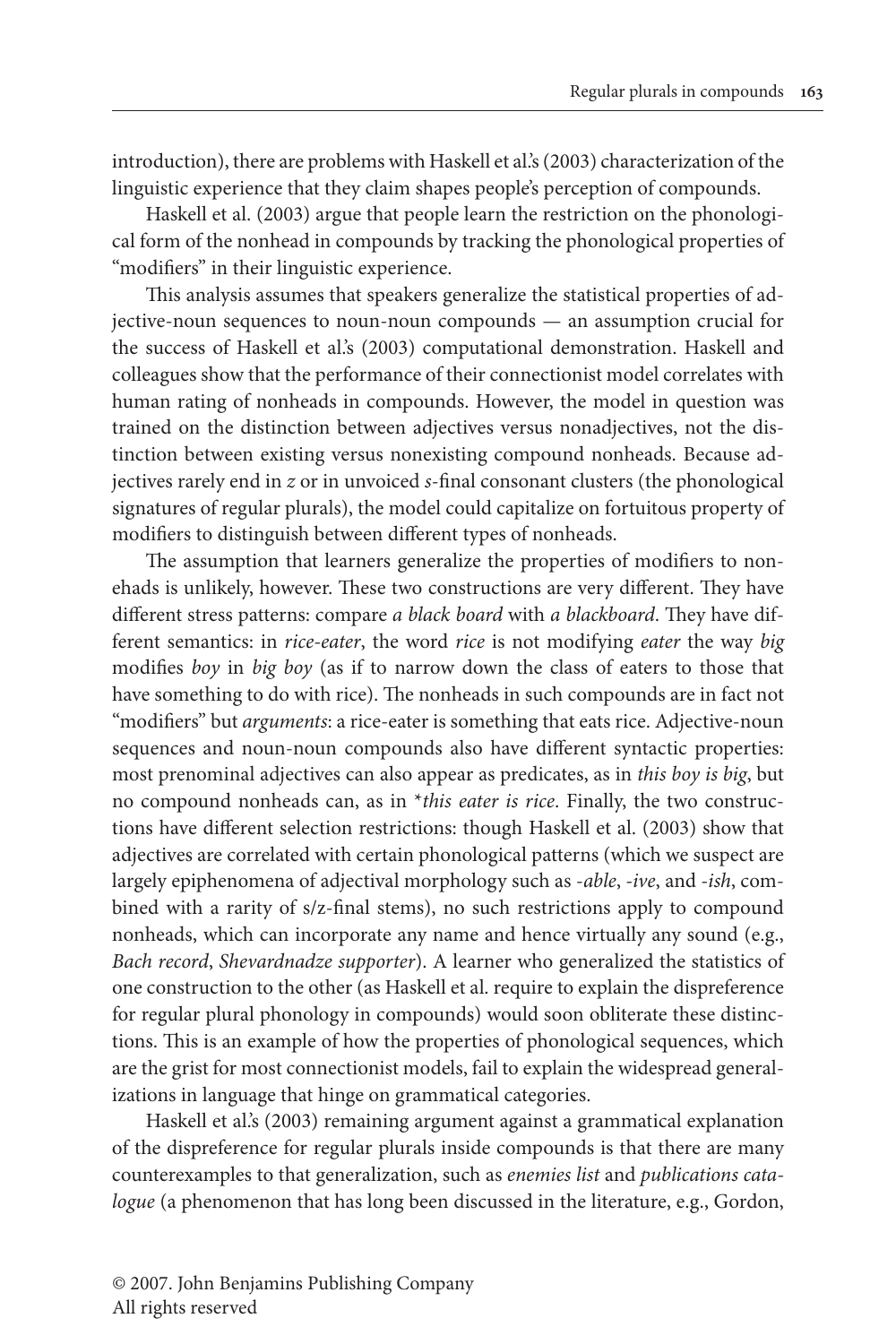1985; Kiparsky, 1982; Selkirk, 1982). Haskell et al. claim that such counterexamples undermine the grammatical theory and support a connectionist alternative that eschews all grammatical representations. But this is problematic. Haskell et al's own data (like ours and those of Senghas et al.) show that the disliking of compounds containing regular plurals compared to ones with closely matched irregular plurals is a robust effect. Accordingly, examples of regular plurals in compounds present a separate case, distinct from the compounds studied by Haskell and colleagues and our present experiments. Given the failure of the connectionist alternative to account for the robust dislike of regular plurals in most compounds, it is doubtful it can be vindicated by such counter-examples. Both cases can be accommodated by theories that propose different mechanisms for the formation of regular and irregular plurals.

One well-motivated explanation has been proposed by Alegre and Gordon (1996) and Senghas et al., (1991, 2007; see Pinker, 1999). According to this theory, English has at least two compound constructions, one of which conjoins a stem or a root to a noun (hence disallowing a regular plural), the other of which conjoins an entire *phrase* to a noun (as in *seat-of-the-pants reasoning* and *bottom-ofthe-birdcage taste*; Lieber, 1980) and hence allows a regular plural (since a regular plural is a one-word phrase). This theory can explain both the well-documented dispreference for regular plurals in compounds and the possibility of counterexamples, but is not vacuous because it identifies independent structural and semantic criteria that distinguish stem compounds (which disallow regulars) from phrase compounds (which allow them). Compounds such as *torn receipt envelope*  are ambiguous between a stem compound ([torn] [receipt-envelope], a torn envelope for receipts) and a phrasal compound ([torn receipt]-[envelope], an envelope for torn receipts). But when the nonhead is pluralized (*torn receipts envelope*), both children and adults interpret it only as a phrasal compound (an envelope for torn receipts; Alegre & Gordon, 1996; Senghas et al., 1991, 2007) — exactly the kind that is predicted to allow regular plurals. In addition, Alegre and Gordon identified a semantic criterion that attaches to the different constructions, further motivating the distinction between the two kinds of compounds. When the pluralrized nonhead forms part of a stem-compound (hence, disallowed in compounds, e.g., *rats-eater*), the plural refers to different individuals of a single type (e.g., many individual rats). In contrast, when the pluralized nonhead forms part of a phrase (hence, attested in compounds, e.g., *publications-catalog*), the plural refers to different types (e.g., different types of publications, rather than different tokens of a single type of publication). Thus, the apparent counter-examples to the restriction on regular plurals in compounds have a principled explanation within theories that distinguish the formation of regular and irregular plurals. Such theories can accommodate not only those counter examples but also the basic dislike of regular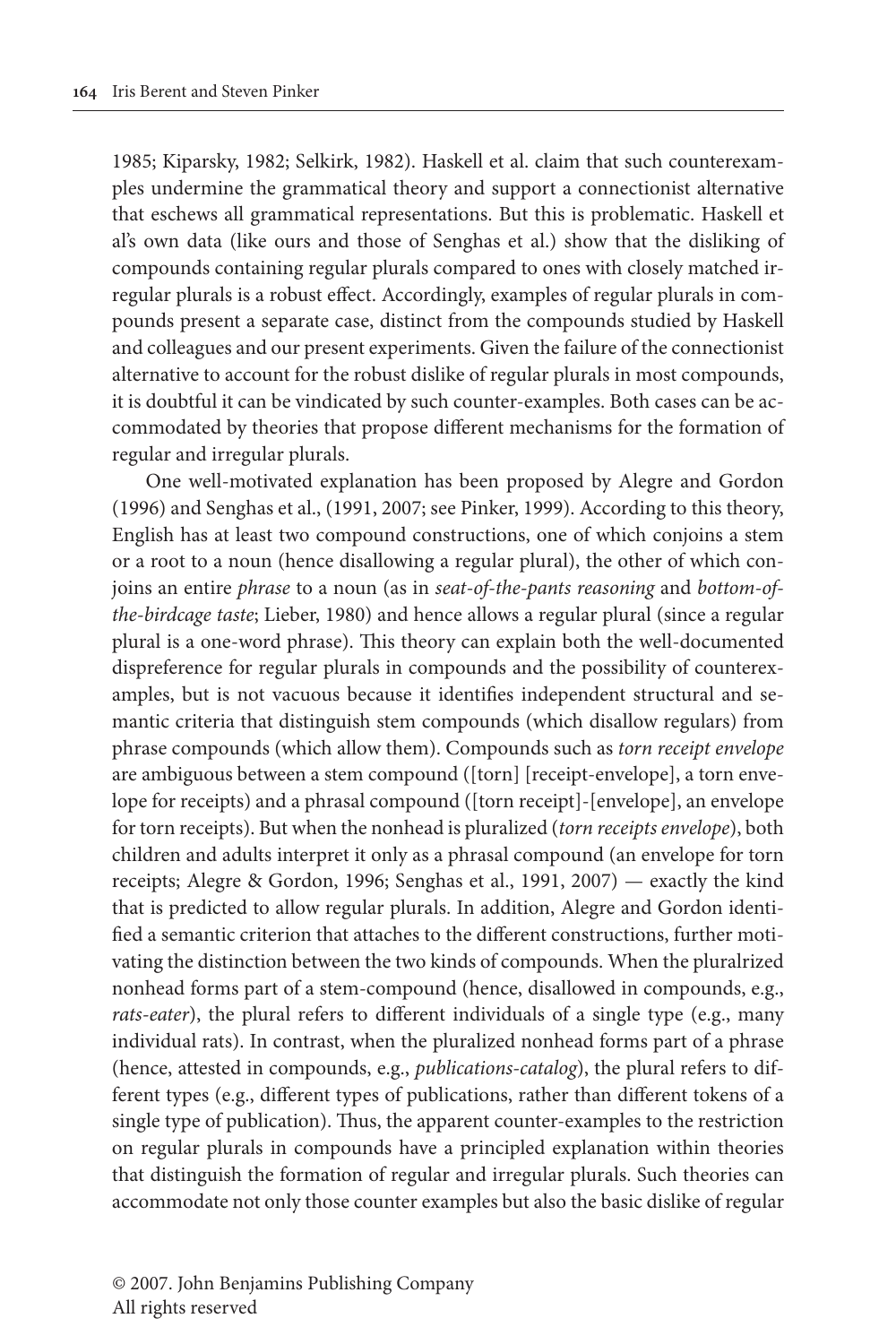plurals in non-phrasal compounds, which Haskell et al.'s (2003) phonological account fails to explain.

The phonological account of compounding proposed by Haskell et al. (2003) follows previous attempts to capture the distinction between regular and irregular forms in terms of the statistics of the phonological properties of the lexical items. These explanations cite differences in the frequency of regular and irregular types (e.g., Rumelhart & McClelland, 1986), their distribution in phonological space (e.g., Plunkett & Nakisa, 1997), and the phonological faithfulness of the inflected form to the base (e.g., Stemberger, 1995, 1998). These proposals are challenged by the persistent effect of morphological regularity in languages that break these phonological correlations. German has a regular plural that applies to a minority of types (Clahsen, 1999; Marcus, Brinkmann, Clahsen,Wiese, & Pinker, 1995); Hebrew has a regular default despite overlapping distributions of regular and irregular forms in phonological space (Berent, Pinker, & Shimron, 1999) and despite similar degrees of phonological faithfulness (Berent et al., 2002).

In the present case, too, when a larger range of languages is examined it is not clear that regular and irregular plurals will even turn out to differ in the frequency of their phonological forms in compounds. For instance, the German regular plural suffix, *s*, is homophonous to a linking morpheme that is frequently used in compounds. Nonetheless this regular suffix is reliably avoided in compounds (Clahsen et al., 1992). Likewise, Dutch disallows the regular -s plural in compound, but allows the -s suffix as a linking morpheme or diminutive (Collins, 1991). The present results demonstrate that even in a language in which morphological regularity shows some correlation with phonological frequency, when they are experimentally separated phonological frequency cannot account for the regular/irregular distinction.

These observations follow from the theory that the distinction between regular and irregular inflection reflects a distinction between simple lexical items stored in memory and complex forms generated by productive operations that combine grammatical categories. Because regular inflection operates over such variables, it cannot be reduced to the statistical distribution of regular forms in the lexicon and their phonological properties.

#### **Notes**

**\*** This research was supported by NIH grant 1R29 DC03277 to the first author, and NIH grant HD-18381 to the second author. We are grateful to Gila Ghavami and Samantha Murphy for their help in the construction of the materials and running participants. We also thank Ruben Bouissa, and Sylvie Clerie, for their technical assistance, Matt Pastizzo, for assistance in computing the statistical properties of the targets, and Colin Phillips, for discussion of this work.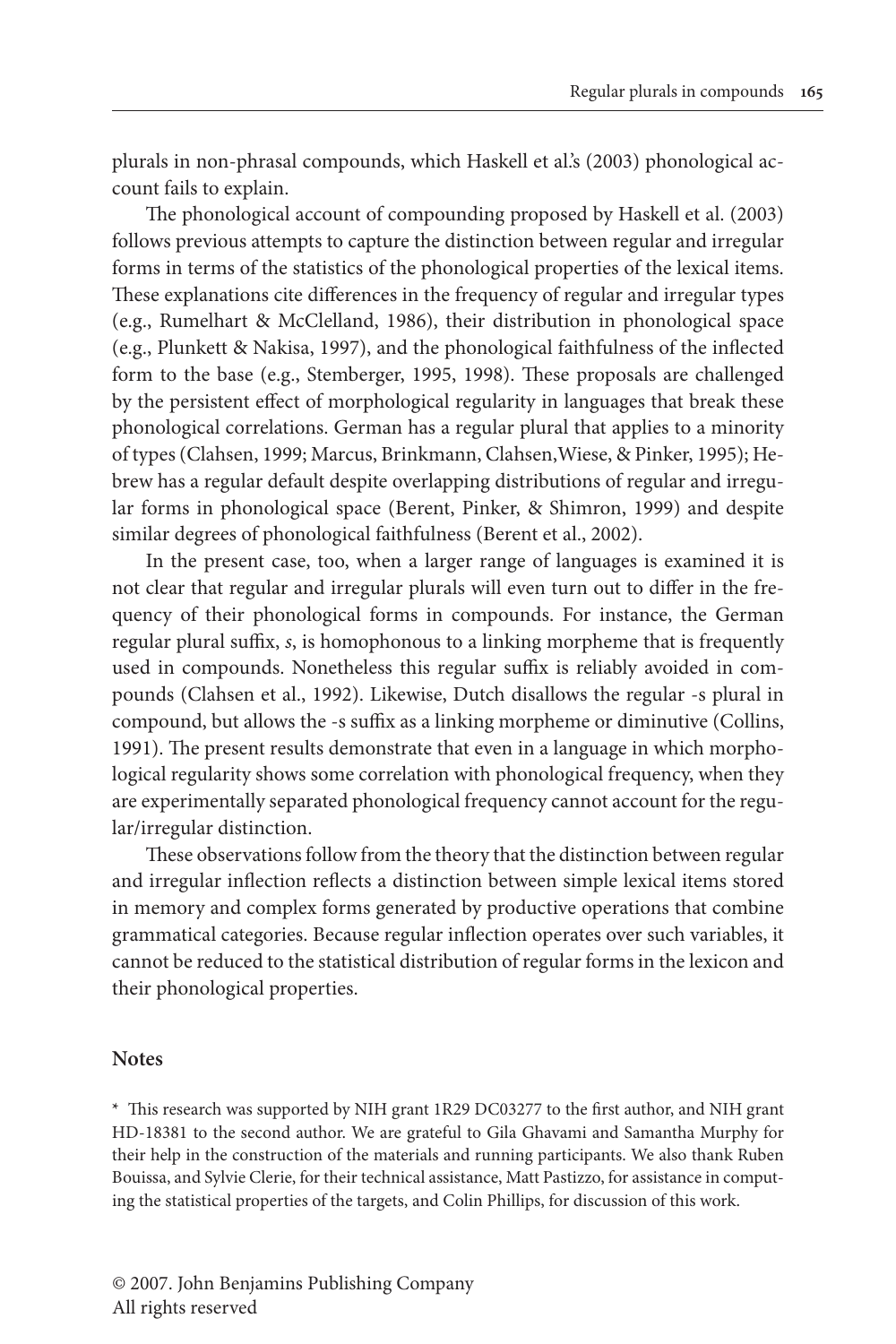**.** The hypothesis that the constraint against regular plural nonheads is innate has been challenged by recent evidence showing that (a) English-monolinguals do produce some regular plurals in ungrammatical compounds (e.g., *ring-bells*, referring to a bell-ringer; Nicoladis & Murphy, 2004), and (b) English-French Bilinguals are more likely to produce regular plural nonheads in noun-noun compounds compared to monolingual counterparts (Nicoladis, 2003). We do not find this evidence convincing. Both demonstrations might well reflect a failure to represent the structure of compounds. Specifically, constructions like *ring-bells* (in reference to a bell-ringer) reflect erroneous identification of the head as the left-constituent (*ring =* head, *ring-bells =* a type of ring), instead of the right element (*bell =* head, *ring-bells =* a type of bells) — the grammatical structure of English noun-noun compounds. In the case of French-English bilinguals, such errors might well be due to interference from French, in which compounds are predominantly left-headed. Because such errors indicate a misinterpretation of the nonhead, the use of regular plurals as the right-most element does not violate the constraint against plural nonheads in compounds. Moreover, the main question under consideration is not whether the constraint on compound formation is violable. Instead, the question is whether the constraint is sensitive to morphological regularity: Is the avoidance of nonheads with regular plurals *stronger* than irregular plurals. Both studies (Nicoladis, 2003; Nicoladis & Murphy, 2004) demonstrate that children are more likely to produce nonheads corresponding to irregular plurals compared to regular plurals.

**2.** For obscure reasons probably rooted in history, common English adjectives (with the exception of *wise*) virtually never end in *z* or in an unvoiced *s*-final consonant cluster (Francis & Kucera, 1982), which are the phonological signatures of regular plurals.

**3.** There are multiple ways to define phonological familiarity. Haskell et al. (2003) first define their phonological constraint in terms of "whether a potential modifier has the phonological structure typical of a regular plural" (p. 131). As stated, this is difficult to evaluate, since by their own hypothesis the learner has no access to the category "regular plural," and hence cannot use it as a criterion to partition phonological space. Fortunately, their operational definition hints at a different hypothesis but one more consistent with their overall theory: "The phonological constraint arises from the fact that exposure to nouns and adjectives provides information regarding the phonological structure of modifiers" (p. 139). This in turn can be interpreted in two ways: that speakers learn the phonological properties of nouns and adjectives in the language as a whole, and infer that the same properties apply to nonhead members of compounds, *or*  that speakers learn the phonological patterns that specifically discriminate acceptable versus unacceptable nonheads. Our materials test both of these interpretations: Our phonologically unfamiliar nonheads are phonologically infrequent in the language as a whole as well as in compounds, specifically.

**4.** There are three kinds of *s-* and *z*-final words in compounds: nonheads whose roots end in those phonemes, such as *box-cutter*; nonheads that are pluralia tantum forms, such as *bluesrocker*, and nonheads that are apparent exceptions to Kiparsky's generalization and are actual regular plurals, as in *parks commissioner* and *drinks cabinet* (Selkirk, 1982; in the General Discussion we will discuss how these apparent counterexamples bear on the hypotheses). To verify that compounds with *s-* and *z-*final nonheads are likely to be part of a speaker's past linguistic experience, we extracted all the hyphenated nouns and adjectives in the Brown corpus (Francis & Kucera, 1982) and then searched for ones with a *z* or *s-*final consonant cluster before the hyphen. There were about ninety of them, including *always-present*, *politics-ridden*, *materials-handling*,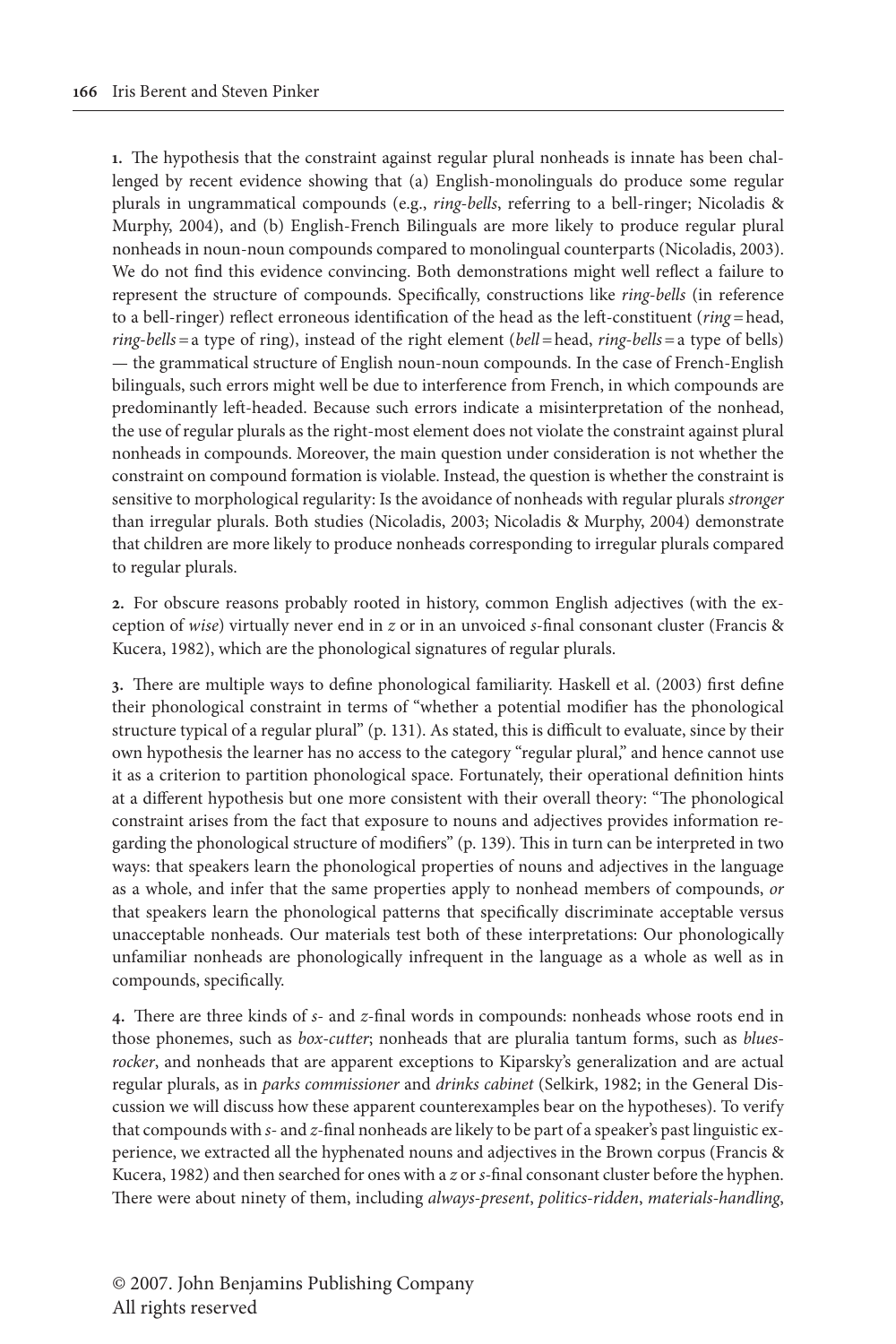*rose-pink*, *tax-exempt*, *six-point*, and *hands-off*, out of about three thousand hyphenated forms, presumably a large enough number and proportion to have been registered by English speakers as possible phonological patterns in compounds.

**5.** In most cases (30 of the 32 pairs), the legality of the onset/coda clusters concerns either their phonological or orthographic form. The only exception is two pairs whose legal member ends with an -*ng —* a coda that corresponds to a single phoneme.

**6.** Because these regular and irregular singulars were identical, and they were presented in identical contexts, this difference must be due to the acceptability of their plural counterparts — the fact that regular plurals were strongly disliked compared to irregular plurals. Thus, when compared to a highly unacceptable plural (i.e., regular), the same singular is rated more favorably than when compared to a more acceptable one (i.e., irregular).

**7.** To assure that this finding is not caused by differences in the inherent acceptability of the plural targets in isolation, we adjusted the acceptability ratings by subtracting the phonological rating of a plural target in isolation from its rating in a compound and adding the constant six (to obtain positive numbers). The findings remained unchanged. The ANOVA's revealed a significant effect of phonological legality (see Table 3viii-a), and regularity (see Table 3viii-b), but there was no trace of an interaction (see Table 3viii-c). Illegal irregular plurals (*M* = 6.67) were favored over legal regular plurals in compounds (*M* = 3.95, a difference of 2.72; for comparison, the 95% confidence interval constructed for the difference between the means were 0.48 and 0.50, for participants and items, respectively).

**8.** Note that these confidence intervals are constructed for the *difference* between means, rather than for *absolute* means. Loftus and Masson (1994) showed that these two types of confidence intervals are related by a factor of  $\sqrt{2}$ . They further demonstrated that the difference between any two sample means is significant by a two-tailed t-test if and only if it exceeds the confidence interval constructed for the difference between those means (using the same alpha level). Accordingly, we test the reliability of the observed differences between means against the confidence intervals constructed for those differences.

**9.** As expected, targets with illegal codas  $(M=2.8)$  were rated significantly lower than those with legal codas  $(M=3.7)$  in non-compound sentences. The acceptability of nouns with coda clusters in compounds remain unchanged after correcting for the acceptability of the plural in non-compound sentences (see Table 3ix): illegal irregular plurals (*M* = 6.8) were significantly more acceptable than legal regular plurals ( $M = 4.4$ , for comparison, the 95% confidence intervals constructed for the difference between the means were 0.70 and 0.77, for participants and items, respectively).

**0.** Virtually identical results obtained in an independent study in which twenty-four participants rated the singular and plural versions of each compound in the same test item, one above the other: mean rating of 6.1 for the compounds with regular-sounding singulars, 5.9 for the semantically matched controls.

**.** Virtually identical results obtained in an independent study in which twenty-four participants rated the singular and plural versions of each compound in the same test item, one above the other: mean rating of 6.1 for the compounds with regular-sounding singulars, 5.8 for the phonologically matched controls.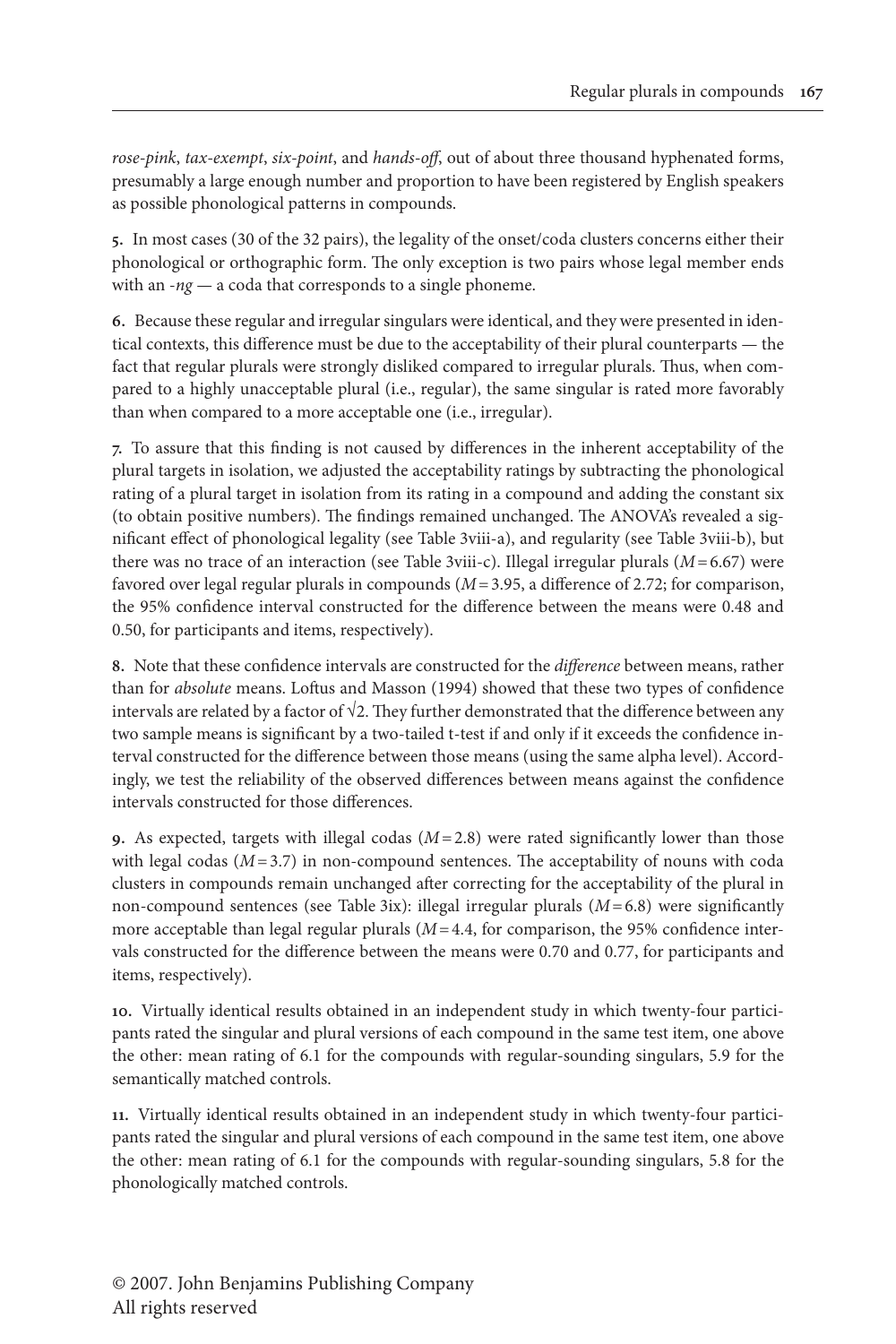**2.** It is not clear on this account why speakers would not *disfavor* the irregular plural because of its rarity, but we attempt to rule out the account anyway.

**3.** Our findings also challenges a lexical alternative to the constraint on compound formation (Buck-Gengler, Menn, & Healy, 2004). In that view, people are more likely to produce irregular than regular nonheads because they are slower to access the preferred singular alternative for irregular singulars compared to regular ones. It is unclear how this proposal specifically accounts for compound formation, since irregular singulars elicited slower response also in non-compound context (Buck-Gengler et al., 2004; Experiment 3). In any case, our findings demonstrate that the dislike of regular plural nonheads persists even when neither regular nor irregular form is lexically stored.

**4.** Note that under the words-and-rules theory it is not *impossible* for a compound to be tainted by phonological properties of nonheads that are unusual in that position; it's just that such effects, even if they were demonstrated, cannot explain away the effects of regularity.

#### **References**

- Alegre, M., & Gordon, P. (1996). Red rats eater exposes recursion in children's word formation. *Cognition, 60,* 65–82.
- Aronoff, M. (1976). *Word Formation in Generative Grammar*. Cambridge, MA: MIT Press.
- Berent, I., Pinker, S., & Shimron, J. (1999). Default nominal inflection in Hebrew: Evidence for mental variables. *Cognition, 72,* 1–44.
- Berent, I., Pinker, S., & Shimron, J. (2002). The Nature of Regularity and Irregularity: Evidence from Hebrew Nominal Inflection. *Journal of Psycholinguistic Research, 31*(5), 459–502.
- Berent, I., Pinker, S., Tzelgov, J., Bibi, U., & Goldfarb, L. (2005). Computation of semantic number from morphological information. *Journal of Memory and Language, 53,* 342–358.
- Bock, K., Eberhard, K. M., Cutting, J. C., Meyer, A. S., & Schriefers, H. (2001). Some attractions of verb agreement. *Cognitive Psychology, 43*(2), 83–128.
- Borer, H. (1998). Morphology and syntax. In A. Spencer, & A. M. Zwicky (Eds.), *The handbook of morphology* (pp. 151–190). Oxford: Blackwell.
- Buck-Gengler, C. J., Menn, L., & Healy, A. F. (2004). What "mice trap" tells us about the mental lexicon. *Brain and Language, 90*, 453–64.
- Chomsky, N. (1980). Rules and representations. *Behavioral and Brain Sciences, 3*, 1–61.
- Clahsen, H. (1999) Lexical entries and rules of language: a multidisciplinary study of German inflection. *The Behavioral and brain sciences, 22*(6), 991–1013.
- Clahsen, H., Rothweiler, J., Woest, A., & Marcus, G. F. (1992). Regular and irregular inflection in the acquisition of the German noun plurals. *Cognition, 34,* 225–255.
- Clark, H. H. (1973). The language-as-fixed effect fallacy: A critique of language statistics in psychological research. *Journal of Verbal Learning and Verbal Behavior, 12*, 335–359.
- Collins, C. (1991). *Notes on Dutch morphology*. Unpublished manuscript, Department of Brain & Cognitive Sciences, MIT.
- di Sciullo, A. M., & Williams, E. (1987). *On the definition of word.* Cambridge, MA: MIT Press.
- Elman, J., Bates, E., Johnson, M., Karmiloff-Smith, A., Parisi, D., & Plunkett, K. (1996). *Rethinking Innateness: A connectionist perspective on development*. Cambridge, MA: MIT Press.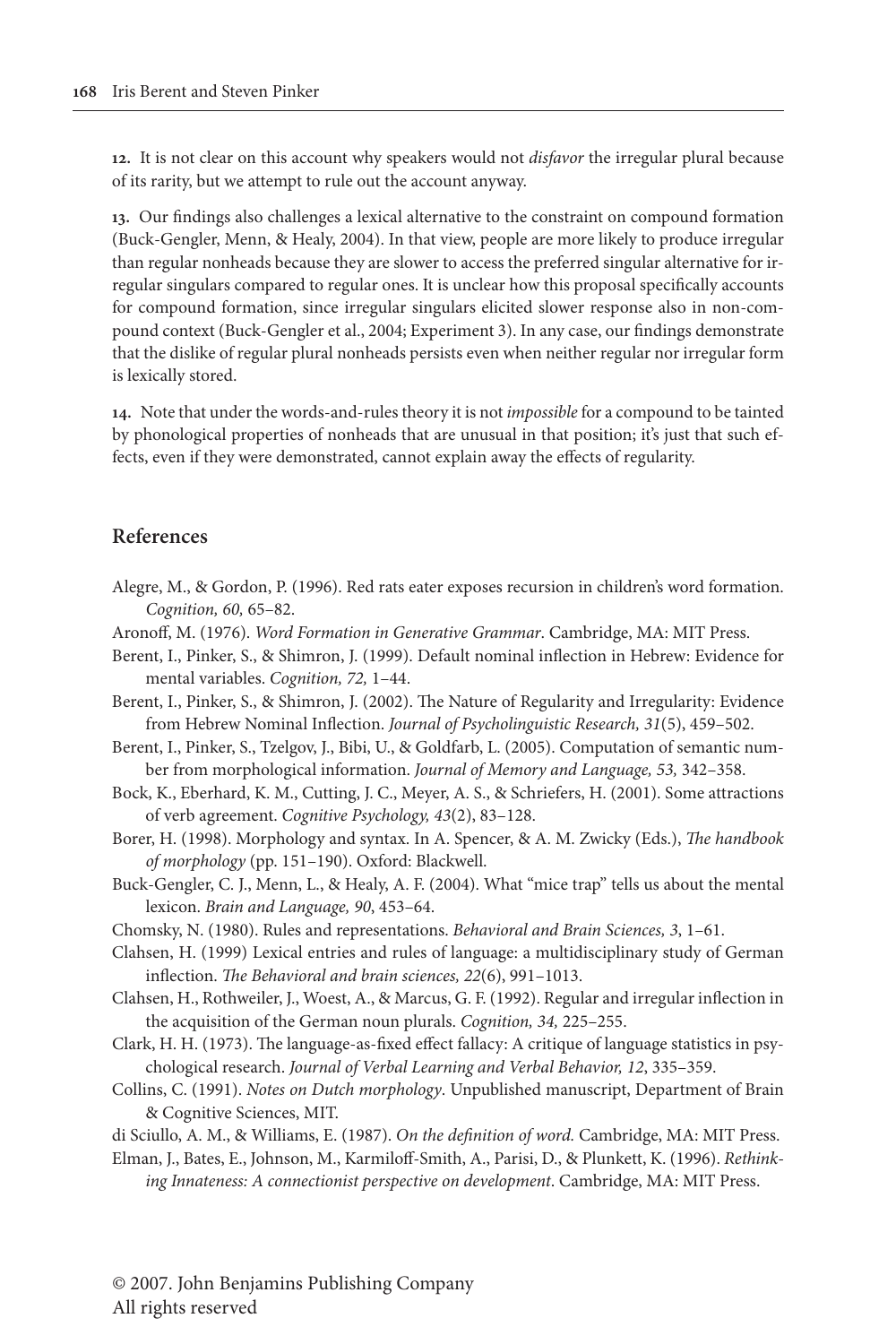- Fabb, N. (1988). English suffixation is constrained only by selectional restrictions*. Natural Language and Linguistic Theory*, *6*, 527–539.
- Francis, W. N., & Kucera, H. (1982). *Frequency analysis of English usage: lexicon and grammar*. Boston: Houghton Mifflin.
- Gordon, P. (1985). Level ordering in lexical development. *Cognition, 21*, 73–93.
- Haskell, T. R., MacDonald, M., C., & Seidenberg, M. S. (2003). Language learning and innateness: Some implications of compounds research. *Cognitive Psychology, 4*(2), 119–163.
- Kenstowicz, M. (1994). *Phonology in generative grammar*. Cambridge, MA: Blackwell.
- Kenstowicz, M. (1994). *Phonology in Generative Grammar*. Cambridge, MA: Blackwell.
- Kiparsky, P. (1982). Lexical morphology and phonology. In I. S. Yang (Ed.) *Linguistics in the morning calm* (pp. 3–91)*.* Seoul: Hansin.
- Kiparsky, P. (2004). *Fenno-Swedish quantity: contrast in stratal OT*. Unpublished manuscript.
- Kucera, H., & W. Francis (1967). *Computational analysis of present-day American English*. Providence, RI, Brown University Press.
- Lieber, R. (1980). *The Organization of the Lexicon.* Cambridge, MA: MIT Press.
- Loftus, G. H., & Masson, M. E. (1994). Using confidence intervals in within-subject designs. *Psychonomic Bulletin & Review, 1*, 476–490.
- Marcus G. F., Brinkmann, U., Clahsen, H., Wiese, R., & Pinker, S. (1995). German inflection: the exception that proves the rule. *Cognitive psychology, 29*(3), 189–256.
- McClelland, J. L., & Patterson, K. (2002). Rules or connections in past-tense inflections: What does the evidence rule out? *Trends in Cognitive Science, 6,* 465–475.
- Nicoladis, E. (2003). Compounding is not contingent on level-ordering in acquisition. *Cognitive Development, 18,* 319–338.
- Nicoladis, E., & Murphy, V. A. (2004). Level-ordering does not constrain children's ungrammatical compounds. *Brain and Language, 90,* 487–94.
- Pinker, S. (1999). *Words and rules: The ingredients of language*. New York: Basic Books.
- Pinker, S., & Ullman, M. (2002a) The past and future of the past tense. *Trends in Cognitive Science, 6,* 456–463.
- Pinker, S., & Ullman, M. (2002b) Structure and combination, not gradedness, is the issue (Reply to McClelland and Patterson). *Trends in Cognitive Science, 6*, 472–474.
- Plunkett, K., & Nakisa, C. (1997). A connectionist model of Arabic plural system. *Language and Cognitive Processes, 12,* 807–836.
- Prince, A., & Smolensky, P. (1993/2004). *Optimality theory: constraint interaction in generative grammar.* Malden, MA: Blackwell.
- Rumelhart, D.E., & McClelland, J.L. (1986). On learning past tense of English verbs: Implicit rules or parallel distributed processing? In J. L. McClelland, D. E. Rumelhart, & T. P. R. Group (Eds.), *Parallel distributed processing: Explorations in the microstructure of cognition* (Vol. 2 Psychological and biological models, pp. 216–271). Cambridge MA: Bradford Book, MIT Press.
- Selkirk, E. (1982). *The Syntax of Words*. Cambridge, MA: MIT Press.
- Senghas, A., Kim, J. J., & Pinker, S., (2007). *Plurals-inside compounds: Morphological constraints and their implications*. Unpublished manuscript, Barnard College.
- Senghas, A., Kim, J. J., Pinker, S., & Collins, C. (1991). *Plurals-inside compounds: Morphological constraints and their implications for acquisition*. Paper presented at the Sixteenth Annual Boston University Conference on Language Development, October 18–20, 1991.
- Spencer, A. (1991). *Morphological theory. An introduction to word structure in generative grammar.* Oxford: Blackwell.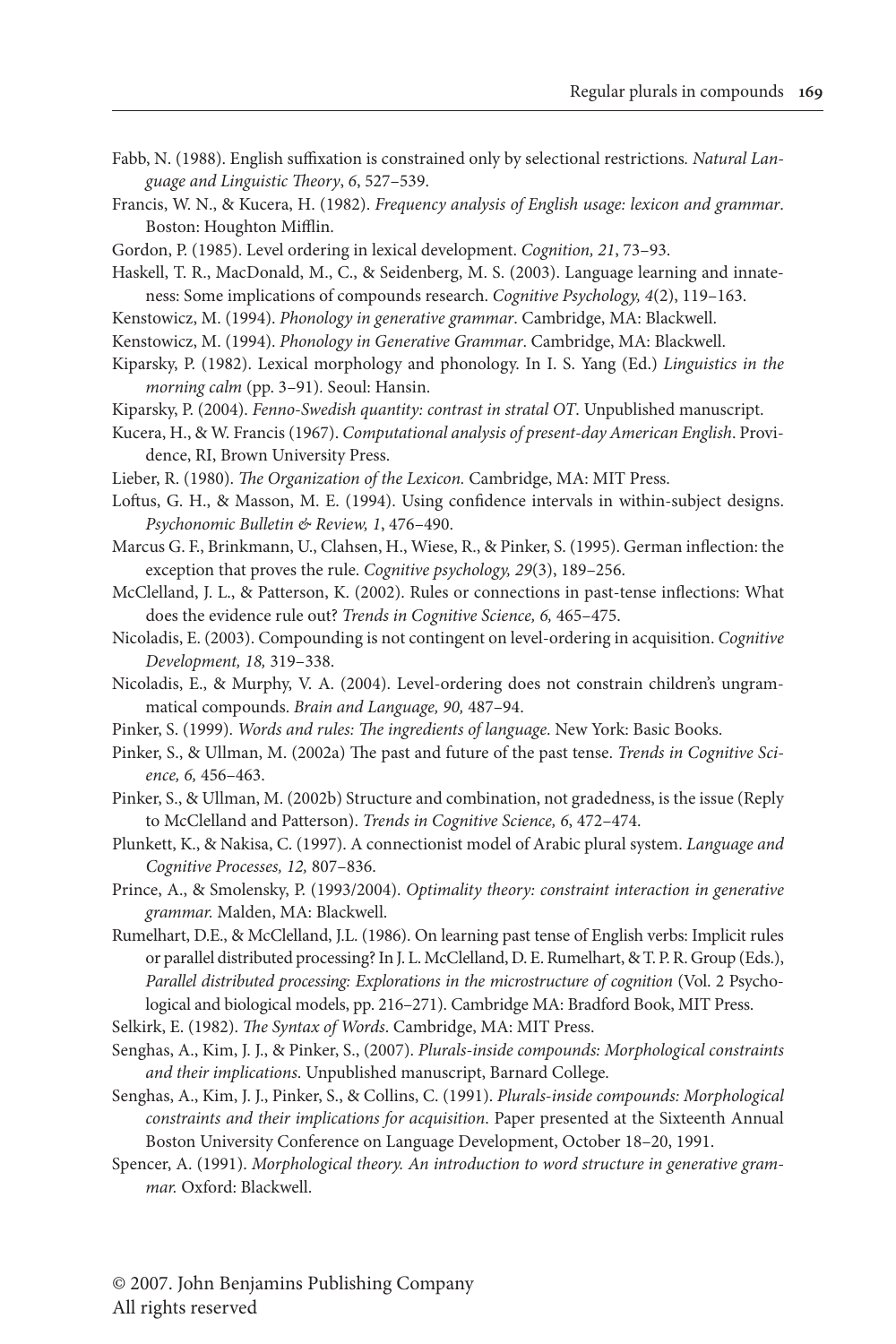- Stemberger, J. P. (1995). Phonological and lexical constraints on morphological processing. In L. B. Feldman (Ed.), *Morphological aspects of language processing* (pp. 247–267). Hillsdale, NJ.
- Stemberger, J. P. (1998). Morphology in language production with special reference to connectionism. In A. Spencer and A. M. Zwicky (Eds.), *The Handbook of Morphology* (pp. 428–452). Oxford: Blackwell.
- van der Lely, H. K., & Christian V. (2000). Lexical word formation in children with grammatical SLI: a grammar-specific versus an input-processing deficit? *Cognition, 75*, 33–63.
- Williams, E. (1981). On the notions 'lexically related' and 'head of a word. *Linguistic Inquiry, 12*, 245–274.

## *Author's address*

Iris Berent Department of Psychology Florida Atlantic University 777 Glades Road P. O. Box 3091 Boca Raton, FL 33431-0991

[iberent@fau.edu](mailto:iberent@fau.edu)

## **Appendix A. The set of targets and compound stories used in Experiment 1**

(The singular and plural targets presented with each story across lists are indicated in parenthesis)

Story 1.

*(dooshp/deeshp/dooshps // doorp/deerp/doorps)*

The doorp is a flower that is frequent in northern Europe. I like making large bouquets of 20 doorps. I also prepare smaller floral arrangements of two or three\_\_\_\_ for weddings. Brides simply cannot resist the scent of a fresh doorps-bouquet/doorp-bouquet

Story 2.

#### *(noovk/neevk/noovks // noolk/neelk/noolks)*

The noovk is a chocolate cookie. My son simply cannot resist eating them. Last night, I baked twenty neevk and left them in the kitchen. The next morning I found only two \_\_\_\_\_\_ left. It wasn't difficult to guess where they went when my son woke up complaining of a bad stomachache. My son will be known as the noovk-eater/neevk-eater.

Story 3.

#### *(toolg/teelg/toolgs // toong/teeng/toongs)*

A toolg is a yellow butterfly found in the spring. Arielle counted 100 teelg the other day as she sat quietly observing the insects. Yesterday, she spent her time observing them again and this time found that over 20 \_\_\_\_\_\_ had died overnight. When she sat down to observe them again today, her grandfather called her a beautiful teelg-watcher/toolg-watcher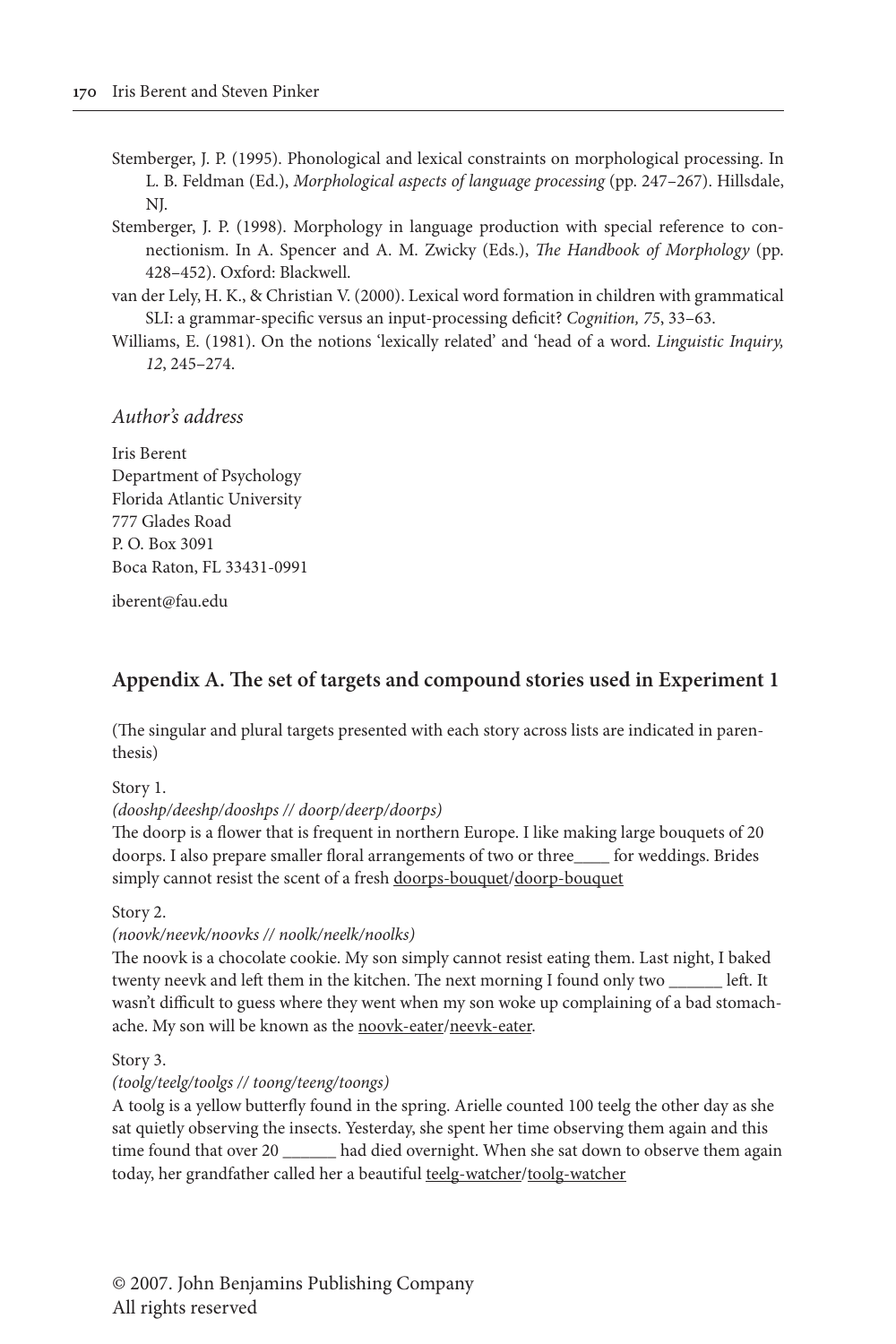#### Story 4.

#### *(gnoog/gneeg/gnoogs // gloog/gleeg/gloogs)*

The gnoog is a bird that is common in South Florida. It migrates to the North in flocks of up to 100 gneeg. This winter, I spotted a nest with four \_\_\_in my garden. To protect the birds, I installed a gnoog-feeder/gneeg-feeder.

#### Story 5.

#### *(shmoon/shmeen/shmoons // shroon/shreen/shroons)*

A shroon is a very small hut in which more than eight people live. In a field about as big as a football field, there can be over 50 shroons. The other day, a total of 25\_\_\_\_\_ were added to a field. The local newspaper has recently named these concentrations of small huts the Shroonsvillages/shroon-villages

#### Story 6.

#### *(boonf/beenf/boonfs // boont/beent/boonts)*

A boont is a magical watch that has the ability to take the owner to another dimension. Daryl owns two beent, both of which were passed on to him by his grandfather. The other day, on his way to school, he met a strange little creature that happened to own three \_\_\_\_\_. When Daryl approached him, the creature explained to him that he was the boont-maker/beent-maker

#### Story 7

#### *(fnoot/fneet/fnoots // snoot/sneet/snoots)*

The fnoot is a mean bird found in the tropics. A flock of twenty fnoots may attack and kill its prey. The New York Times posted a report of a wild cat that was recently killed by ten\_ Fearing an attack on their lives, this report greatly concerned the fnoots hunters/fnoot hunters.

#### Story 8.

#### *(ptoon/pteen/ptoons // ploon/pleen/ploons)*

The ptoon is a dangerous bacterium that causes serious diseases. One ptoon multiplies into a colony of 10 million pteen within minutes. Accordingly, scientist must exercise great caution while growing large numbers of \_\_\_\_\_\_ in the lab. To prevent diseases, they must be stored in a sealed ptoon-container/pteen-container

#### Story 9.

#### *(pnoom/pneem/pnooms // snoom/sneem/snooms)*

Snoom is a flower used to make tea that cures headaches. It usually takes three sneem to make a cup of tea. Mary's headaches are so bad she makes her tea using six \_\_\_\_\_\_\_\_. This wonderful tea is often called the headache tea, but its formal name is Sneem-Tea/Snoom-Tea

#### Story 10.

#### *(mroob/mreeb/mroobs // proob/preeb/proobs)*

A mroob is a name given to people who are addicted to coffee. Research studying a large group of mreeb found that they suffer from chronic heart problems and migraines. When we consider that for every five persons there are three \_\_\_\_\_\_, we must encourage people to watch their caffeine intake. If we are not careful, we may become the mroob-society/mreeb-society.

#### Story 11.

#### *(moofk/meefk/moofks // moork/meerk/moorks)*

A moofk is the name of a man that guards the palace doors. Usually there are three moofks at the doors to prevent intruders. However, when the moon is not shinning, there tends to be at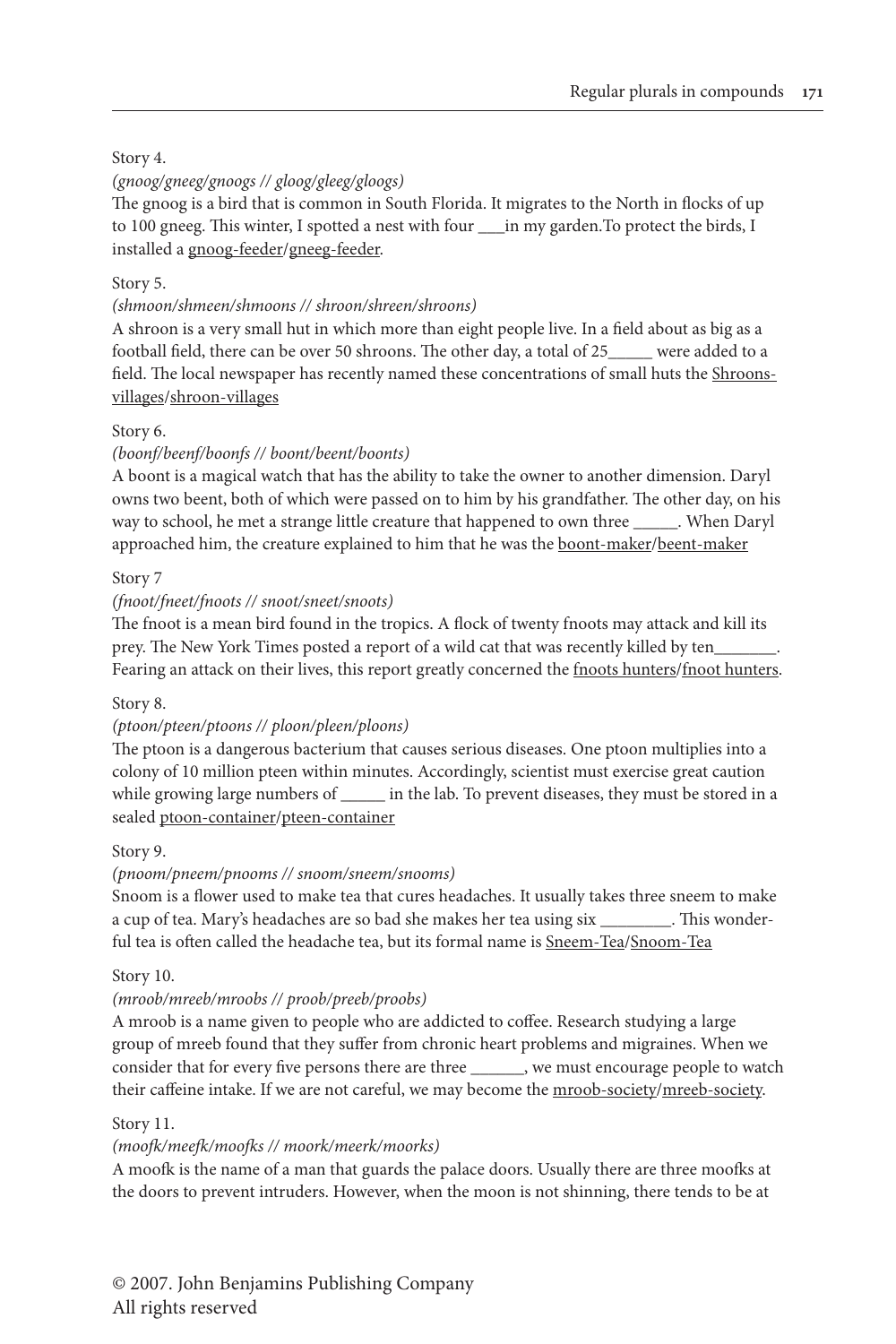least a dozen \_\_\_\_\_\_\_ guarding the doors. Because these men are strong and brave, parents encourage their sons to join the Moofks-order/Moofk-order

#### Story 12.

#### *(loofk/leefk/loofks // looft/leeft/loofts)*

A loofk is a monthly celebration in Bali. There are a total of 12 leefk a year Depending on financial conditions, some families will host up to six \_\_\_\_\_\_. The most extravagant celebrations take place in the summer, and they are known by the Balian people as the loofk-feasts/leefk-feasts.

#### Story 13.

#### *(foolg/feelg/foolgs // foong/feeng/foongs)*

A foolg is a ring of honor given to men and women for honesty, bravery, courage or integrity. There is a man by the name of Carl who has earned 12 foolgs in the course of his lifetime. Yesterday, his children received a sum of three \_\_\_\_\_\_: one for bravery, one for courage, and one for honesty. Today, the newspaper has named these wonderful people the foolgs-family/ foolg-family

#### Story 14.

#### *(tloon/tleen/tloons/troon/treen/troons)*

Scientists have discovered a new sub-atomic particle called the troon. An atom contains 15 treen*.* These 15 sub-atomic particles are arranged in three groups containing five \_\_\_\_\_ each. Physics textbooks call them the troon-structures/treen-structures.

#### Story 15.

#### *(bdoon/bdeen/bdoons // bloon/bleen/bloons)*

Heart-rate changes can now be detected by a special implant called a bloon. To assess the patient's condition, two bloons must be implanted in his chest. These devices are inexpensive, as they can be mass-produced at a rate of up to two hundred \_\_\_\_\_a day. To assess the patients' heart condition accurately, it is important to obtain readings from the two devices simultaneously by connecting them to a bloons-monitor/bloon-monitor.

#### Story 16.

#### *(ktoop/kteep/ktoops // kloop/kleep/kloops)*

The kloop is a special type of diamond that is extremely rare and expensive. There are only ten kloops in the whole world. Four \_\_\_ are incorporated in a beautiful crown, worn by Queen Elizabeth at her coronation. A report in the newspaper suggests that two of these precious stones are missing. A large reward will be granted to anyone that helps catch the kloop-thief/ kloops-thief.

#### Story 17.

#### *(dvook/dveek/dvooks // drook/dreek/drooks)*

Drook is the name of a new, powerful, massaging shower. Allie has three drooks in each of the bathrooms in her house and wishes to buy another one for her new bathroom. Unfortunately, the store only has a few \_\_\_\_\_ left that are already on reserve. If she's really desperate, she will have to call and order one from the drooks-company/drook-company

#### Story 18.

#### *(doovk/deevk/doovks // doonk/deenk/doonks)*

The doonk is an ancient musical instrument used in German folk-dance music. Unfortunately,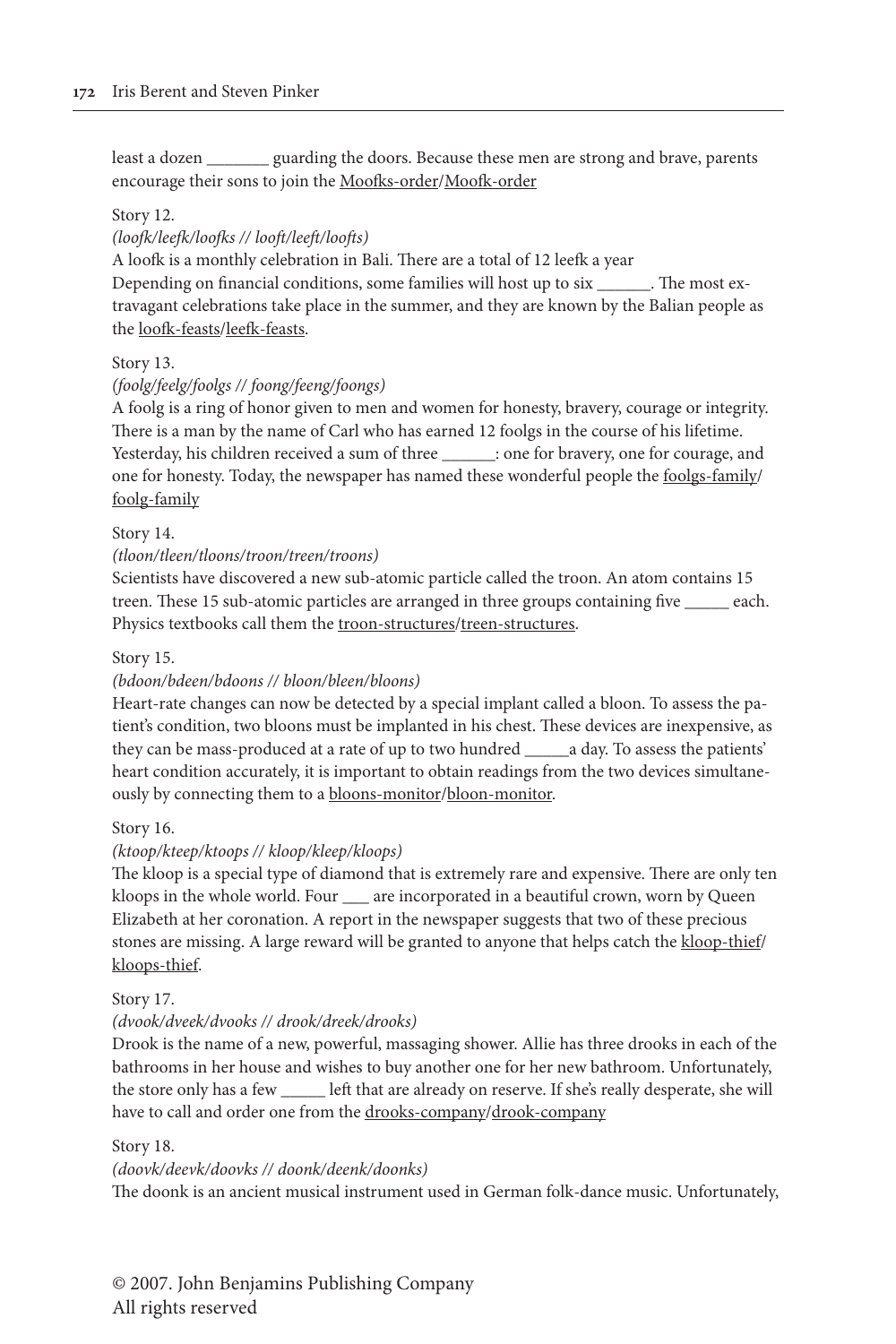there are only thirty doonks remaining today. They need constant maintenance, as they break easily. My folk-music band had four , but three of them are broken. I will have to travel to Germany to have them repaired in a doonk-shop/doonks-shop

#### Story 19.

#### *(gmood/gmeed/gmoods // smood/smeed/smoods)*

Smood is the name of a large scoop designed for many servings. Mrs Williams owns three smeed as she often hosts large parties. For her birthday, she asked her family to give her four more She feels that in order to host larger parties, she will need more "smeed-ware"/ "smood-ware"

#### Story 20.

#### *(znoog/zneeg/znoogs // snoog/sneeg/snoogs)*

A recent paper in the journal *Science* suggests that dyslexia may be caused by a mutation. in the snoog chromosome. Dyslexics appear to have three sneeg, instead of two. There is also evidence that patients with three \_\_\_exhibit some speech disorders. It is hoped that such disorders may be diagnosed early on by detecting the three chromosomes in a snoog-test/sneegtest.

#### Story 21.

#### *(boofk/beefk/boofks // booft/beeft/boofts)*

The booft is an oval shaped container used by the ancient Mayan for the purposes of storage. In a recent excavation in south Mexico, archeologists have discovered ten beeft. Two of the \_\_ were severely damaged, but the remaining eight were found in good shape. After careful inspection, they will be transferred to the museum, where they will be exhibited in the beeftcollection/booft-collection.

#### Story 22.

#### *(koonf/keenf/koonfs // koonk/keenk/koonks)*

The koonk is a beautiful silk skirt made in New Orleans. In my visit there, I bought a dozen koonks. Two \_\_are for myself, and the rest are for my five daughters.But when I left the country, I was interrogated for two hours by customs. I suppose my luggage made me appear like a koonk-smuggler/koonks-smuggler.

#### Story 23.

#### *(gnoop/gneep/gnoops // gloop/gleep/gloops)*

The gnoop is a special type of oyster found in the Mediterranean Sea. It is endangered specie, as there are only 300 gnoops still alive. Water contamination further results in the death of up to ten \_\_\_\_\_ every year. To protect the remaining animals, the Italian government has launched a special initiative known as the gnoops-program/gnoop-program

#### Story 24.

#### *(loovk/leevk/loovks // loonk/leenk/loonks)*

The loovk is a new diet pill that works miracles. Two loovks a day can make you lose up to ten pounds. An overdose of the pill can be quite dangerous, however. One patient has recently died after taking five\_\_\_.The first signs of an overdose include an intense headache, nausea, and a rash that appear soon after three or more pills are taken. Doctors recognize these ailments as the loovk-disease/loovks-disease.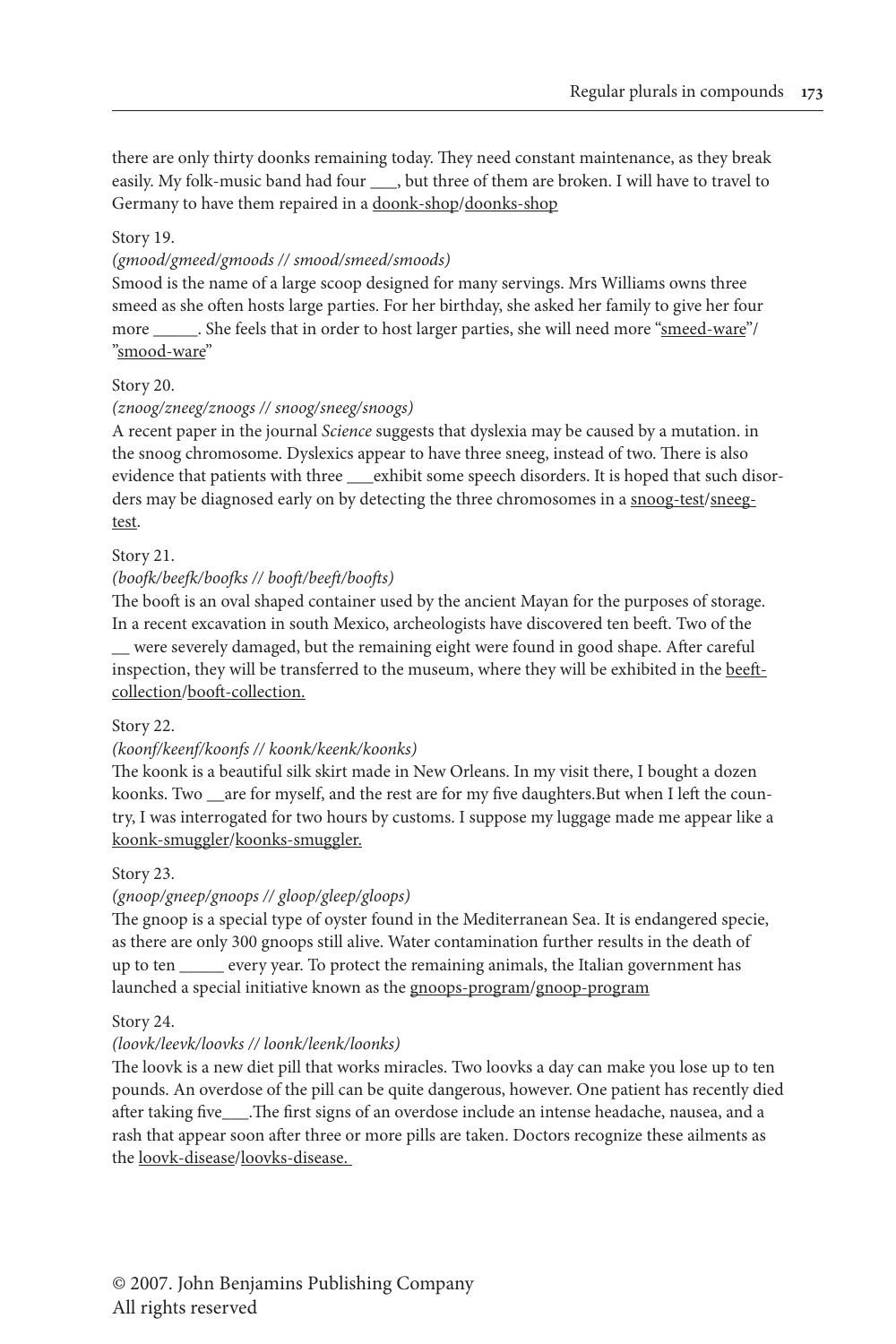#### Story 25.

#### *(kmoog/kmeeg/kmoogs // kloog/kleeg/kloogs)*

A kmoog is a precious jewel found in a small village.The village people export millions of kmeeg every year to the surrounding countries. This year, however, they were only able to export a few thousand \_\_\_\_\_. To increase production, the village will train more kmeeg-polishers/Kmoog-polishers.

#### Story 26.

#### *(mloof/mleef/mloofs // ploof/pleef/ploofs)*

On the Island of Hawaii, there is a tree called a mloof that is often used to build houses. The habitants of the island cut an average of 15 mloofs a day. It is estimated that there are only one thousand left on the island. Due to this estimate, the leaders of the Island have restricted the operations of the mloof cutters/mloofs cutters.

#### Story 27.

#### *(moovk/meevk/moovks // moonk/meenk/moonks)*

The moovk is a magic wand. A magician must stock several moovks because they can be easily damaged and are hard to make. Houdini, who makes all his magic equipment, could only make two \_\_\_\_\_ a year. To protect his six precious moovks Houdini always kept them in a special protective box called the moovks-carrier/moovk-carrier

#### Story 28.

#### *(roofk/reefk/roofks // roonk/reenk/roonks)*

The roofk is a special knife used by medieval knights in duals. A knight always used four reefk in duals. Two\_\_\_\_ were carried by the knight and two by his assistant. They were kept in a special pouch called the roofk-carrier/reefk-carrier

#### Story 29.

#### *(loonf/leenf/loonfs // loont/leent/loonts)*

On the planet Neptune, a day is known as a loont. A week consists of eight leent rather than seven as it is for the planet Earth. The citizens of the planet work five \_\_\_\_\_ a week and spend the other three doing various activities essential to the maintenance of their planet. When they have accomplished all their required tasks, they spend the rest of their time leent-dreaming/ loont-dreaming.

#### Story 30.

#### *(dgoob/dgeeb/dgoobs // droob/dreeb/droobs)*

The dgoob is a string instrument used in some Brazilian villages along the Amazon River In one village, there are three types of dgoobs: a bass, middle, and an upper range. A player usually masters one, or at most two \_\_\_. My friend Pedro, however, liked the instrument so much that he learned to play all three. People in the village call him the dgoob-master/dgoobsmaster

#### Story 31.

#### *(moonf/meenf/moonfs // moolf/meelf/moolfs)*

When a child experiences intense fear in the middle of the night, it is said that he has experienced a moolf. Some children will experience five moolfs a week, at which point they will be taken to a doctor. The doctor will most likely teach the child some relaxation techniques. If the child still experiences several more \_\_\_\_\_, she must return for another visit. At that point, she is likely to be diagnosed with a form of depression called moolfs-sickness/moolf-sickness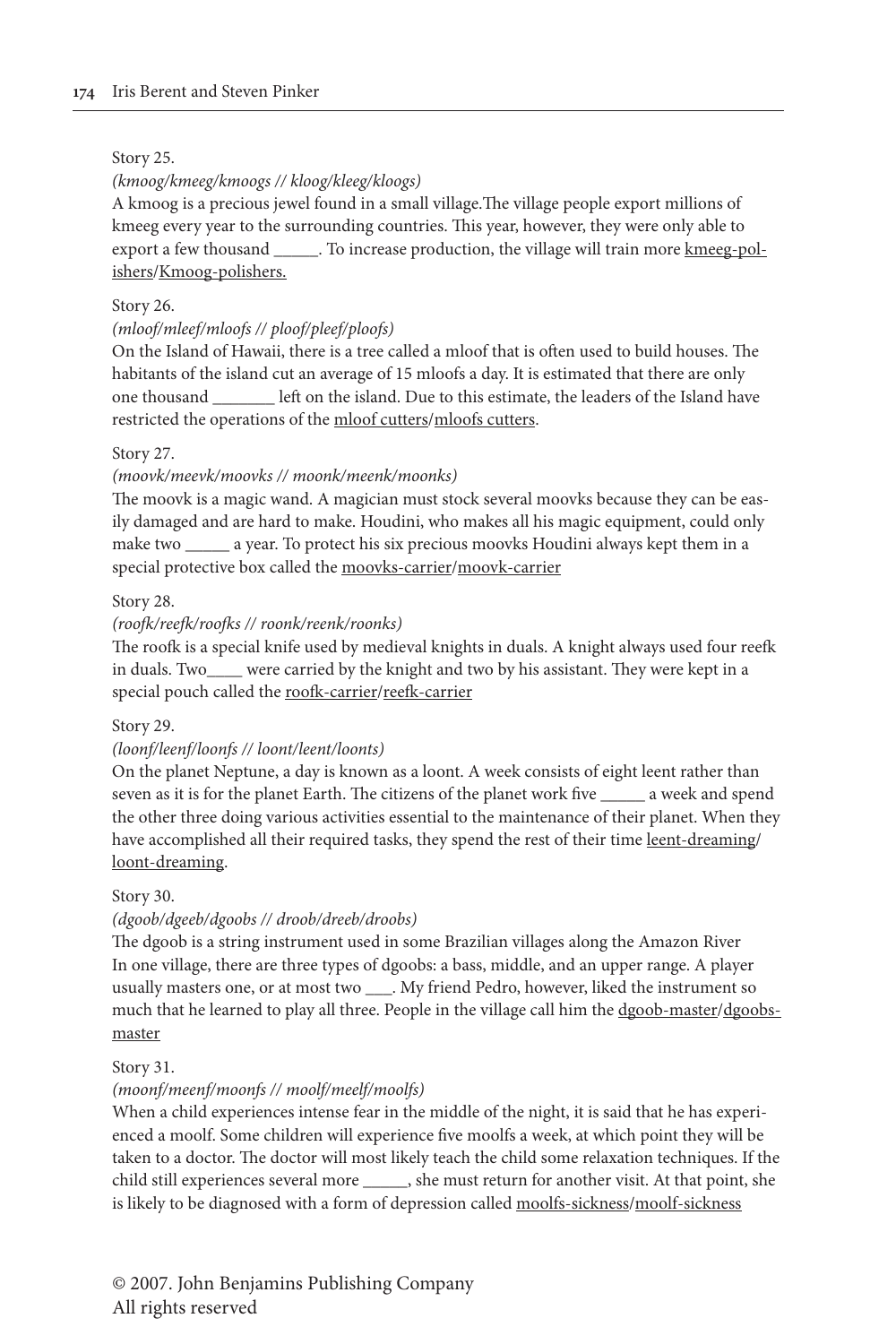Story 32.

*(tooshp/teeshp/tooshps // toolp/teelp/toolps)*

The toolp is a beautiful tree that gives lots of shade and nice fruits. I planted four teelp in my backyard, but two of them quickly died. It turns out hundreds of \_\_ have been struck by a mysterious bug that destroys the tree's leaves. To protect the two remaining in my yard, I covered them in a special toolp-tent/teelp-tent

## **Appendix B. The set of targets and compound-stories used in Experiment 2**

(The two target-pairs presented with each story across lists are indicated in parenthesis)

Story 1.

*(blaze/blazes // spark/sparks)*

Radioactivity is the newest weapon of choice for terrorists. A lab in Texas has developed a new type of clothing that protects against blazes of radioactivity. It is called the blaze-protector/ blazes-protector // spark-protector/sparks-protector.

Story 2.

*(breeze/breezes // storm/storms)*

The cold north breezes devastated my rose garden. Last week, I read about a solution to my problem. To shield the flowers, I will install a breeze-protector/breezes-protector // storm-protector/storms-protector.

Story 3.

*(tax/taxes // toll/tolls)*

One of the most tedious jobs one could have is collecting income taxes. I always feel sorry for tax-collectors/taxes-collectors // toll-collectors/tolls-collectors.

Story 4.

*(sex/sexes // gender/genders)*

Taylor's dissertation compared brain functioning in men and women. Her study was among the first to demonstrate sex-differences/sexes-differences // gender-differences/genders-differences in brain activity

Story 5.

*(vase/vases // pot/pots)*

Because of the deep religious significance of pottery, the Navajo Indians spend many years learning how to make pots. It is a great honor to be chosen to become a <u>vase-maker/vases-</u> maker // pot-maker/pots-maker.

Story 6.

*(hoax/hoaxes // joke/jokes)*

On the Candid Camera show, a policeman approached tourists on the street, asking them to submit their money so that he could register the bills' numbers. The policeman took the bills and disappeared, to the dismay of the poor hoax-victims/hoaxes-victims // joke-victims/jokesvictims.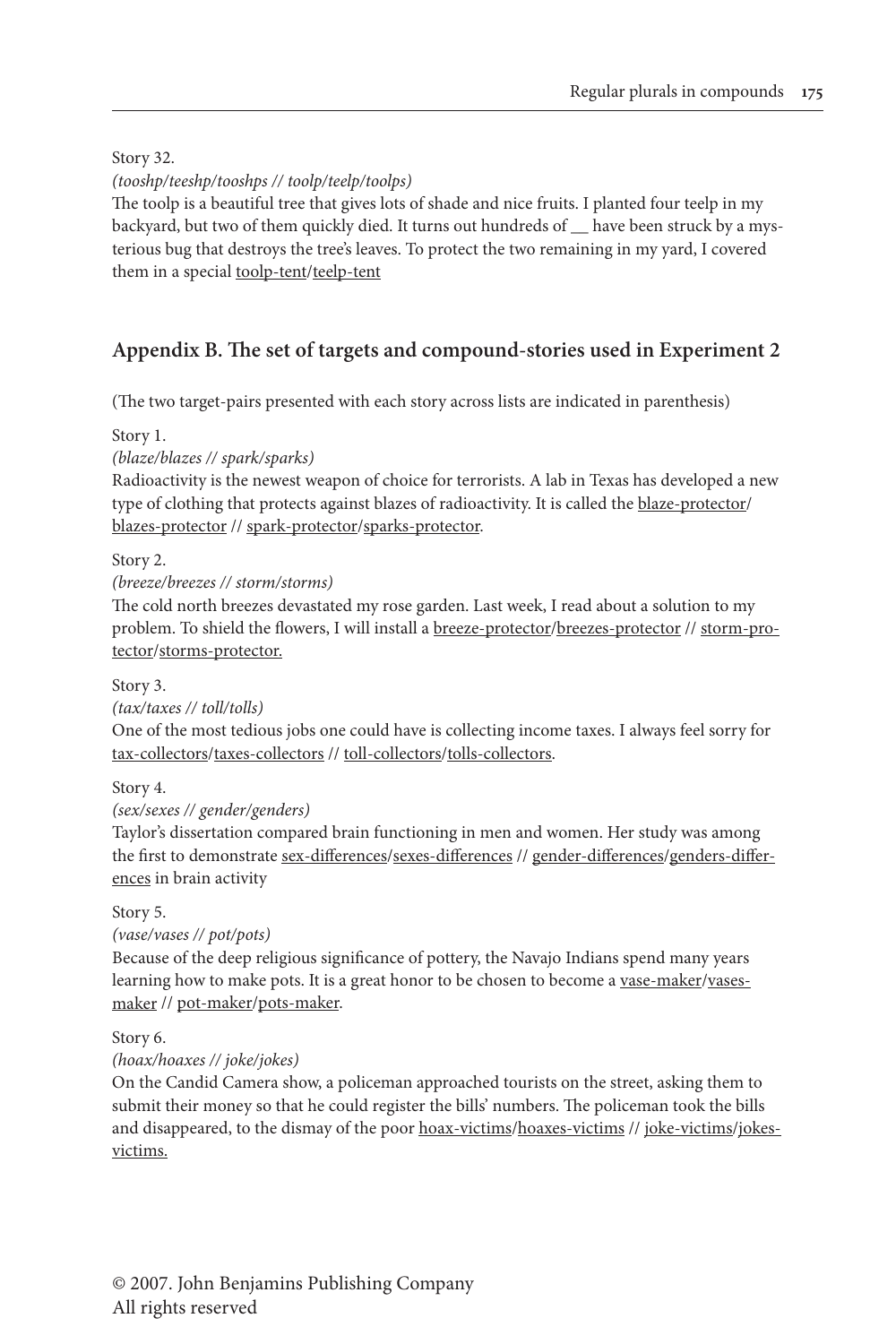#### Story 7.

#### *(phase/phases // step/steps)*

When Mary was writing her dissertation, she was constantly trying to classify the various phases of child development. She wouldn't stop talking about the subject. Her annoyed husband called her the phase-classifier/phases-classifier // step-classifier/steps-classifier.

#### Story 8.

#### *(hose/hoses // pipe/pipes)*

John works for General Electric. His job is to install hoses on washing machines. His wife jokingly calls him the hose-installer/hoses-installer // pipe-installer/pipes-installer.

#### Story 9.

#### *(fox/foxes // wolf/wolves)*

My dog scares the wolves away from my farmhouse. He is the perfect fox-chaser/foxes-chaser // wolf-chaser/woles-chaser.

#### Story 10.

#### *(mix/mixes // blend/blends)*

I like drinking coffee at Starbucks because they sell several mixes of beans. Their coffee is the mix-winner/mixes-winner // blend-winner/blends-winner.

#### Story 11.

*(nose/noses // thigh/thighs)*

The center for disease control has issued a warning about a dangerous epidemic. In early stages, patients show a red rash on their thighs. Many clinics are now overwhelmed with scared patients complaining about nose-rashes/noses-rashes // thigh-rashes/thighs-rashes.

#### Story 12.

#### *(cause/causes // loss/loses)*

After a building toppled over in New York City, the government sent out a disaster team to investigate the losses. This disaster team was called the cause-evaluators/causes-evaluators // loss-evaluators/losses-evaluators.

#### Story 13.

*(gaze/gazes // stare-stares)*

It is now possible to diagnose early stages of glaucoma by repeatedly examining patient's stares into ultra-violate light. Many hospitals are now purchasing the diagnostic tool, known as the gaze-detector/gazes-detector // stare-detector/stares-detector.

#### Story 14.

#### *(clause/clauses // article/articles)*

My landlord is very tricky. Last year, I brought my lease contracts to my lawyer, because he is so good at spotting hidden articles. I call him the clause-finder/clauses-finder // article-finder/ articles-finder.

#### Story 15.

*(maze/mazes // web/webs)*

While at the science museum, a group of students were trying to decode words from mazes of letters in a puzzle. Mike was the only one to decode the words. His friends called him the maze-decoder/mazes-decoder // web-decoder/webs-decoder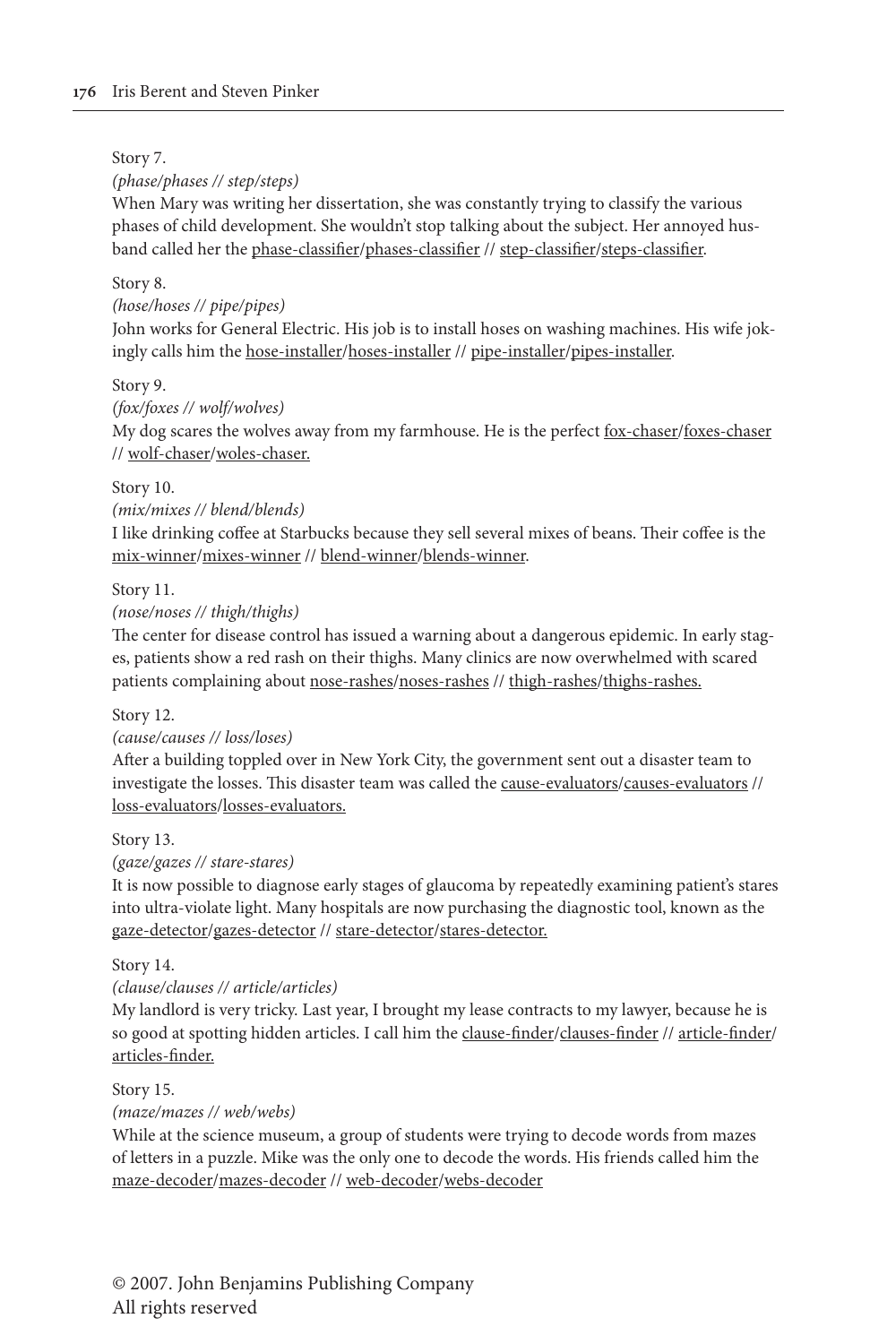Story 16.

*(quiz/quizzes // puzzle/puzzles)*

Dan has an uncanny ability to answer any question on word puzzles. His friends call him the quiz-master/quizzes-master // puzzle-master/puzzles-master.

#### Story 17.

*(fax/faxes // copy/copies)*

John's work description is rather simple: He sits near the fax machine and distributes the incoming faxes to his co-workers mailboxes. John is known as the  $\frac{fax - man}{fax - s}$  // copyman/copies-man.

#### Story 18.

*(size/sizes // shape/shapes)*

The post office has purchased a state of the art machine that can sort every piece of mail by various shapes. Conveniently enough, the machine is called the size-machine/sizes-machine // shape-machine/shapes-machine.

#### Story 19.

*(praise/praises // compliment/compliments)*

Four-year-old Susie will do anything to get praises from her father. He calls her the praise-getter/praises-getter // compliment-getter/gomplements-getter.

Story 20.

*(prize/prizes // award/awards)*

Mary's son won prizes in the national competitions of Math and Physics. The proud mother cannot help show everyone the photo of the happy prize-winner/prizes-winner // award-winner/awards-winner.

Story 21.

#### *(box/boxes // pack/packs)*

FedEx workers must be careful not to lift heavy boxes, as this can result in damage to their back. To minimize the risk of injury, the company now provides workers with special box-lifters/boxes-lifters // pack-lifters/packs-lifters.

Story 22.

*(rose/roses // flower/flowers)*

My Aunt Mary has wonderful roses in her garden. She is among the most famous rose-growers/roses-growers // flower-growers/flowers-growers in the country.

Story 23.

*(bruise/bruises // sore/sores)*

My friend Aaron loves to play football, but always comes home full of sores. I sent him down the street to the all-natural store, which sells a wonderful cream that works wonders on face and body sores — they disappear without leaving a mark. I call it the bruise-healer/bruiseshealer // sores-healer/sore-healer.

#### Story 24.

*(rise/rises // drop/drops)*

My favorite part about roller-coaster rides are the drops — I cannot stop screaming while we are going down. Last weekend, I spent eight hours on these Thunder Mountain at Disney World. At the end of the day, the operator thought I was a rise-addict/rises-addict // drop-addict/drops-addict.

© 2007. John Benjamins Publishing Company All rights reserved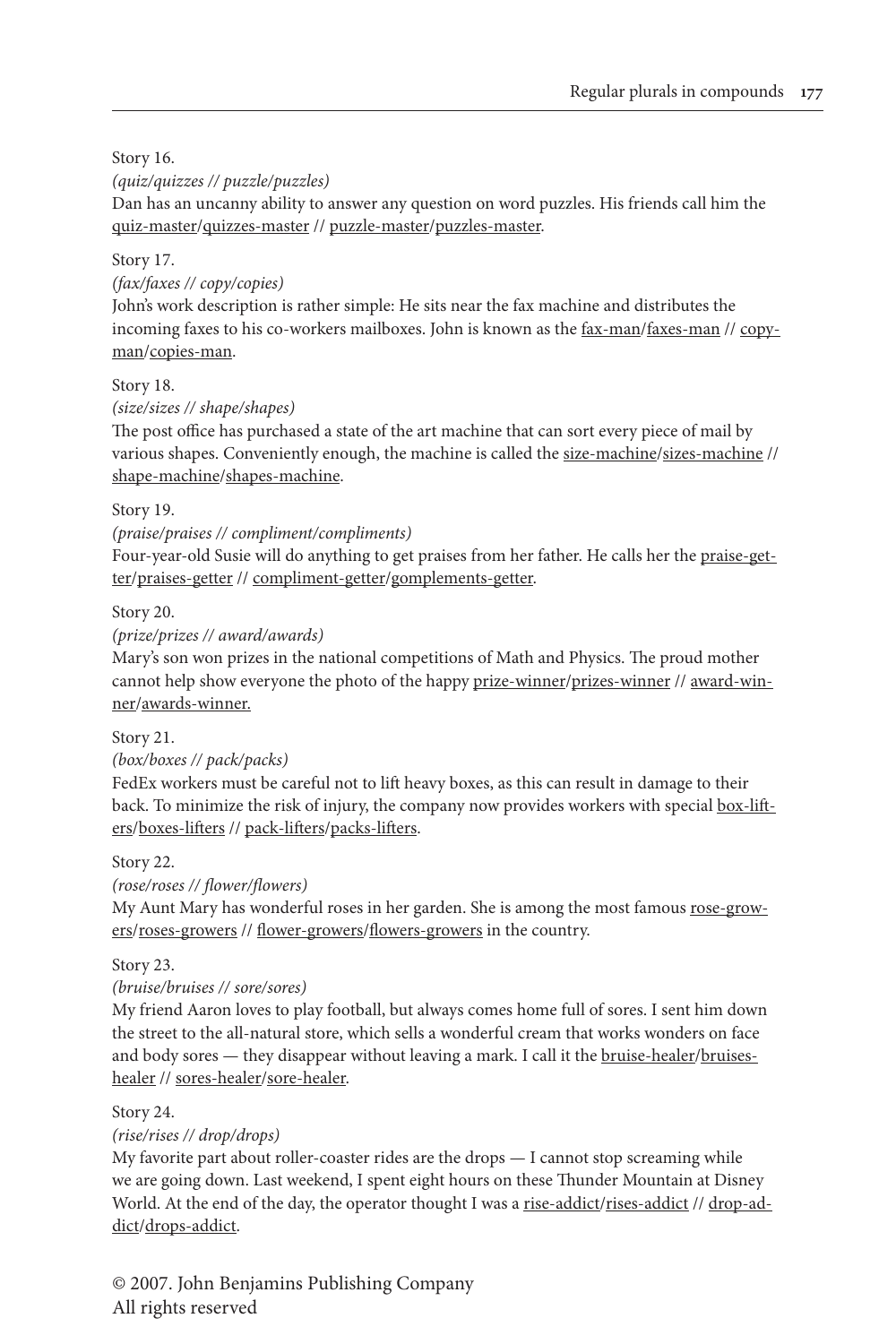## **Appendix C. The set of targets and compound-stories used in Experiment 3**

Story 1.

Chris has five garden hoses. I call him the hose-collector/hoses-collector.

Story 2.

My grandmother is obsessed with putting things in order. She especially loves to sort by color all of her prized roses. I call her the rose-organizer/roses-organizer.

Story 3.

My friend Eileen will only live in high rises. I call her a rise-addict/rises-addict.

Story 4.

My landlord has hidden in my lease contract many nasty clauses. I call him the clause-hider/ clauses-hider.

Story 5.

Detectives can now determine if a person is lying by tracking their gazes during questioning. This new technique is called the gaze-attractor/gazes-attractor.

Story 6.

The shelf in my office is full of empty boxes. I am known as the box-horde/boxes-horde.

Story 7.

It is well recognized that the male and female sexes differ on many cognitive abilities, but the source of this effect is poorly understood. Much research has attempted to explain the source of sex-differences/sexes-differences.

Story 8.

Last year, H&R Block took care of my taxes. Luckily they gave me a tax-refund/taxes-refund.

Story 9.

The post office has purchased a state of the art machine that can sort every piece of mail by various sizes and weights. Conveniently enough, the machine is called the size-machine/sizes-machine.

Story 10.

Four-year-old Danny will do anything to get praises from his mother. She calls him the praisegetter/praises-getter.

Story 11.

Dr. Aaron is a dermatologist that prepares a special cream for clearing out skin bruises. I call him the bruise-expert/bruises-expert.

Story 12.

Amanda has already had three raises this year. I call her the raise-seeker/raises-seeker.

Story 13.

My friend Greg loves to sit near the fireplace — he can watch the blazes for hours. I call him the blaze-lover/blazes-lover.

Story 14.

My friend Emily is an antique vase dealer. She is very successful, but has no room in her small office, so she often has me keep some of her vases. She calls me her vase-keeper/vases-keeper.

© 2007. John Benjamins Publishing Company All rights reserved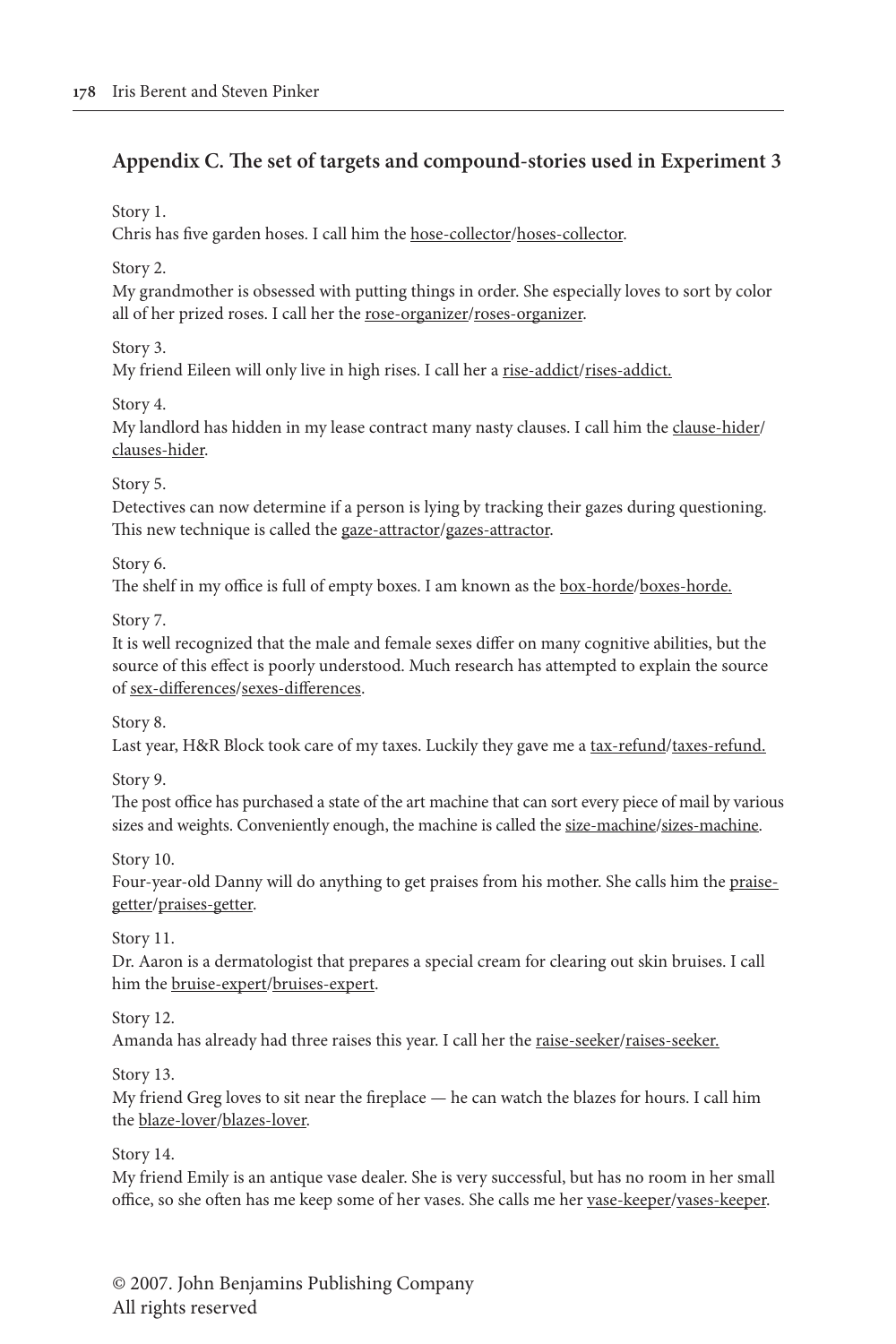Story 15.

My sheep are afraid of foxes and will avoid them at all costs. I call them the fox-avoiders/foxesavoiders.

Story 16.

When my Dad used to work for the phone company, he had to find the right phone line in the mazes of cables and circuits. I called him the maze-expert/mazes-expert.

Story 17.

My flowers have been devastated by the cold north breezes. Last week, I found a solution to my problem. I went to Home Depot and bought a breeze-protector/breezes-protector.

Story 18.

An extravagant costly building in mid-town toppled over as soon as construction ended. A disaster-expert was sent to the site to investigate the causes. He is called the cause-evaluator/ causes-evaluator.

Story 19.

When Mary was writing her dissertation in Psychology, she wouldn't stop talking to her poor husband about the various phases of child development. He called her the phase-fanatic/phases-fanatic.

Story 20.

At work, John sits near the fax machine and distributes the incoming faxes to his co-workers. John is known as the fax-man/faxes-man.

Story 21.

Chris has five garden hoes. I call him the hoe-collector/hoes-collector.

Story 22.

My grandmother is obsessed with putting things in order. She especially loves to sort all of her buttons, pins and clips in rows. I call her the <u>row-organizer</u>/rows-organizer.

Story 23.

My friend Eileen constantly lies. I call her a lie-addict/lies-addict.

Story 24.

A National Geographic team has discovered a rare wild cat that can hide its claws. They call it the claw-hider/claws-hider.

Story 25.

Calvin Kline has come up with a new perfume that is said to attract guys to women. The new perfume is called the guy-attractor/guys-attractor.

Story 26.

The shelf in my office is full of cognition books. I am known as the book-horde/books-horde.

Story 27.

Farmers have long recognized that potatoes differ in quality depending on the sacks in which they are stored, but the source of this effect is poorly understood. Much research has attempted to explain the source of sack-differences/sacks-differences.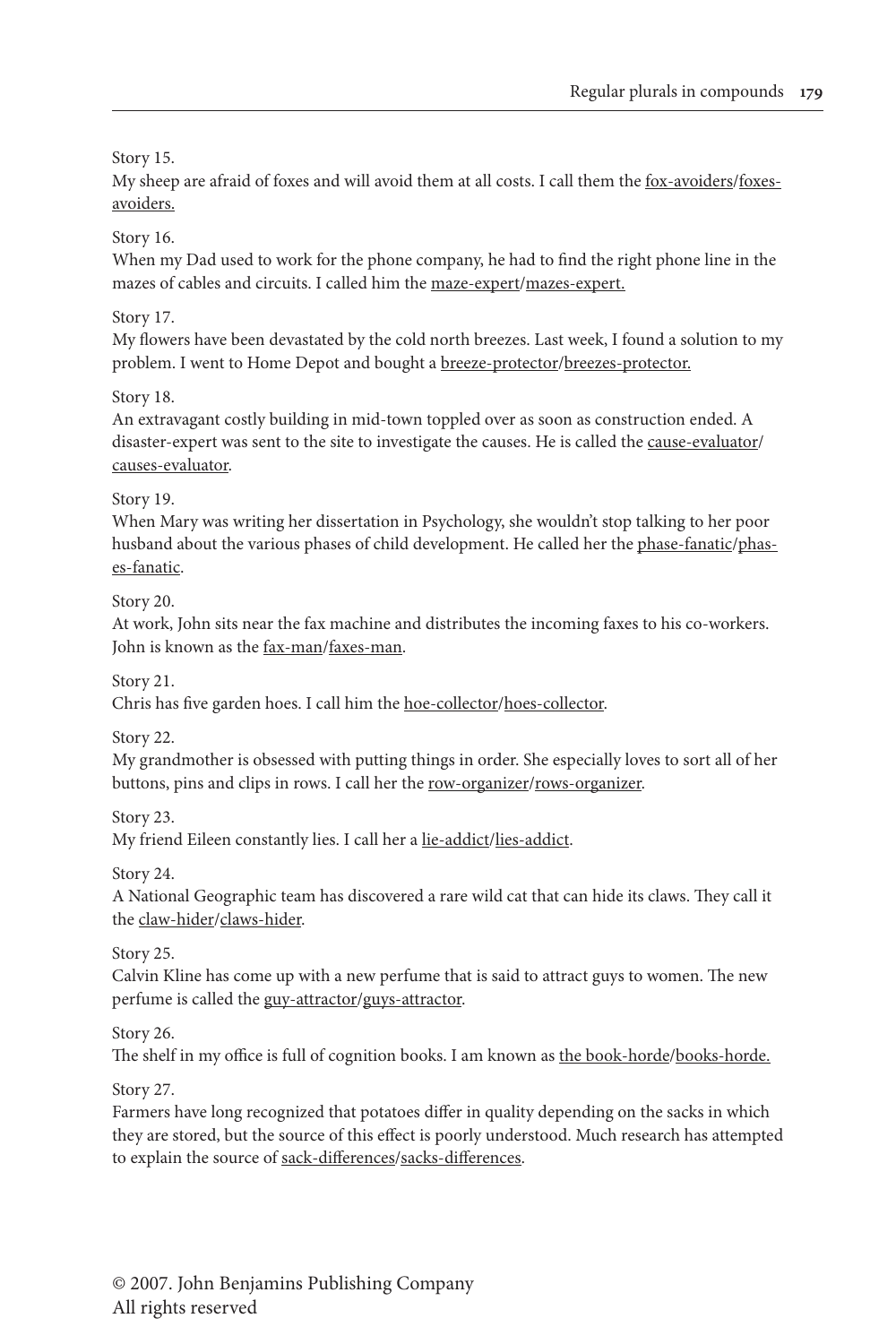Story 28.

When I got my order from Office depot, I was shocked to discover they had accidentally sent me 10,000 boxes of tacks. Luckily they gave me a tack-refund/tacks-refund.

Story 29.

Scientists have invented a machine that can detect depression by recording the number of sighs a person emits in a hour. Conveniently enough, the machine is called the sigh-machine/sighsmachine.

Story 30.

Four-year-old Danny loves to help his pre-school teacher in getting food-trays off the tables after lunch. She calls him the tray-getter/trays-getter.

Story 31.

Aaron owns a beer refinery that makes two hundred brews. I call him the brew-expert/brewsexpert.

Story 32.

My dog. loves to sit outside and soak up the sun rays all morning. I call him a rays-seeker/rayseeker.

Story 33.

My friend Greg loves theater — he has seen hundreds of plays throughout his life. I call him the play-lover/plays-lover.

Story 34.

My friend Emily has a bee-hive in her yard. She likes honey, but she is terrified of getting stung, so she asked me to help her keep the bees. She calls me the bee-keeper/bees-keeper.

Story 35.

My lab rats are afraid of electrical shocks and will avoid them at all costs. I call them the shockavoiders/shocks-avoiders.

Story 36.

When my Dad and I used to go sailing, he could name each of the little bays on the shore-line. I called him the bay-expert/bays-expert.

Story 37.

The cold winter winds have devastated my oak trees. Last week, I found a solution to my problem. I went to Home Depot and bought a tree-protector/trees-protector.

Story 38.

My cat has been limping for about a year, but none of the veterinarians I visited could find out the reason. Yesterday, my husband discovered she had two sprained paws. He is now called the paw-evaluator/paws-evaluator.

Story 39.

When Mary was working for Barnet Bank, she wouldn't stop telling her poor husband about the various types of banking fees and investments. He called her the fee-fanatic/fees-fanatic.

Story 40.

John has been homeless for over ten years and moves in and out of shacks frequently. John is known as the shack-man/shacks-man.

© 2007. John Benjamins Publishing Company All rights reserved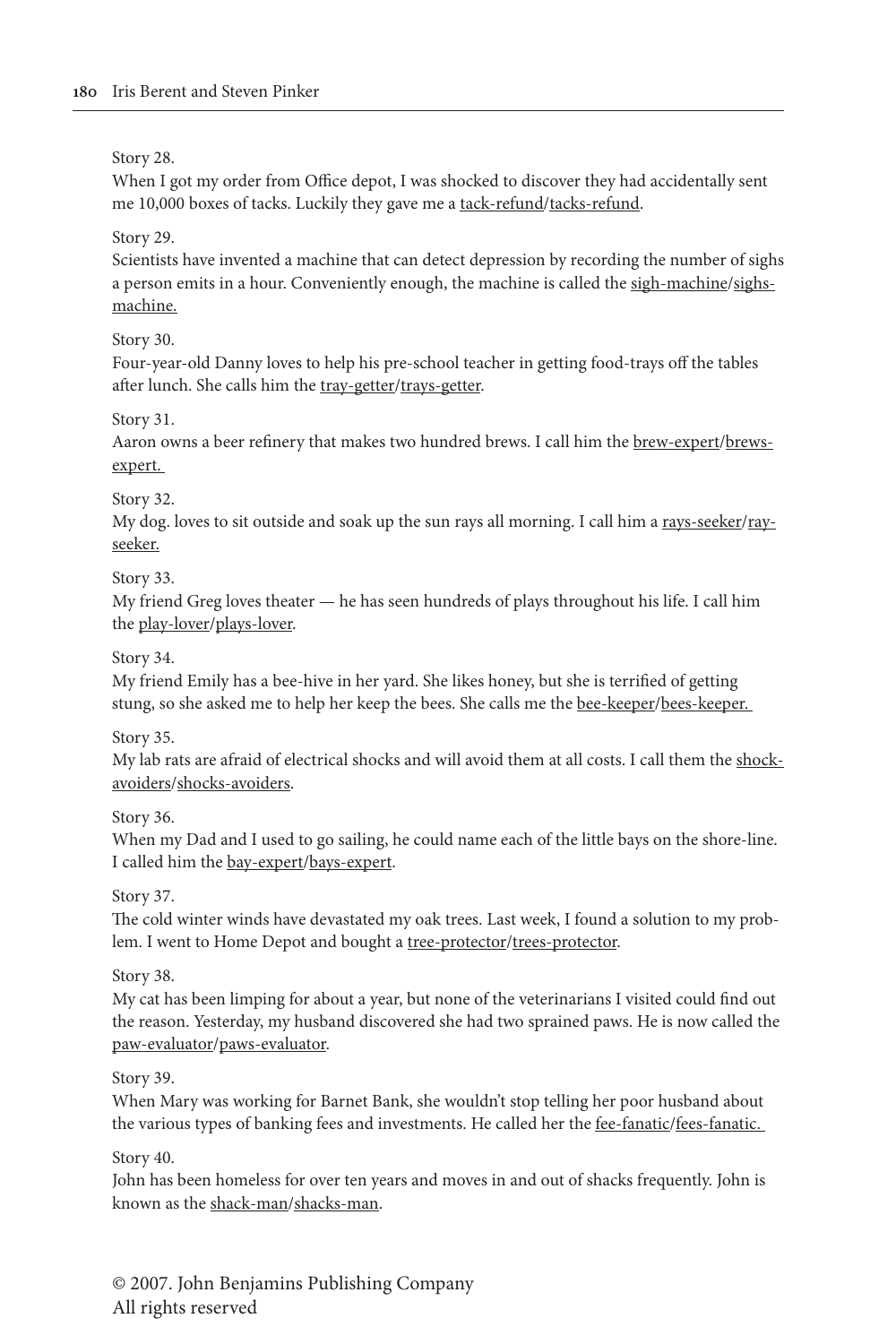| Regular  |        | Irregular    |         |  |
|----------|--------|--------------|---------|--|
| Singular | Plural | Singular     | plural  |  |
| breek    | breeks | broox        | breex   |  |
| pleek    | pleeks | ploox        | pleex   |  |
| preek    | preeks | proox        | preex   |  |
| dreek    | dreeks | droox        | dreex   |  |
| sweek    | sweeks | <b>SWOOX</b> | sweex   |  |
| smeek    | smeeks | smoox        | smeex   |  |
| steek    | steeks | stoox        | steex   |  |
| treek    | treeks | troox        | treex   |  |
| gleek    | gleeks | gloox        | gleex   |  |
| gweek    | gweeks | gwoox        | gweex   |  |
| kleek    | kleeks | kloox        | kleex   |  |
| skeek    | skeeks | skoox        | skeex   |  |
| dree     | drees  | drooze       | dreeze  |  |
| gwee     | gwees  | gwooze       | gweeze  |  |
| swee     | swees  | swooze       | sweeze  |  |
| smee     | smees  | smooze       | smeeze  |  |
| spee     | spees  | spooze       | speeze  |  |
| shree    | shrees | shrooze      | shreeze |  |
| shlee    | shlees | shlooze      | shleeze |  |
| sree     | srees  | srooze       | sreeze  |  |

## **Appendix D. The set of regular-sounding nouns and their controls used in Experiment 4**